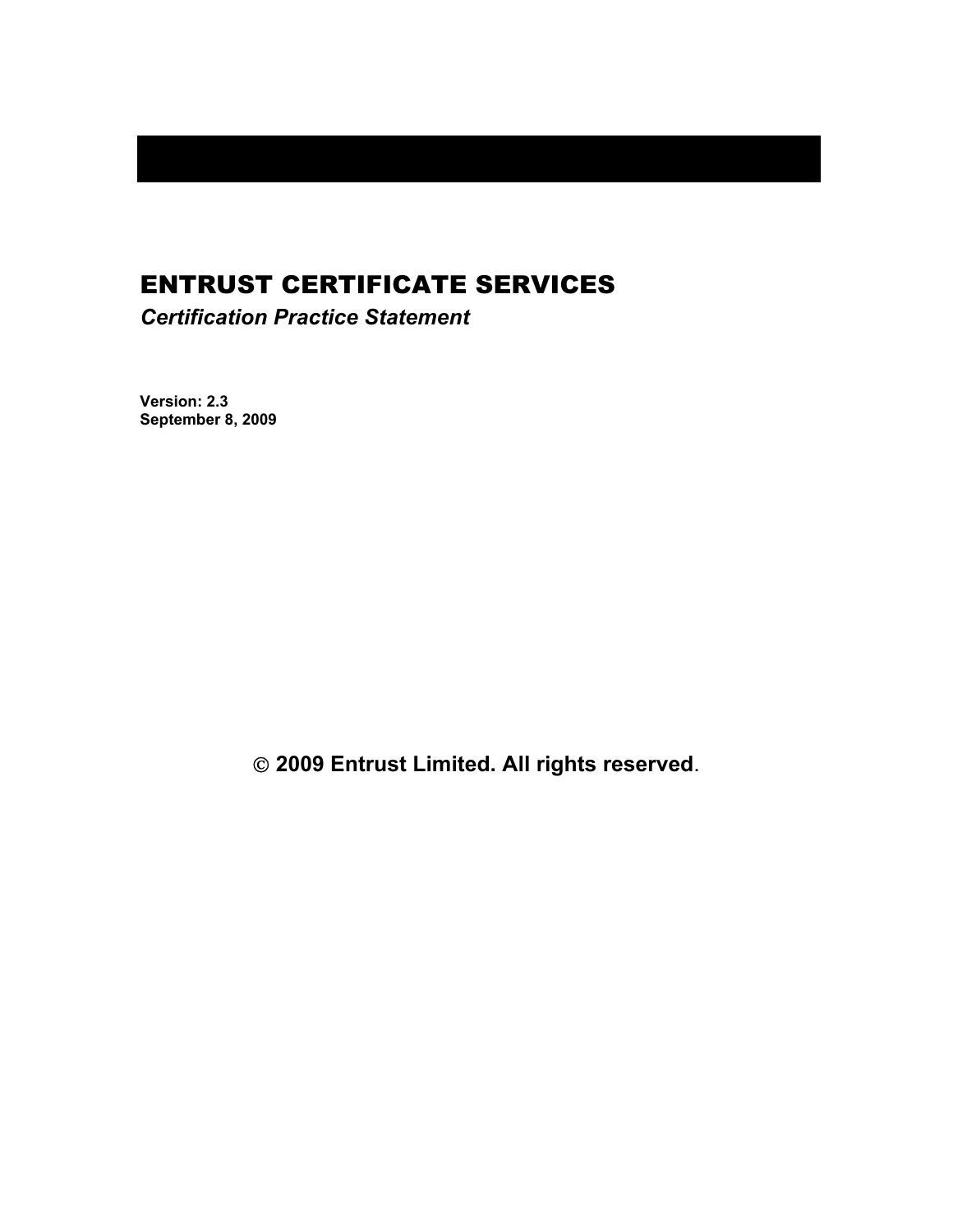# **Revision History**

| Issue | Date              | Changes in this Revision                                                                                                                                                                                                                                                   |
|-------|-------------------|----------------------------------------------------------------------------------------------------------------------------------------------------------------------------------------------------------------------------------------------------------------------------|
| 1.0   | May 26, 1999      | Initial version.                                                                                                                                                                                                                                                           |
| 2.0   | July 1, 2000      | Addition of provisions dealing with subordinate<br>entities (such as third party registration<br>authorities) in the Entrust.net SSL Web Server<br>public key infrastructure. Revision of numerous<br>other terms and conditions.                                          |
| 2.01  | May 30, 2001      | Minor revisions having no substantive impact.                                                                                                                                                                                                                              |
| 2.02  | January 1, 2002   | Minor revisions related to replacement Cross<br>Certificate.                                                                                                                                                                                                               |
| 2.03  | January 1, 2003   | Entrust legal name change.                                                                                                                                                                                                                                                 |
| 2.04  | August 20, 2003   | Minor revisions related to use of certificates on<br>more than one server; permitting use of asterisk<br>in Subject name                                                                                                                                                   |
| 2.05  | November 28, 2003 | Minor revisions to language to handle licensing<br>issues.                                                                                                                                                                                                                 |
| 2.06  | May 14, 2004      | Minor revisions to language for export<br>requirements.                                                                                                                                                                                                                    |
| 2.1   | August 1, 2007    | Minor revisions to ensure consistency with the<br>CPS for EV SSL Certificates and to add OCSP<br>references.                                                                                                                                                               |
| 2.2   | August 11, 2008   | Minor revisions to terminology to replace<br>references to Entrust SSL Web Server Certificates<br>with Entrust SSL Certificates. Revision to<br>authentication of individuals, routine rekey and<br>key changeover. Other minor revisions having no<br>substantive impact. |
| 2.3   | September 8, 2009 | Updates for Code Signing and Client Certificates.<br>Added Appendix A with Certificate Profiles.<br>Revisions to add additional application software<br>vendors and relying parties as third party<br>beneficiaries. Deleted Subscriber notice<br>requirements.            |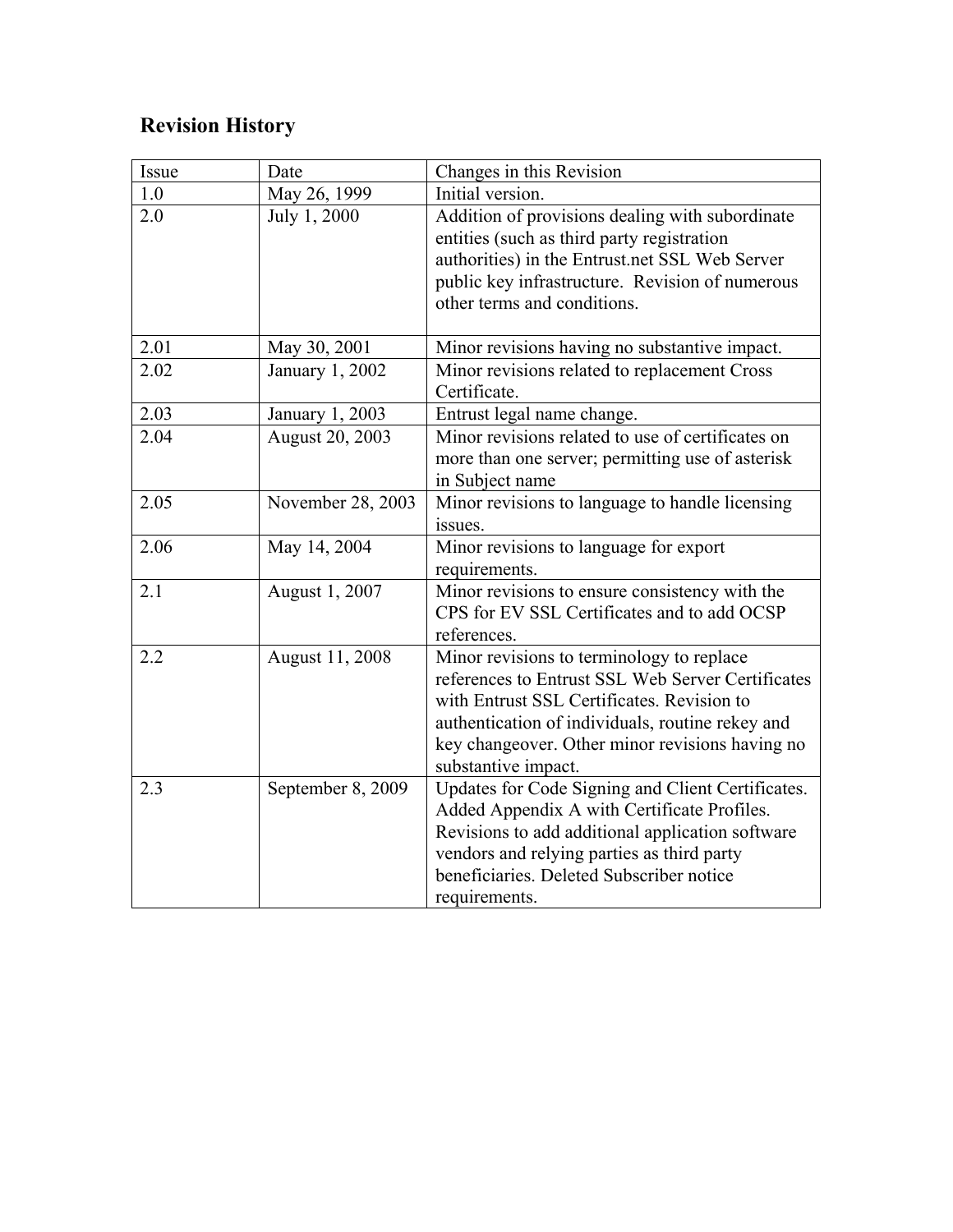## **TABLE OF CONTENTS**

|    | 1.1                                              |  |
|----|--------------------------------------------------|--|
|    | 1.2                                              |  |
|    | 1.3<br>1.3.1<br>1.3.2<br>1.3.3<br>1.3.4          |  |
|    | 1.4<br>1.4.1<br>1.4.2                            |  |
| 2. |                                                  |  |
|    | 2.1<br>2.1.1<br>2.1.2<br>2.1.3<br>2.1.4<br>2.1.5 |  |
|    | 2.2                                              |  |
|    | 2.2.1<br>2.2.2                                   |  |
|    |                                                  |  |
|    | 2.3<br>2.3.1                                     |  |
|    | 2.3.2                                            |  |
|    | 2.3.3                                            |  |
|    | 2.4                                              |  |
|    | 2.4.1                                            |  |
|    | 2.4.2<br>2.4.3                                   |  |
|    |                                                  |  |
|    | 2.5<br>2.5.1                                     |  |
|    | 2.5.2                                            |  |
|    | 2.5.3                                            |  |
|    | 2.5.4                                            |  |
|    | 2.5.5                                            |  |
|    | 2.6                                              |  |
|    | 2.6.1                                            |  |
|    | 2.6.2                                            |  |
|    | 2.6.3<br>2.6.4                                   |  |
|    |                                                  |  |
|    | 2.7                                              |  |
|    | 2.7.1<br>2.7.2                                   |  |
|    | 2.7.3                                            |  |
|    | 2.7.4                                            |  |
|    |                                                  |  |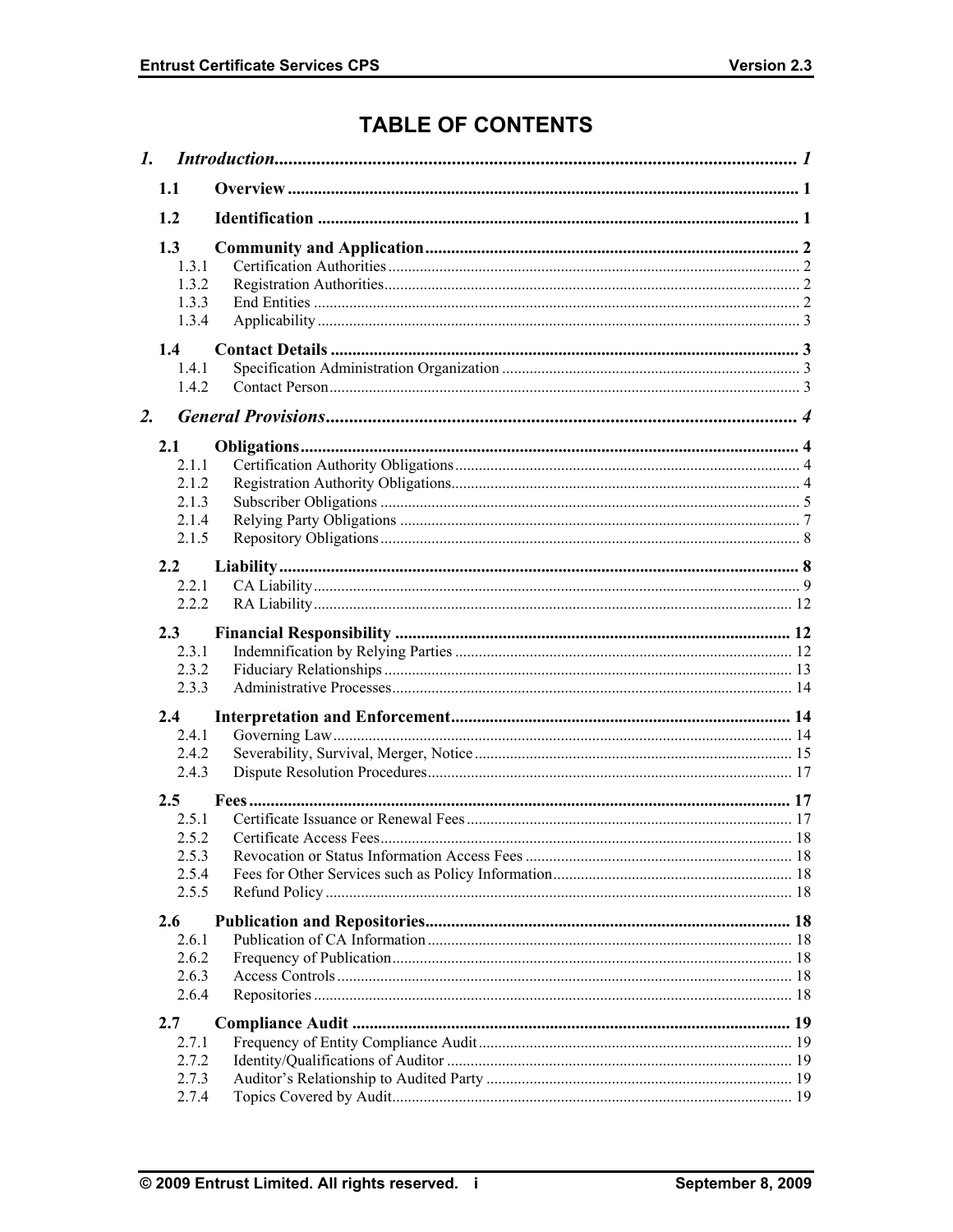|                      | 2.7.5<br>2.7.6   |  |
|----------------------|------------------|--|
|                      | 2.8              |  |
|                      | 2.8.1            |  |
|                      | 2.8.2            |  |
|                      | 2.8.3            |  |
|                      | 2.8.4            |  |
|                      | 2.8.5            |  |
|                      | 2.8.6            |  |
|                      | 2.8.7            |  |
|                      | 2.9              |  |
| $\boldsymbol{\beta}$ |                  |  |
|                      | 3.1              |  |
|                      | 3.1.1            |  |
|                      | 3.1.2            |  |
|                      | 3.1.3            |  |
|                      | 3.1.4            |  |
|                      | 3.1.5            |  |
|                      | 3.1.6            |  |
|                      | 3.1.7            |  |
|                      | 3.1.8            |  |
|                      | 3.1.9            |  |
|                      | 3.2              |  |
|                      | 3.3              |  |
|                      | 3.4              |  |
| 4                    |                  |  |
|                      |                  |  |
|                      | 4.1              |  |
|                      | 4.2              |  |
|                      | 4.3              |  |
|                      | 4.4              |  |
|                      | 4.4.1            |  |
|                      | 4.4.2            |  |
|                      | 4.4.3            |  |
|                      | 4.4.4            |  |
|                      | 4.4.5            |  |
|                      | 4.4.6            |  |
|                      | 4.4.7            |  |
|                      | 4.4.8            |  |
|                      | 4.4.9            |  |
|                      | 4.4.10           |  |
|                      | 4.4.11<br>4.4.12 |  |
|                      | 4.4.13           |  |
|                      | 4.4.14           |  |
|                      | 4.4.15           |  |
|                      | 4.5              |  |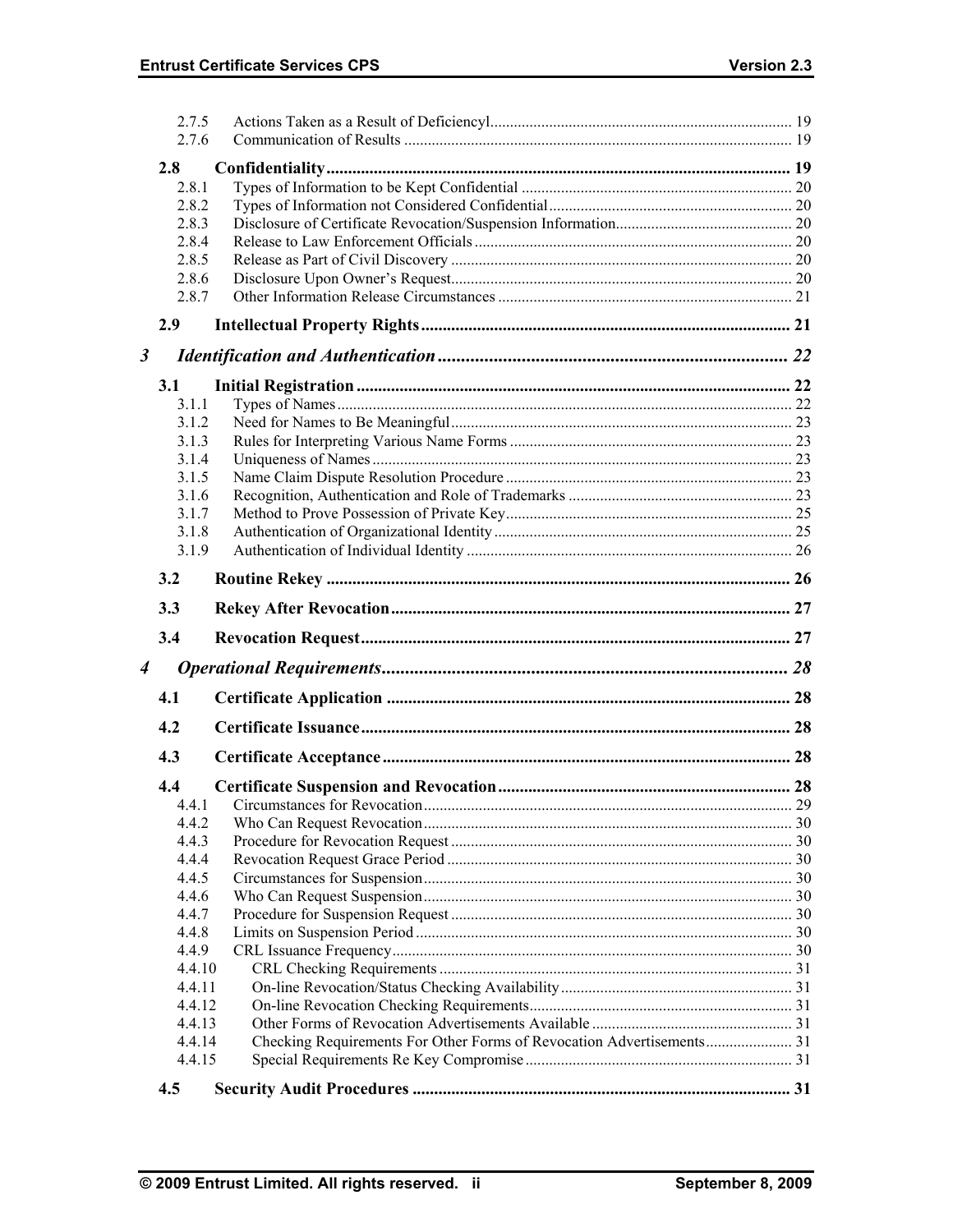|                | 4.6                                                                           |  |
|----------------|-------------------------------------------------------------------------------|--|
|                | 4.7                                                                           |  |
|                | 4.8                                                                           |  |
|                | 4.9                                                                           |  |
| 5              |                                                                               |  |
|                | 5.1<br>5.1.1<br>5.1.2<br>5.1.3<br>5.1.4<br>5.1.5<br>5.1.6                     |  |
|                | 5.1.7                                                                         |  |
|                | 5.2                                                                           |  |
|                | 5.3                                                                           |  |
|                |                                                                               |  |
| 6              | 6.1                                                                           |  |
|                | 6.1.1<br>6.1.2<br>6.1.3<br>6.1.4<br>6.1.5<br>6.1.6<br>6.1.7<br>6.1.8<br>6.1.9 |  |
|                | 6.2                                                                           |  |
|                | 6.3                                                                           |  |
|                | 6.4                                                                           |  |
|                | 6.5                                                                           |  |
|                | 6.6<br>6.6.1<br>6.6.2<br>6.6.3                                                |  |
|                | 6.7                                                                           |  |
|                | 6.8                                                                           |  |
|                | 6.9                                                                           |  |
| $\overline{7}$ |                                                                               |  |
|                | 7.1                                                                           |  |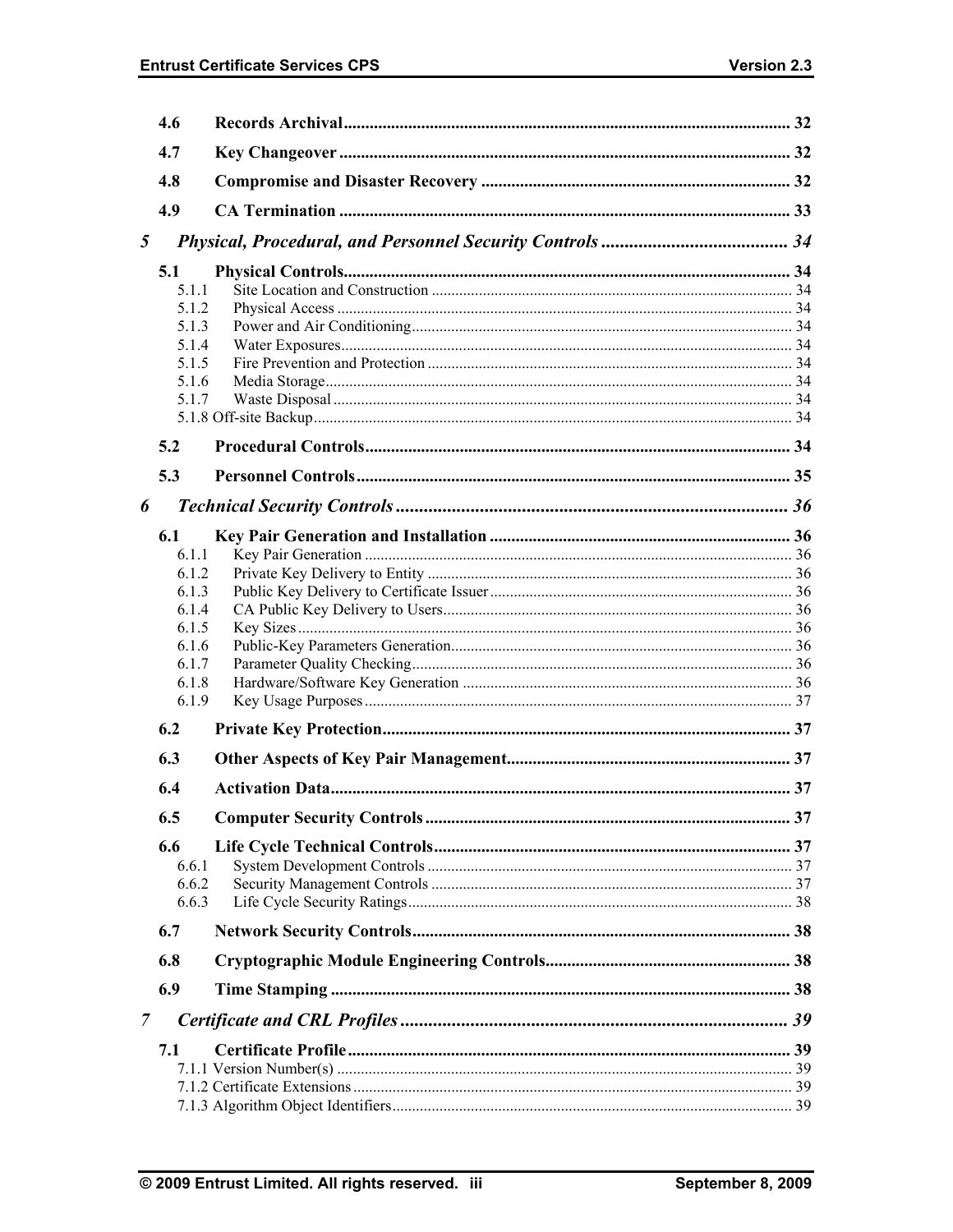|           | 7.2  |                                                                         |  |
|-----------|------|-------------------------------------------------------------------------|--|
|           | 7.3  |                                                                         |  |
| 8         |      |                                                                         |  |
|           | 8.1  |                                                                         |  |
|           | 8.2  |                                                                         |  |
|           | 8.3  |                                                                         |  |
| 9         |      |                                                                         |  |
| <i>10</i> |      |                                                                         |  |
| 11        |      |                                                                         |  |
|           | 11.1 | Entrust.net Secure Server Certification Authority - Root Certificate 46 |  |
|           | 11.2 | Entrust.net Certification Authority (2048) - Root Certificate  47       |  |
|           | 11.3 |                                                                         |  |
|           | 11.4 |                                                                         |  |
|           | 11.5 |                                                                         |  |
|           | 11.6 |                                                                         |  |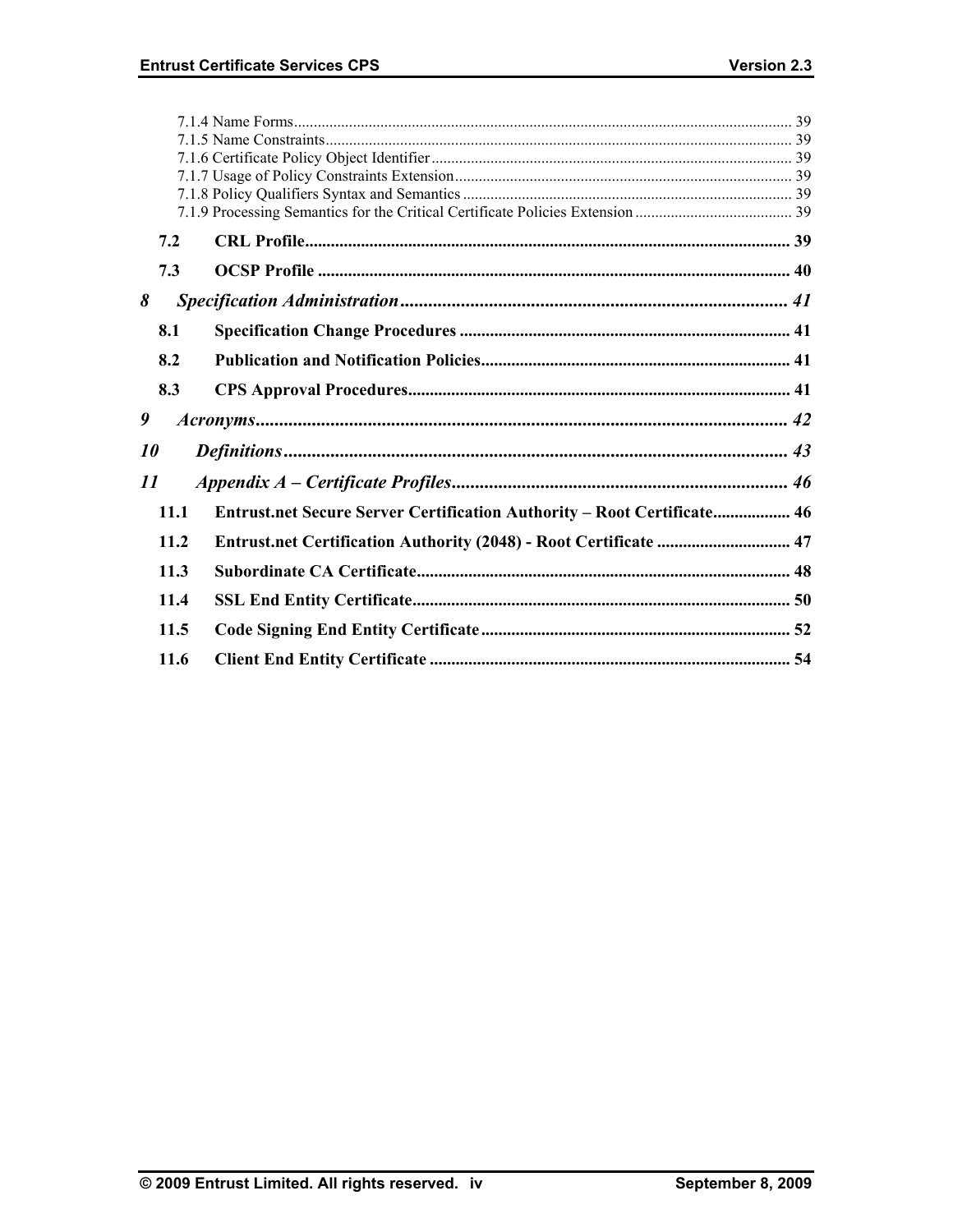## **1. Introduction**

Entrust Limited ("Entrust") uses Entrust's award winning Entrust Authority family of software products to provide standards-compliant digital certificates that enable more secure on-line communications.

The Entrust Certificate Services Certification Authorities issue Entrust Certificates, as defined in §10, which include the following Certificate Types:

- Extended Validation SSL Certificate(s) **("EV SSL Certificate(s)")**
- WAP server Certificate(s) ("**Entrust WAP Server Certificate(s)**"),
- SSL Certificate(s) ("**Entrust SSL Certificate(s)**" and "**Entrust SSL Web Server Certificate(s)**")
- CDS Certificates ("Entrust Certificate(s) for Adobe CDS")
- Code signing Certificate(s) ("Entrust Code Signing Certificate(s)")
- Client Certificates ("Entrust Client Certificate(s)")

This Certification Practice Statement ("CPS") applies to the following Certificate Types:

- Entrust SSL Certificates and Entrust SSL Web Server Certificates
- Entrust Code Signing Certificates
- **Entrust Client Certificates**

This CPS does not apply to the following Certificate Types that are addressed in separate Certification Practice Statements:

- EV SSL Certificates
- Entrust WAP Server Certificates
- Entrust Certificates for Adobe CDS

## **1.1 Overview**

This Entrust CPS describes the practices and procedures of (i) the Entrust Certification Authorities, and (ii) Registration Authorities operating under the Entrust Certification Authorities. This Entrust CPS also describes the terms and conditions under which Entrust makes Certification Authority and Registration Authority services available in respect to Entrust Certificates. This Entrust CPS is applicable to all persons, entities, and organizations, including, without limitation, all Applicants, Subscribers, Relying Parties, Resellers, Co-marketers and any other persons, entities, or organizations that have a relationship with (i) Entrust in respect to Entrust Certificates and/or any services provided by Entrust in respect to Entrust Certificates, or (ii) any Registration Authorities operating under an Entrust Certification Authorities, or any Resellers or Co-marketers providing any services in respect to Entrust Certificates. This Entrust CPS is incorporated by reference into all Entrust Certificates issued by an Entrust Certification Authorities. This Entrust CPS provides Applicants, Subscribers, Relying Parties, Resellers, Co-marketers and other persons, entities, and organizations with a statement of the practices and policies of the Entrust Certification Authorities and also of the Registration Authorities operating under the Entrust Certification Authorities. This Entrust CPS also provides a statement of the rights and obligations of Entrust, any third parties that are operating Registration Authorities under the Entrust Certification Authorities, Applicants, Subscribers, Relying Parties, Resellers, Co-marketers and any other persons, entities, or organizations that may use or rely on Entrust Certificates or have a relationship with an Entrust Certification Authority or a Registration Authority operating under an Entrust Certification Authority in respect to Entrust Certificates and/or any services in respect to Entrust Certificates.

#### **1.2 Identification**

This document is called the Entrust Certificate Services Certification Practice Statement.

Each Certificate issued by the Entrust CA to a Subscriber contains an Object Identifier (OID) defined by the Entrust CA in the certificate's certificatePolicies extension that:

1. indicates which Entrust CA policy statement (i.e. this CPS) relates to that certificate, and which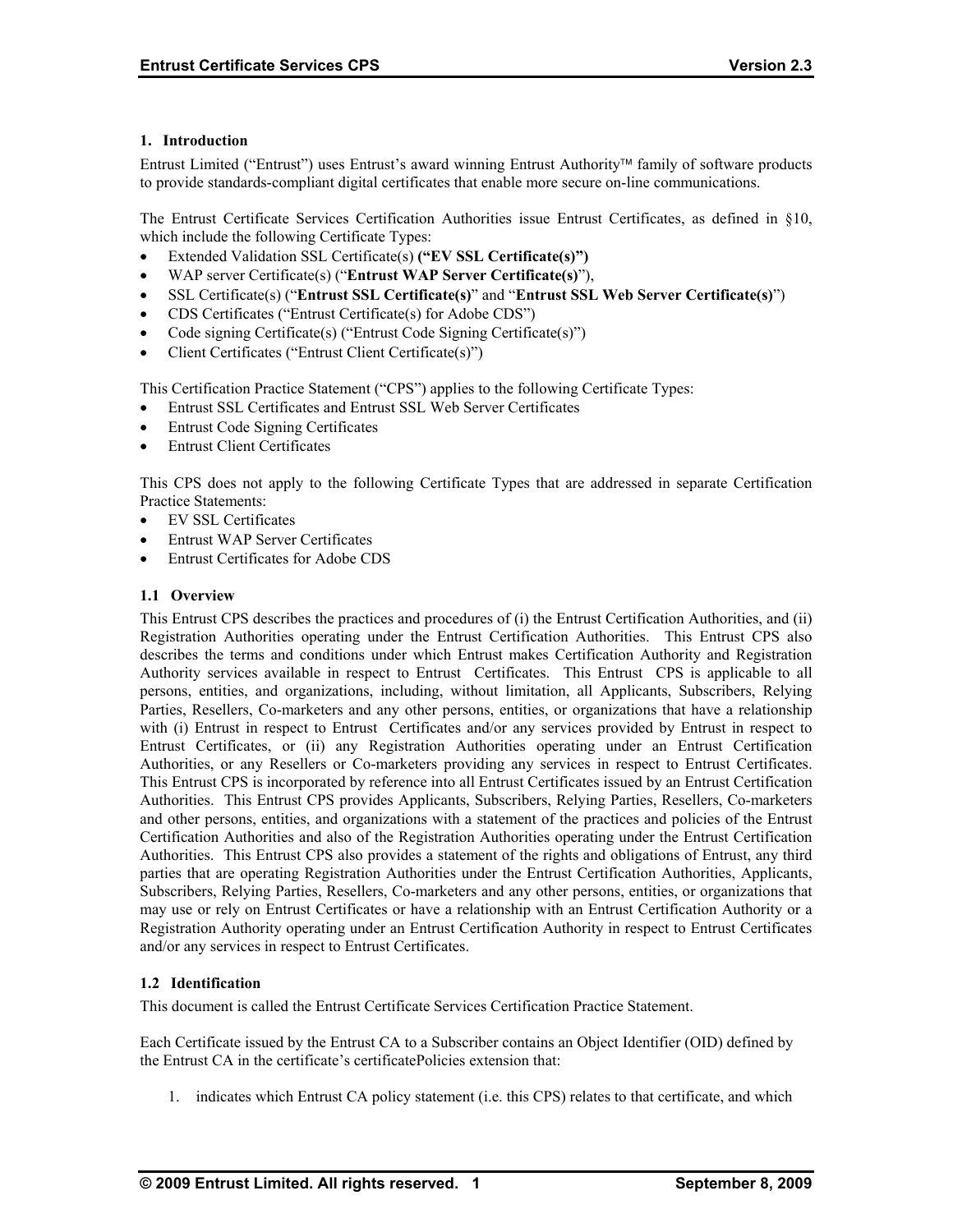2. asserts the Entrust CA's adherence to and compliance with this CPS.

The following OIDs have been registered by the Entrust CA for inclusion in Entrust Certificates:

| Entrust SSL Certificates:           | 1.2.840.113533.7.75.2    |
|-------------------------------------|--------------------------|
| Entrust Code Signing Certificates:  | 2.16.840.1.114028.10.1.3 |
| <b>Entrust Client Certificates:</b> | 2.16.840.1.114028.10.1.4 |

## **1.3 Community and Application**

#### **1.3.1 Certification Authorities**

In the Entrust public-key infrastructure, Certification Authorities may accept Certificate Signing Requests (CSRs) and Public Keys from Applicants whose identity has been verified as provided herein by an Entrust-operated Registration Authority or by an independent third-party Registration Authority operating under an Entrust Certification Authority. If an Entrust Certificate Application is verified, the verifying Registration Authority will send a request to an Entrust Certification Authority for the issuance of an Entrust Certificate. The Entrust Certification Authority will create an Entrust Certificate containing the Public Key and identification information contained in the request sent by the Registration Authority to that Entrust Certification Authority. The Entrust Certificate created in response to the request will be digitally signed by the Entrust Certification Authority.

Only Certification Authorities authorized by Entrust are permitted to issue Entrust Certificates. In the event that more than one Certification Authority is authorized to issue Entrust Certificates, Entrust will post a list of authorized Certification Authorities in the Entrust Repository.

## **1.3.2 Registration Authorities**

In the Entrust public-key infrastructure, Registration Authorities under the Entrust Certification Authorities may accept Entrust Certificate Applications from Applicants and perform a limited verification of the information contained in such Entrust Certificate Applications. The information provided is verified according to the procedures established by the Entrust Policy Authority. A Registration Authority operating under an Entrust Certification Authority may send a request to such Entrust Certification Authority to issue an Entrust Certificate to the Applicant.

Only Registration Authorities authorized by Entrust are permitted to submit requests to an Entrust Certification Authority for the issuance of Entrust Certificates.

#### **1.3.3 End Entities**

End entities for the Entrust public-key infrastructure consist of:

- 1. **Applicants** An Applicant is a person, entity, or organization that has applied for, but has not yet been issued an Entrust Certificate.
- 2. **Subscribers**  A Subscriber is a person, entity, or organization that has been issued an Entrust Certificate.
- 3. **Relying Parties**  A Relying Party is a person, entity, or organization that relies on or uses a Entrust Certificate and/or any other information provided in an Entrust Repository to verify the identity and Public Key of a Subscriber and/or use such Public Key to send or receive encrypted communications to or from a Subscriber.

Additionally, Certificate Beneficiaries are express third party beneficiaries of this CPS and all agreements into which it is incorporated.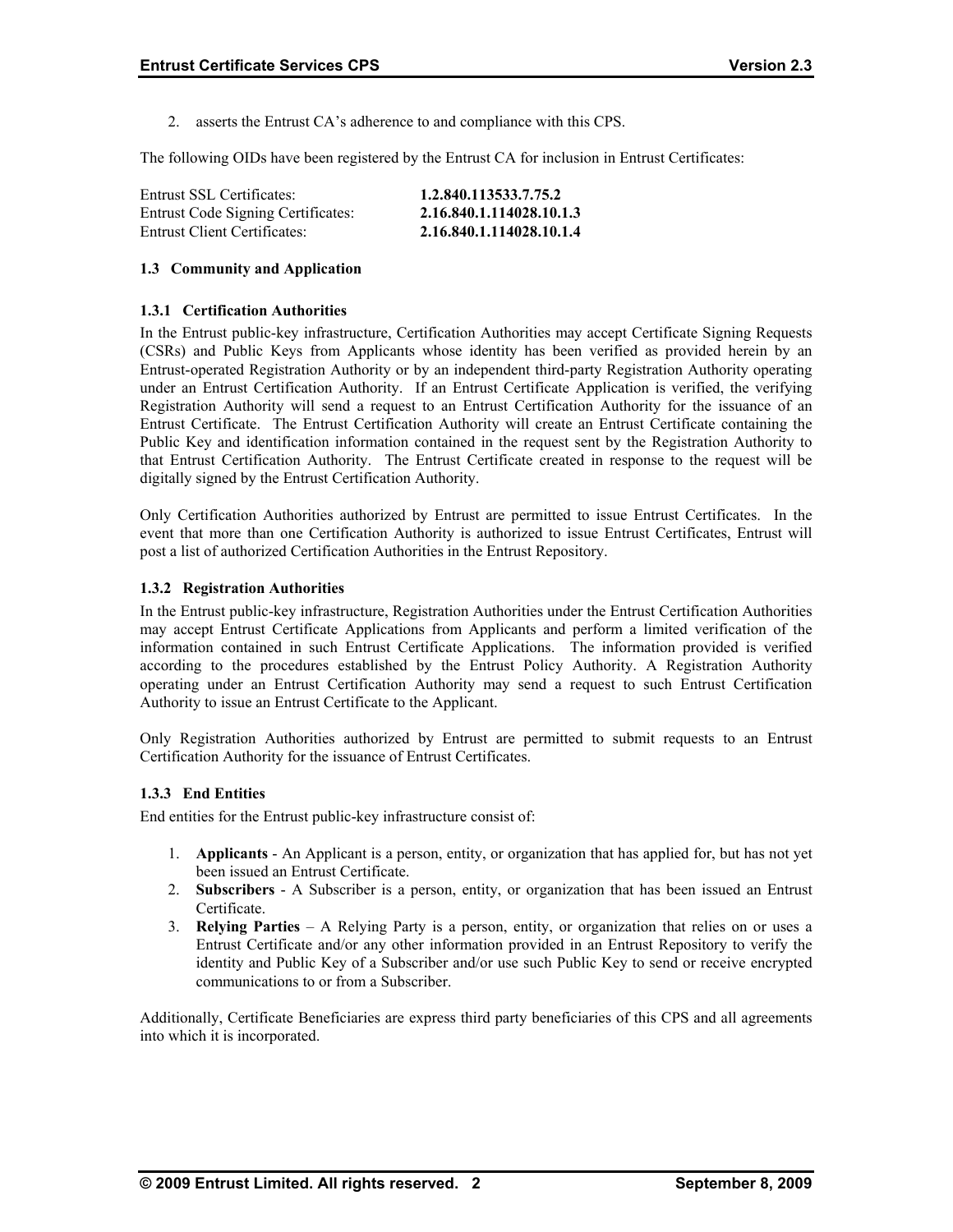## **1.3.4 Applicability**

This Entrust CPS is applicable to the following Certificate Types issued by Entrust Certification Authorities.

## Entrust SSL Certificates

SSL Certificates are intended for use in establishing web-based data communication conduits via TLS/SSL protocols. Entrust SSL Certificates conform to the requirements of the ITU-T X.509 v3 standard. The primary purpose of an SSL Certificate is to facilitate the exchange of encryption keys in order to enable the encrypted communication of information over the Internet between the user of an Internet browser and a secure server.

## Entrust Code Signing Certificates

Code Signing Certificates are used by content and software developers and publishers to digitally sign executables and other content. Entrust Code Signing Certificates confirm to the requirements of the ITU-T X.509 v3 standard. The primary purpose of a Code Signing Certificate is to provide a method of ensuring that an executable object has come from a valid software publisher and has not been altered since signing.

#### Entrust Client Certificates

Client Certificates are used by individuals to digitally sign and encrypt electronic messages via an S/MIME compliant application. Entrust Client Certificates confirm to the requirements of the ITU-T X.509 v3 standard. The primary purpose of a Client Certificate is to provide authentication, message integrity and non-repudiation of origin (using digital signatures) and privacy and data security (using encryption).

## **1.4 Contact Details**

## **1.4.1 Specification Administration Organization**

The Entrust CPS is administered by the Entrust Policy Authority; it is based on the policies established by Entrust Limited.

## **1.4.2 Contact Person**

The contact information for questions about Entrust Certificates is:

 Entrust Limited 1000 Innovation Drive Ottawa, Ontario Canada K2K 3E7 Attn: Entrust Certificate Services

Tel: 1-866-267-9297 or 1-613-270-2680 Fax: 1-877-839-3538 or 1-613-270-3260

Email: ssl@Entrust.com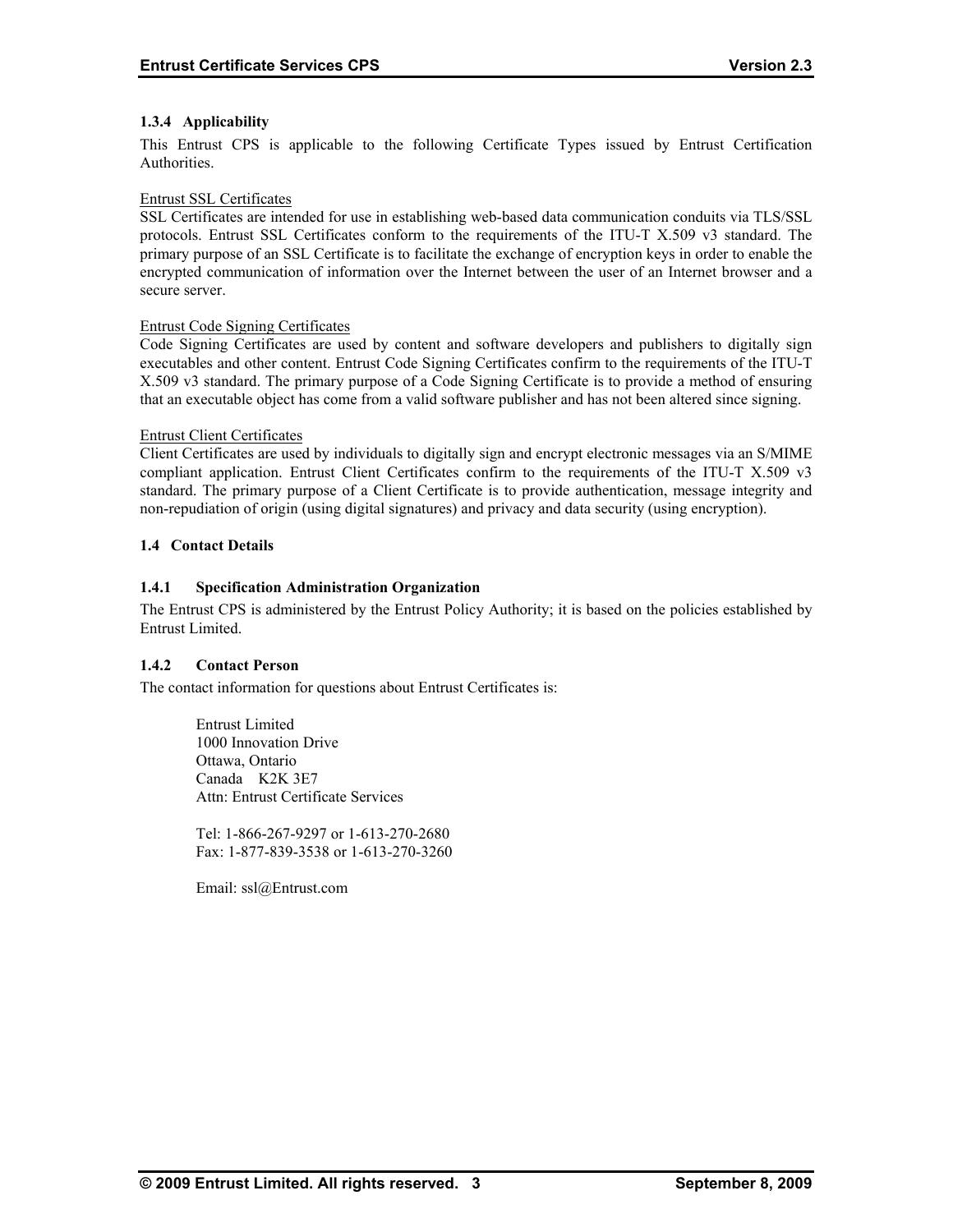## **2. General Provisions**

### **2.1 Obligations**

### **2.1.1 Certification Authority Obligations**

An Entrust Certification Authority shall:

- (i) provide Certification Authority services in accordance with the terms and conditions of the Entrust CPS;
- (ii) upon receipt of a request from a Registration Authority operating under such Entrust Authority, issue an Entrust Certificate in accordance with the terms and conditions of the Entrust CPS;
- (iii) make available Entrust Certificate revocation information by issuing Entrust Certificates and by issuing and making available Entrust Certificate CRLs in an Entrust Repository in accordance with the terms and conditions of the Entrust CPS;
- (iv) issue and publish Entrust Certificate CRLs on a regular schedule in accordance with the terms and conditions of the Entrust CPS; and
- (v) upon receipt of a revocation request from a Registration Authority operating under such Entrust Certification Authority, revoke the specified Entrust Certificate in accordance with the terms and conditions of the Entrust CPS.

In operating the Entrust Certification Authorities, Entrust may use one or more representatives or agents to perform its obligations under the Entrust CPS, any Subscription Agreements, or any Relying Party Agreements, provided that Entrust shall remain responsible for its performance.

## **2.1.2 Registration Authority Obligations**

A Registration Authority operating under an Entrust Certification Authority shall:

- (i) receive Entrust Certificate Applications in accordance with the terms and conditions of the Entrust CPS;
- (ii) perform limited verification of information submitted by Applicants when applying for Entrust Certificates, and if such verification is successful, submit a request to an Entrust Certification Authority for the issuance of an Entrust Certificate, all in accordance with the terms and conditions of the Entrust CPS;
- (iii) receive and verify requests from Subscribers for the revocation of Entrust Certificates, and if the verification of a revocation request is successful, submit a request to an Entrust Certification Authority for the revocation of such Entrust Certificate, all in accordance with the terms and conditions of the Entrust CPS;
- (iv) notify Subscribers, in accordance with the terms and conditions of the Entrust CPS, that an Entrust Certificate has been issued to them; and
- (v) notify Subscribers, in accordance with the terms and conditions of the Entrust CPS, that an Entrust Certificate issued to them has been revoked or will soon expire.

Entrust may use one or more representatives or agents to perform its obligations in respect of an Entrustoperated Registration Authority under the Entrust CPS, any Subscription Agreements, or any Relying Party Agreements, provided that Entrust shall remain responsible for the performance of such representatives or agents under the Entrust CPS, any Subscription Agreements, or any Relying Party Agreements. Entrust may appoint independent third parties to act as Registration Authorities under an Entrust Certification Authority. Such independent third-party Registration Authorities shall be responsible for their performance under the Entrust CPS, any Subscription Agreements, or any Relying Party Agreements. Entrust shall not be responsible for the performance of such independent third-party Registration Authorities. Independent third-party Registration Authorities may use one or more representatives or agents to perform their obligations when acting as a Registration Authority under an Entrust Certification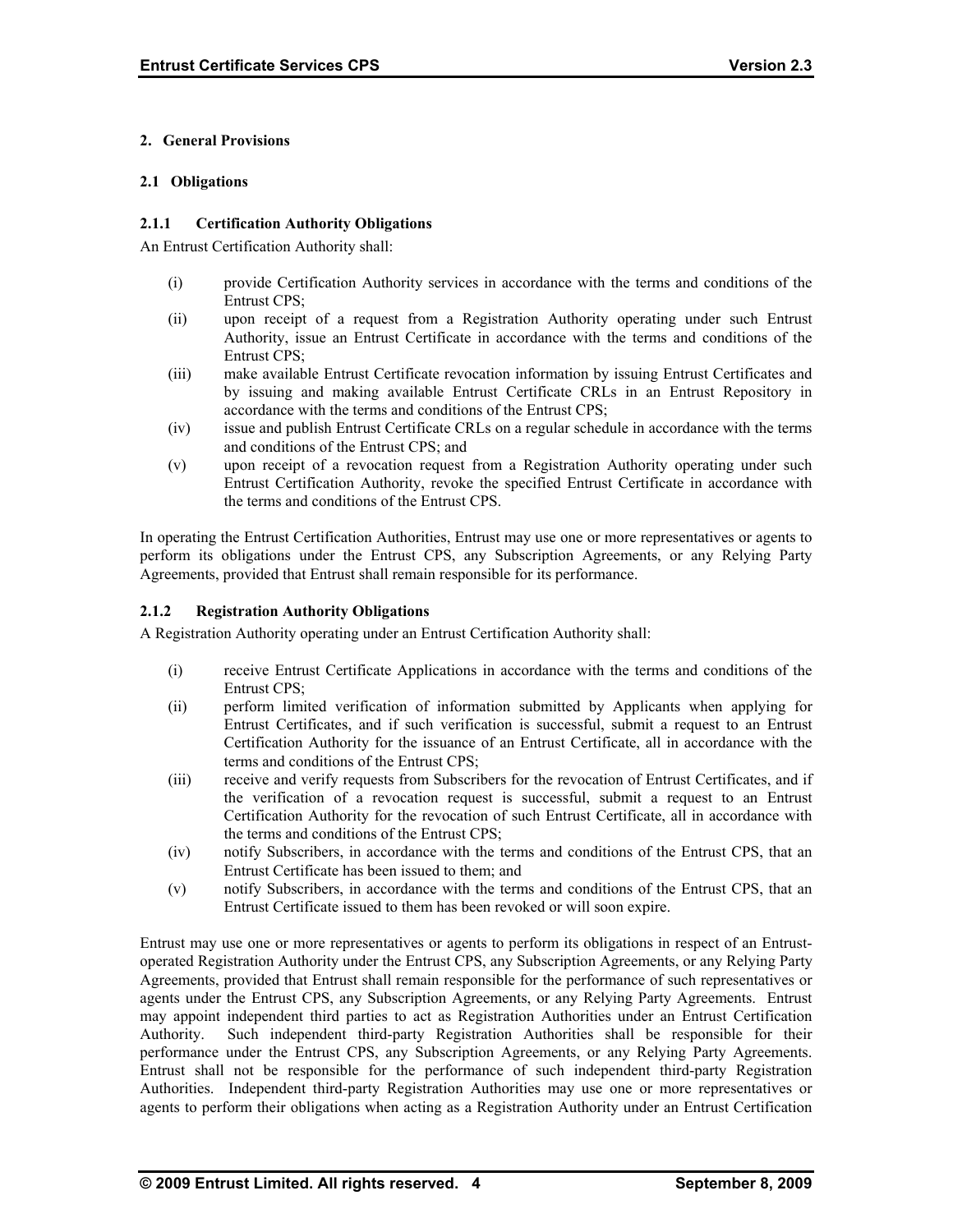Authority. Independent third-party Registration Authorities shall remain responsible for the performance of such representatives or agents under the Entrust CPS, any Subscription Agreements, or any Relying Party Agreements. Entrust may appoint Resellers and Co-marketers for (i) Entrust Certificates, and (ii) services provided in respect to Entrust Certificates. Such Resellers and Co-marketers shall be responsible for their performance under the Entrust CPS, any Subscription Agreements, or any Relying Party Agreements. Entrust shall not be responsible for the performance of any such Resellers and Co-marketers. Resellers and Co-marketers may use one or more representatives or agents to perform their obligations under the Entrust CPS, any Subscription Agreements, or any Relying Party Agreements. Resellers and Comarketers shall remain responsible for the performance of such representatives or agents under the Entrust CPS, any Subscription Agreements, or any Relying Party Agreements. Independent third-party Registration Authorities, Resellers, and Co-marketers shall be entitled to receive all of the benefit of all (i) disclaimers of representations, warranties, and conditions, (ii) limitations of liability, (iii) representations and warranties from Applicants, Subscribers, and Relying Parties, and (iv) indemnities from Applicants, Subscribers, and Relying Parties, set forth in this Entrust CPS, any Subscription Agreements, and any Relying Party Agreements.

## **2.1.3 Subscriber Obligations**

Subscribers and Applicants shall:

- (i) understand and, if necessary, receive proper education in the use of Public-Key cryptography and Certificates including Entrust Certificates;
- (ii) provide, in any communications with Entrust or an independent third-party Registration Authority, correct information with no errors, misrepresentations, or omissions;
- (iii) generate a new, secure, and cryptographically sound Key Pair to be used in association with the Subscriber's Entrust Certificate or Applicant's Entrust Certificate Application;
- (iv) read and agree to all terms and conditions of the Entrust CPS and Subscription Agreement;
- (v) refrain from modifying the contents of an Entrust Certificate;
- (vi) use Entrust Certificates exclusively for legal and authorized purposes in accordance with the terms and conditions of the Entrust CPS and applicable laws;
- (vii) only use an Entrust Certificate on behalf of the person, entity, or organization listed as the Subject in such Entrust Certificate;
- (viii) keep confidential and properly protect the Subscriber's or Applicant's Private Keys;
- (ix) notify Entrust or, if Applicant submitted its Entrust Certificate Application to an independent third-party Registration Authority, such independent third-party Registration Authority, as soon as reasonably practicable of any change to any information included in the Applicant's Entrust Certificate Application or any change in any circumstances that would make the information in the Applicant's Entrust Certificate Application misleading or inaccurate;
- (x) notify Entrust or, if Subscriber received its Entrust Certificate through an independent third-party Registration Authority, such independent third-party Registration Authority, as soon as reasonably practicable of any change to any information included in the Subscriber's Entrust Certificate or any change in any circumstances that would make the information in the Subscriber's Entrust Certificate misleading or inaccurate;
- (xi) immediately cease to use an Entrust Certificate if any information included in the Subscriber's Entrust Certificate or if any change in any circumstances would make the information in the Subscriber's Entrust Certificate misleading or inaccurate;
- (xii) notify Entrust or, if Subscriber received its Entrust Certificate from an independent third-party Registration Authority, such independent third-party Registration Authority, immediately of any suspected or actual Compromise of the Subscriber's or Applicant's Private Keys and request the revocation of such Entrust Certificate;
- (xiii) immediately cease to use the Subscriber's Entrust Certificate upon (a) expiration or revocation of such Entrust Certificate, or (b) any suspected or actual Compromise of the Private Key corresponding to the Public Key in such Entrust Certificate, and remove such Entrust Certificate from the devices and/or software in which it has been installed, where applicable;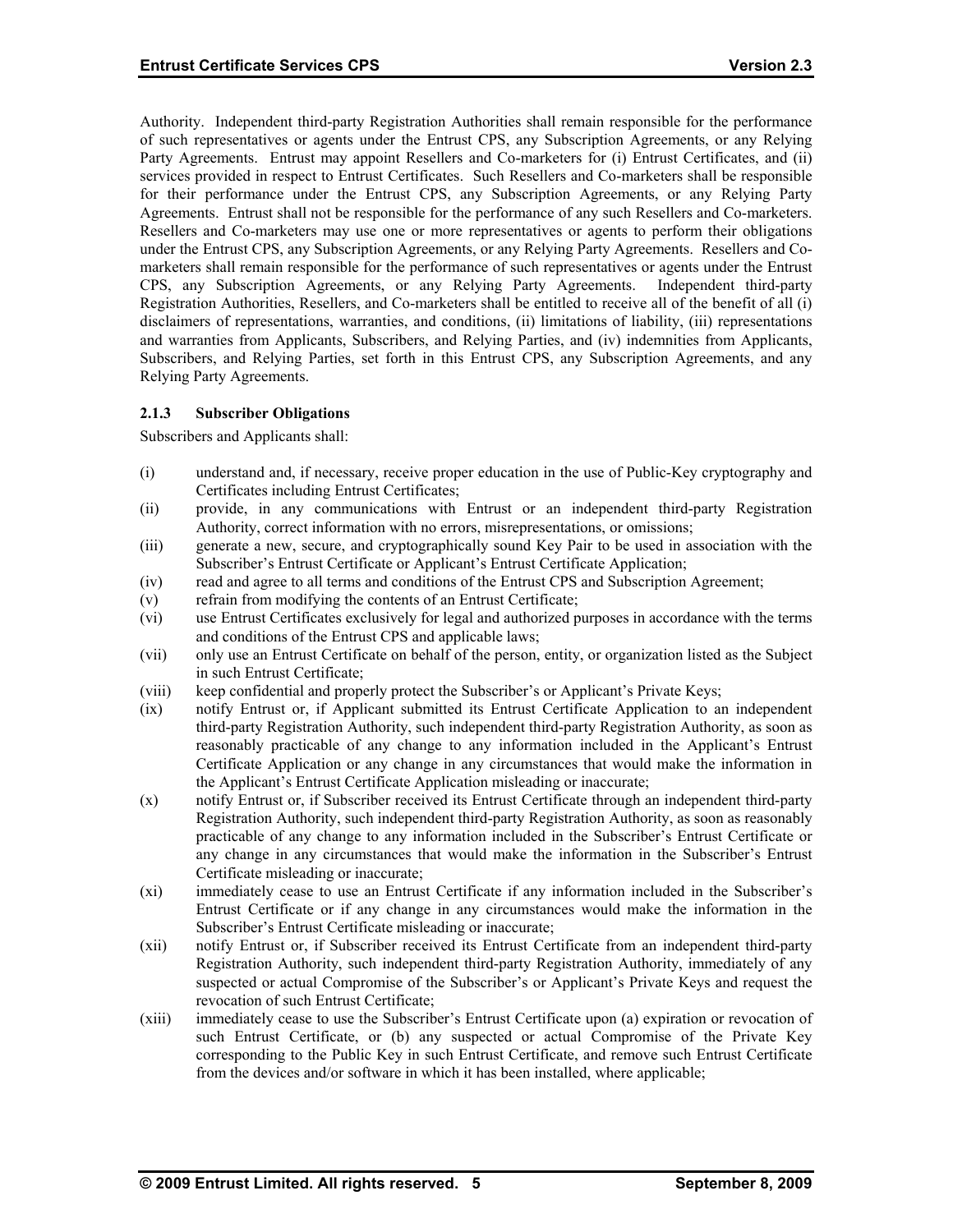- (xiv) only install the Subscriber's Entrust Certificate on one (1) of Subscriber's devices and only use such Entrust Certificate in connection with such device unless, otherwise expressly permitted by Entrust in writing;
- (xv) refrain from using the Subscriber's Private Key corresponding to the Public Key in the Subscriber's Entrust Certificate to sign other Certificates; and
- (xvi) use the Subscriber's or Applicant's own judgment about whether it is appropriate, given the level of security and trust provided by an Entrust Certificate, to use an Entrust Certificate in any given circumstance.

Entrust Certificates and related information may be subject to export, import, and/or use restrictions. Subscribers shall comply with all laws and regulations applicable to a Subscriber's right to export, import, and/or use Entrust Certificates or related information, including, without limitation, all laws and regulations in respect to nuclear, chemical or biological weapons proliferation. Subscribers shall be responsible for procuring all required licenses and permissions for any export, import, and/or use of Entrust Certificates or related information. Certain cryptographic techniques, software, hardware, and firmware ("Technology") that may be used in processing or in conjunction with Entrust Certificates may be subject to export, import, and/or use restrictions. Subscribers shall comply with all laws and regulations applicable to a Subscriber's right to export, import, and/or use such Technology or related information. Subscribers shall be responsible for procuring all required licenses and permissions for any export, import, and/or use of such Technology or related information.

## **2.1.3.1 Subscriber and Applicant Representations and Warranties**

Subscribers and Applicants represent and warrant to Entrust and to all Certificate Beneficiaries, that:

- (i) all information provided, and all representations made, by Subscriber in relation to any Entrust Certificates are and will be complete and accurate (and Subscriber will promptly update such information and representations from time to time as necessary to maintain such completeness and accuracy);
- (ii) the Private Key corresponding to the Public Key submitted to Entrust in connection with an Entrust Certificate Application was created using sound cryptographic techniques and all measures necessary have been taken to maintain sole control of, keep confidential, and properly protect the Private Key (and any associated access information or device  $-$  e.g., password or token) at all times;
- (iii) any information provided to Entrust or to any independent third-party Registration Authorities in connection with an Entrust Certificate Application does not infringe, misappropriate, dilute, unfairly compete with, or otherwise violate the intellectual property, or other rights of any person, entity, or organization in any jurisdiction;
- (iv) the Entrust Certificate(s) shall not be installed or used until it has reviewed and verified the accuracy of the data in each Certificate;
- (v) Entrust shall be immediately notified if any information included in the Entrust Certificate Application changes or if any change in any circumstances would make the information in the Entrust Certificate Application misleading or inaccurate;
- (vi) all use of the Entrust Certificate and its associated Private Key shall cease immediately, and the Subscriber will promptly notify Entrust and request the revocation of the Entrust Certificate, if (1) any information included in the Entrust Certificate changes, is or becomes incorrect or inaccurate, or if any change in any circumstances would make the information in the Entrust Certificate incorrect, misleading or inaccurate; or (2) there is any actual or suspected misuse or compromise of the Private Key associated with the Public Key in the Entrust Certificate;
- (vii) all use of the (1) Entrust Certificate and (2) Private Key associated with the Public Key in such Entrust Certificate shall cease upon expiration or revocation of such Entrust Certificate and such Entrust Certificate shall be removed from the devices and/or software in which it has been installed;
- (viii) the Entrust Certificates will not be used for any hazardous or unlawful (including tortious) activities; and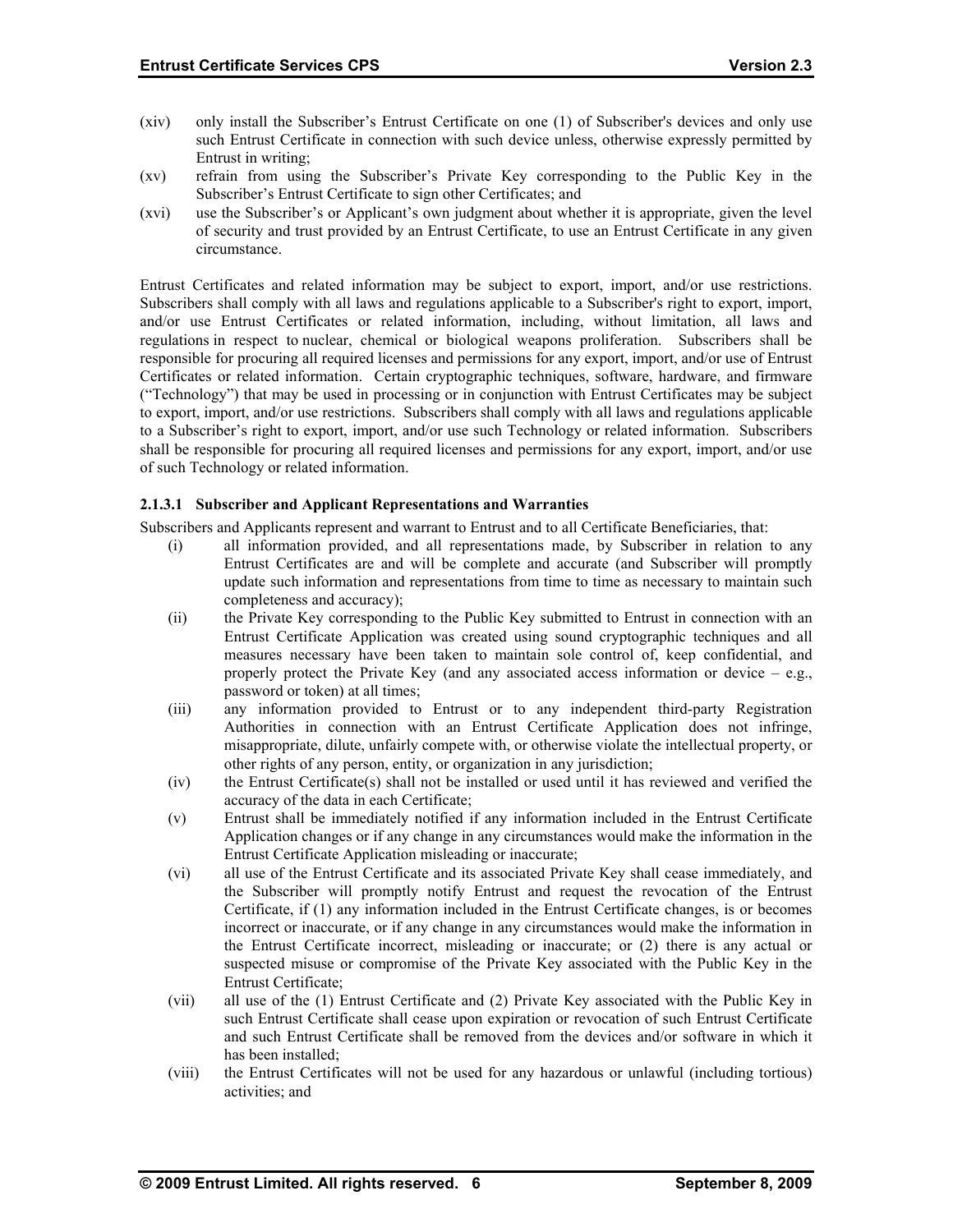(ix) the subject named in the Entrust Certificate corresponds to the Subscriber, and that it legally exists as a valid entity in the jurisdiction of incorporation specified in the Entrust Certificates;

## Entrust SSL Certificates

Subscribers and Applicants represent and warrant to Entrust and to all Certificate Beneficiaries, that:

- (x) the Entrust Certificate shall be installed only on the server accessible at the domain name listed in the Entrust Certificate, and will only be used in compliance with all applicable laws, solely for authorized company business, and solely in accordance with the Subscription Agreement and the CPS;
- (xi) the Subscriber has the exclusive right to use the domain name listed in the Entrust Certificate;

#### Entrust Code Signing Certificates

Subscribers and Applicants represent and warrant to Entrust and to all Certificate Beneficiaries, that:

- (xii) The information provided for applications signed using an Entrust Certificate such as, but not limited to, application name, information URL, and application description, shall be truthful, accurate and non misleading; and,
- (xiii) Subscriber will not use the Certificate to digitally sign hostile code, including spyware or other malicious software (malware) downloaded without user consent.

#### **2.1.3.2 Subscriber Notice Requirements**

No stipulation.

## **2.1.4 Relying Party Obligations**

Relying Parties shall:

- (i) understand and, if necessary, receive proper education in the use of Public-Key cryptography and Certificates including Entrust Certificates;
- (ii) read and agree to all terms and conditions of the Entrust CPS and the Relying Party Agreement;
- (iii) verify Entrust Certificates, including use of CRLs, in accordance with the certification path validation procedure specified in ITU-T Rec. X.509:2005 | ISO/IEC 9594-8 (2005), taking into account any critical extensions and approved technical corrigenda as appropriate; and
- (iv) make their own judgment and rely on an Entrust Certificate only if such reliance is reasonable in the circumstances, including determining whether such reliance is reasonable given the nature of the security and trust provided by an Entrust Certificate and the value of any transaction that may involve the use of an Entrust Certificate.

#### Entrust SSL Certificates

Relying Parties shall:

(v) trust and make use of an Entrust SSL Certificate only if the Entrust SSL Certificate has not expired or been revoked and if a proper chain of trust can be established to a trustworthy root.

#### Entrust Code Signing Certificates

Relying Parties shall:

(vi) trust and make use of a digital signature created using the Private Key corresponding to the Public Key listed in the Entrust Certificate only if the Entrust Certificate was not expired or revoked at the time the digital signature was created and if a proper chain of trust can be established to a trustworthy root.

Entrust Certificates and related information may be subject to export, import, and/or use restrictions. Relying Parties shall comply with all laws and regulations applicable to a Relying Party's right to use Entrust Certificates and/or related information, including, without limitation, all laws and regulations in respect to nuclear, chemical or biological weapons proliferation. Relying Parties shall be responsible for procuring all required licenses and permissions for any export, import, and/or use of Entrust Certificates and/or related information. Certain cryptographic techniques, software, hardware, and firmware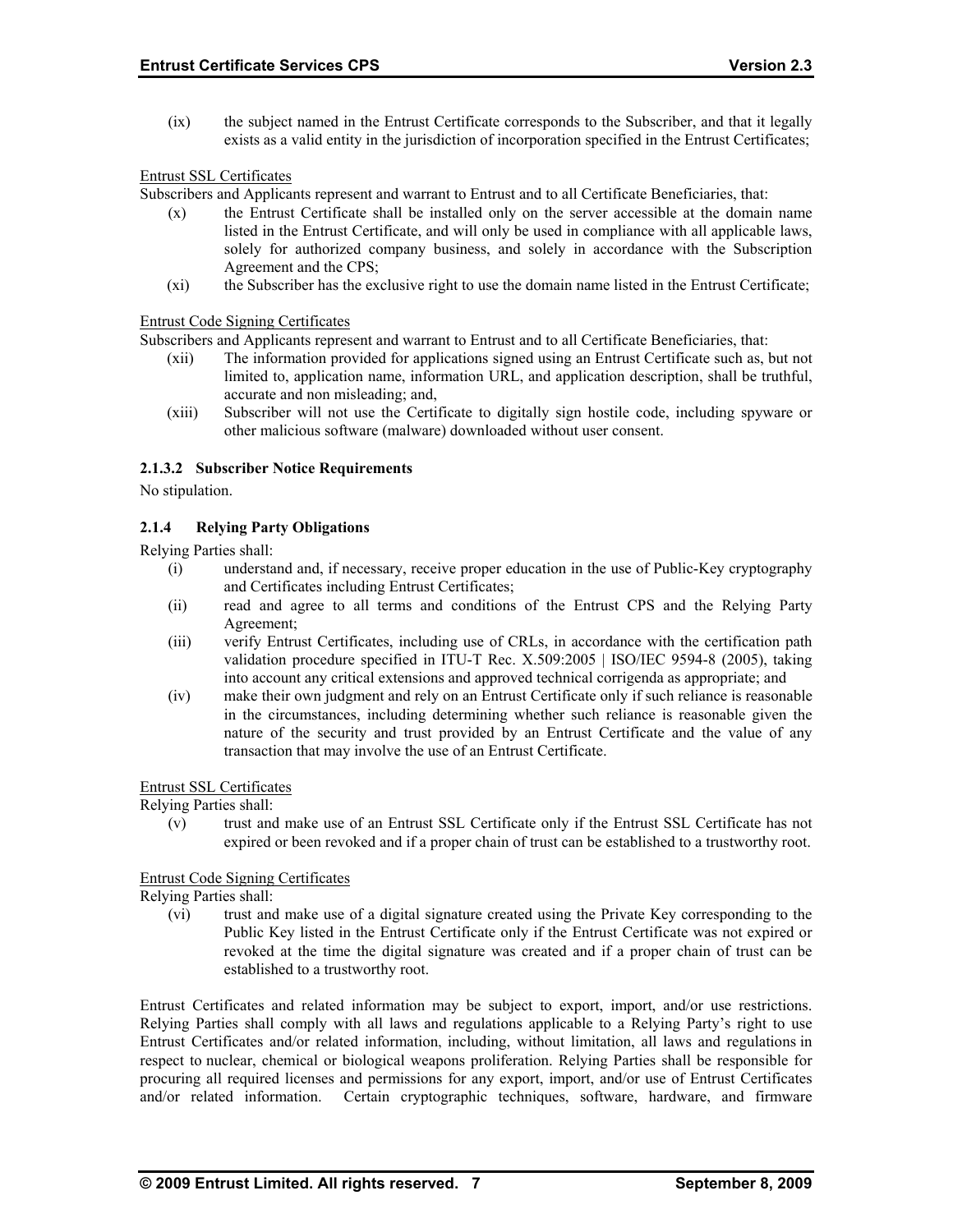("Technology") that may be used in processing or in conjunction with Entrust Certificates may be subject to export, import, and/or use restrictions. Relying Parties shall comply with all laws and regulations applicable to a Relying Party's right to export, import, and/or use such Technology or related information. Relying Parties shall be responsible for procuring all required licenses and permissions for any export, import, and/or use of such Technology or related information.

## **2.1.4.1 Relying Party Representations and Warranties**

Relying Parties represent and warrant to Entrust that:

- (i) the Relying Party shall properly validate an Entrust Certificate before making a determination about whether to rely on such Entrust Certificate, including confirmation that the Entrust Certificate has not expired or been revoked and that a proper chain of trust can be established to a trustworthy root;
- (ii) the Relying Party shall not rely on an Entrust Certificate that cannot be validated back to a trustworthy root;
- (iii) the Relying Party shall exercise its own judgment in determining whether it is reasonable under the circumstances to rely on an Entrust Certificate, including determining whether such reliance is reasonable given the nature of the security and trust provided by an Entrust Certificate and the value of any transaction that may involve the use of an Entrust Certificate; and
- (iv) the Relying Party shall not use an Entrust Certificate for any hazardous or unlawful (including tortious) activities.

Entrust SSL Certificates

Relying Parties represent and warrant to Entrust that:

(v) the Relying Party shall not rely on a revoked or expired Entrust SSL Certificate;

Entrust Code Signing Certificates

Relying Parties represent and warrant to Entrust that:

(vi) the Relying Party shall not rely on a digital signature created using the Private Key corresponding to the Public Key listed in the Entrust Certificate if the Entrust Certificate was expired at the time the digital signature was created or if the Certificate is revoked.

#### **2.1.5 Repository Obligations**

An Entrust Repository shall:

- (i) make available, in accordance with the terms and conditions of the Entrust CPS, Entrust Certificate revocation information published by an Entrust Certification Authority; and
- (ii) make available a copy of the Entrust CPS and other information related to the products and services provided by Entrust Certification Authorities and any Registration Authorities operating under the Entrust Certification Authorities.

## **2.2 Liability**

**THE MAXIMUM CUMULATIVE LIABILITY OF ENTRUST, ANY INDEPENDENT THIRD-PARTY REGISTRATION AUTHORITIES OPERATING UNDER AN ENTRUST CERTIFICATION AUTHORITY, RESELLERS, CO-MARKETERS OR ANY SUBCONTRACTORS, DISTRIBUTORS, AGENTS, SUPPLIERS, EMPLOYEES OR DIRECTORS OF ANY OF THE FOREGOING TO ANY APPLICANTS, SUBSCRIBERS, RELYING PARTIES OR ANY OTHER PERSONS, ENTITIES, OR ORGANIZATIONS FOR ANY LOSSES, COSTS, EXPENSES, LIABILITIES, DAMAGES, CLAIMS, OR SETTLEMENT AMOUNTS ARISING OUT OF OR RELATING TO USE OF AN ENTRUST CERTIFICATE OR ANY SERVICES PROVIDED IN RESPECT TO ANY ENTRUST CERTIFICATES IS LIMITED BY THIS ENTRUST CPS. THIS ENTRUST CPS ALSO CONTAINS LIMITED WARRANTIES, LIMITATIONS ON LIABILITY, AND DISCLAIMERS OF REPRESENTATIONS, WARRANTIES AND CONDITIONS.**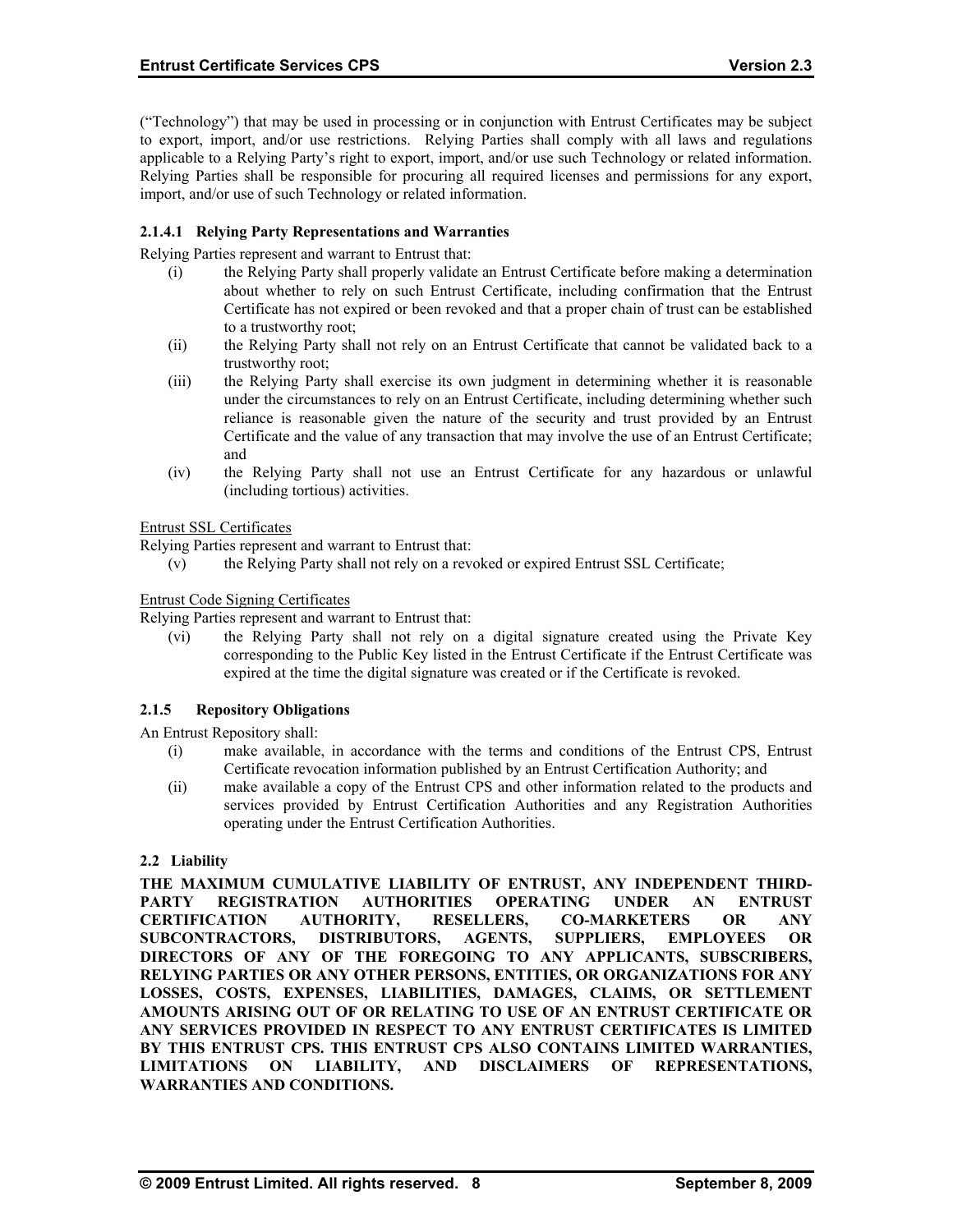## **2.2.1 CA Liability**

## **2.2.1.1 Warranties and Limitations on Warranties**

Entrust makes the following limited warranties to Subscribers with respect to the operation of Entrust Certification Authorities:

- (i) Entrust Certification Authorities shall provide Repository services consistent with the practices and procedures set forth in this Entrust CPS;
- (ii) Entrust Certification Authorities shall perform Entrust Certificate issuance consistent with the procedures set forth in this Entrust CPS; and
- (iii) Entrust Certification Authorities shall provide revocation services consistent with the procedures set forth in this Entrust CPS.

Notwithstanding the foregoing, in no event does Entrust, any independent third-party Registration Authority operating under an Entrust Certification Authority, or any Resellers, Co-marketers, or any subcontractors, distributors, agents, suppliers, employees, or directors of any of the foregoing make any representations, or provide any warranties, or conditions to any Applicants, Subscribers, Relying Parties, or any other persons, entities, or organizations with respect to (i) the techniques used in the generation and storage of the Private Key corresponding to the Public Key in an Entrust Certificate, including, whether such Private Key has been Compromised or was generated using sound cryptographic techniques, (ii) the reliability of any cryptographic techniques or methods used in conducting any act, transaction, or process involving or utilizing an Entrust Certificate, (iii) any software whatsoever, or (iv) non-repudiation of any Entrust Certificate or any transaction facilitated through the use of an Entrust Certificate, since such determination is a matter of applicable law.

Applicants, Subscribers, and Relying Parties acknowledge and agree that operations in relation to Entrust Certificates and Entrust Certificate Applications are dependent on the transmission of information over communication infrastructures such as, without limitation, the Internet, telephone and telecommunications lines and networks, servers, firewalls, proxies, routers, switches, and bridges ("Telecommunication Equipment") and that this Telecommunication Equipment is not under the control of Entrust or any independent third-party Registration Authority operating under an Entrust Certification Authority, or any Resellers, Co-marketers, or any subcontractors, distributors, agents, suppliers, employees, or directors of any of the foregoing. Neither Entrust nor any independent third-party Registration Authority operating under an Entrust Certification Authority, or any Resellers, Co-marketers, or any subcontractors, distributors, agents, suppliers, employees, or directors of any of the foregoing shall be liable for any error, failure, delay, interruption, defect, or corruption in relation to an Entrust Certificate, an Entrust Certificate CRL, Entrust OCSP message, or an Entrust Certificate Application to the extent that such error, failure, delay, interruption, defect, or corruption is caused by such Telecommunication Equipment.

## **2.2.1.2 Disclaimers**

**EXCEPT AS SPECIFICALLY PROVIDED IN SECTION 2.2.1.1, NEITHER ENTRUST NOR ANY INDEPENDENT THIRD-PARTY REGISTRATION AUTHORITY OPERATING UNDER AN ENTRUST CERTIFICATION AUTHORITY, NOR ANY RESELLERS, CO-MARKETERS, OR ANY SUBCONTRACTORS, DISTRIBUTORS, AGENTS, SUPPLIERS, EMPLOYEES, OR DIRECTORS OF ANY OF THE FOREGOING MAKE ANY REPRESENTATIONS OR GIVE ANY WARRANTIES OR CONDITIONS, WHETHER EXPRESS, IMPLIED, STATUTORY, BY USAGE OF TRADE, OR OTHERWISE, AND ENTRUST AND ALL INDEPENDENT THIRD-PARTY REGISTRATION AUTHORITIES OPERATING UNDER AN ENTRUST CERTIFICATION AUTHORITY, AND ALL RESELLERS, CO-MARKETERS, AND ALL SUBCONTRACTORS, DISTRIBUTORS, AGENTS, SUPPLIERS, EMPLOYEES, AND DIRECTORS OF ANY OF THE FOREGOING SPECIFICALLY DISCLAIM ANY AND ALL REPRESENTATIONS, WARRANTIES, AND CONDITIONS OF MERCHANTABILITY, NON-INFRINGEMENT, TITLE, SATISFACTORY QUALITY, AND/OR FITNESS FOR A PARTICULAR PURPOSE.**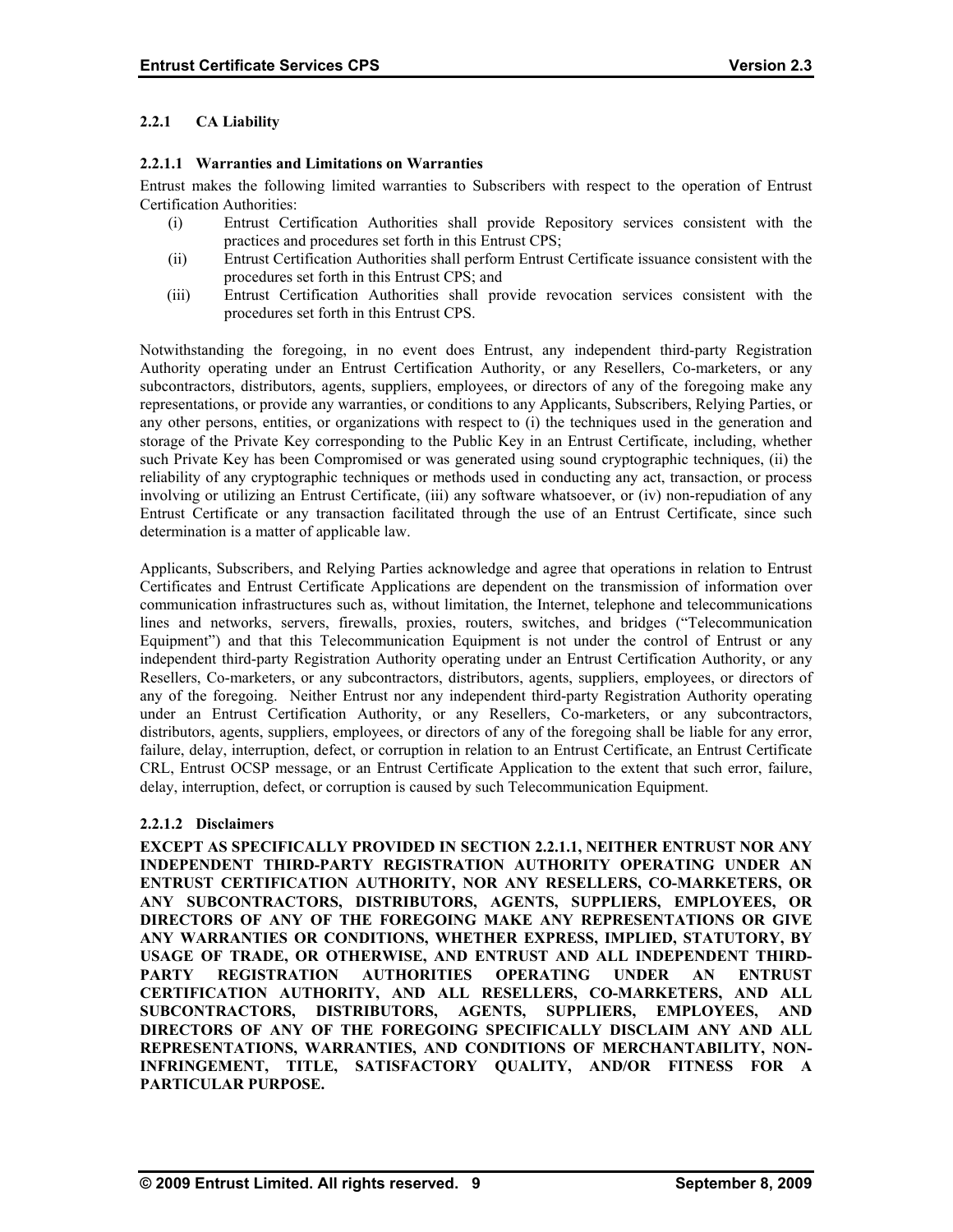#### **2.2.1.3 Loss Limitations**

**IN NO EVENT SHALL THE TOTAL CUMULATIVE LIABILITY OF ENTRUST, ANY INDEPENDENT THIRD-PARTY REGISTRATION AUTHORITY OPERATING UNDER AN ENTRUST CERTIFICATION AUTHORITY, ANY RESELLERS, OR CO-MARKETERS, OR ANY SUBCONTRACTORS, DISTRIBUTORS, AGENTS, SUPPLIERS, EMPLOYEES, OR DIRECTORS OF ANY OF THE FOREGOING TO ANY APPLICANT, SUBSCRIBER, RELYING PARTY OR ANY OTHER PERSON, ENTITY, OR ORGANIZATION ARISING OUT OF OR RELATING TO ANY ENTRUST CERTIFICATE OR ANY SERVICES PROVIDED IN RESPECT TO ENTRUST CERTIFICATES, INCLUDING ANY USE OR RELIANCE ON ANY ENTRUST CERTIFICATE, EXCEED THE GREATER OF (1) TEN THOUSAND UNITED STATES DOLLARS (\$10,000.00 U.S.); AND (2) TEN TIMES THE FEES PAID BY THE APPLICABLE SUBSCRIBER TO ENTRUST DURING THE TWELVE MONTHS PRIOR TO THE INITIATION OF THE CLAIM TO A MAXIMUM OF ONE MILLION DOLLARS (\$1,000,000) (SUCH GREATER NUMBER REFERRED TO AS THE "CUMULATIVE DAMAGE CAP"). THIS LIMITATION SHALL APPLY ON A PER ENTRUST CERTIFICATE BASIS REGARDLESS OF THE NUMBER OF TRANSACTIONS OR CAUSES OF ACTION ARISING OUT OF OR RELATED TO SUCH ENTRUST CERTIFICATE OR ANY SERVICES PROVIDED IN RESPECT TO SUCH ENTRUST CERTIFICATE. THE FOREGOING LIMITATIONS SHALL APPLY TO ANY LIABILITY WHETHER BASED IN CONTRACT (INCLUDING FUNDAMENTAL BREACH), TORT (INCLUDING NEGLIGENCE), LEGISLATION OR ANY OTHER THEORY OF LIABILITY, INCLUDING ANY DIRECT, INDIRECT, SPECIAL, STATUTORY, PUNITIVE, EXEMPLARY, CONSEQUENTIAL, RELIANCE, OR INCIDENTAL DAMAGES.** 

**IN THE EVENT THAT LIABILITY ARISING OUT OF OR RELATING TO AN ENTRUST CERTIFICATE OR ANY SERVICES PROVIDED IN RESPECT TO AN ENTRUST CERTIFICATE EXCEEDS THE CUMULATIVE DAMAGE CAP SET FORTH IN THIS SECTION ABOVE, THE AMOUNTS AVAILABLE UNDER THE CUMULATIVE DAMAGE CAP SHALL BE APPORTIONED FIRST TO THE EARLIEST CLAIMS TO ACHIEVE FINAL DISPUTE RESOLUTION UNLESS OTHERWISE ORDERED BY A COURT OF COMPETENT JURISDICTION. IN NO EVENT SHALL ENTRUST OR ANY INDEPENDENT THIRD-PARTY REGISTRATION AUTHORITY OPERATING UNDER AN ENTRUST CERTIFICATION AUTHORITY, OR ANY RESELLERS, CO-MARKETERS, OR ANY SUBCONTRACTORS, DISTRIBUTORS, AGENTS, SUPPLIERS, EMPLOYEES, OR DIRECTORS OF ANY OF THE FOREGOING BE OBLIGATED TO PAY MORE THAN THE CUMULATIVE DAMAGE CAP FOR ANY ENTRUST CERTIFICATE OR ANY SERVICES PROVIDED IN RESPECT TO AN ENTRUST CERTIFICATE REGARDLESS OF APPORTIONMENT AMONG CLAIMANTS.** 

**IN NO EVENT SHALL ENTRUST OR ANY INDEPENDENT THIRD-PARTY REGISTRATION AUTHORITY OPERATING UNDER AN ENTRUST CERTIFICATION AUTHORITY, OR ANY RESELLERS, CO-MARKETERS, OR ANY SUBCONTRACTORS, DISTRIBUTORS, AGENTS, SUPPLIERS, EMPLOYEES, OR DIRECTORS OF ANY OF THE FOREGOING BE LIABLE FOR ANY INCIDENTAL, SPECIAL, STATUTORY, PUNITIVE, EXEMPLARY, INDIRECT, RELIANCE, OR CONSEQUENTIAL DAMAGES (INCLUDING, WITHOUT LIMITATION, DAMAGES FOR LOSS OF BUSINESS, LOSS OF BUSINESS OPPORTUNITIES, LOSS OF GOODWILL, LOSS OF PROFITS, BUSINESS INTERRUPTION, LOSS OF DATA, LOST SAVINGS OR OTHER SIMILAR PECUNIARY LOSS) WHETHER ARISING FROM CONTRACT (INCLUDING FUNDAMENTAL BREACH), TORT (INCLUDING NEGLIGENCE), LEGISLATION OR ANY OTHER THEORY OF LIABILITY.** 

**THE FOREGOING LIMITATIONS SHALL APPLY NOTWITHSTANDING THE FAILURE OF ESSENTIAL PURPOSE OF ANY LIMITED REMEDY STATED HEREIN AND EVEN IF ENTRUST OR ANY INDEPENDENT THIRD-PARTY REGISTRATION AUTHORITY OPERATING UNDER AN ENTRUST CERTIFICATION AUTHORITY, OR ANY RESELLERS, CO-MARKETERS, OR ANY SUBCONTRACTORS, DISTRIBUTORS, AGENTS, SUPPLIERS,**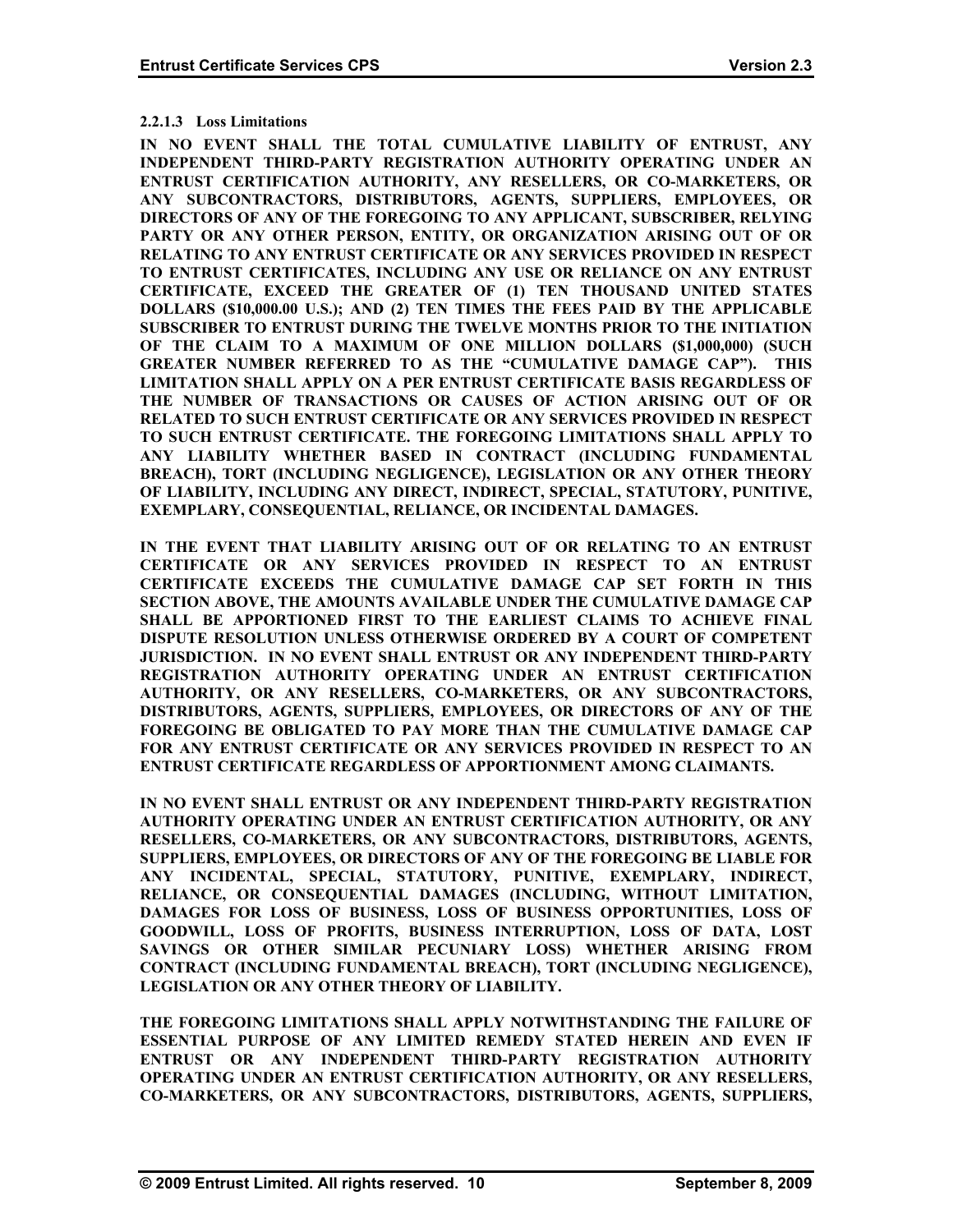**EMPLOYEES, OR DIRECTORS OF ANY OF THE FOREGOING HAVE BEEN ADVISED OF THE POSSIBILITY OF THOSE DAMAGES.** 

**SOME JURISDICTIONS DO NOT ALLOW THE EXCLUSION OR LIMITATION OF LIABILITY FOR CONSEQUENTIAL OR INCIDENTAL DAMAGES, SO THESE LIMITATIONS SET FORTH ABOVE MAY NOT APPLY TO CERTAIN APPLICANTS, SUBSCRIBERS, RELYING PARTIES, OR OTHER PERSONS, ENTITIES, OR ORGANIZATIONS. THE DISCLAIMERS OF REPRESENTATIONS, WARRANTIES, AND CONDITIONS AND THE LIMITATIONS OF LIABILITY IN THIS ENTRUST CPS CONSTITUTE AN ESSENTIAL PART OF THE ENTRUST CPS, ANY SUBSCRIPTION AGREEMENTS, AND ANY RELYING PARTY AGREEMENTS. ALL APPLICANTS, SUBSCRIBERS, RELYING PARTIES, AND OTHER PERSONS, ENTITIES, AND ORGANIZATIONS ACKNOWLEDGE THAT BUT FOR THESE DISCLAIMERS OF REPRESENTATIONS, WARRANTIES, AND CONDITIONS AND LIMITATIONS OF LIABILITY, ENTRUST WOULD NOT ISSUE ENTRUST CERTIFICATES TO SUBSCRIBERS AND NEITHER ENTRUST NOR ANY ANY INDEPENDENT THIRD-PARTY REGISTRATION AUTHORITIES OPERATING UNDER AN ENTRUST CERTIFICATION AUTHORITY, NOR ANY RESELLERS, CO-MARKETERS, OR ANY SUBCONTRACTORS, DISTRIBUTORS, AGENTS, SUPPLIERS, EMPLOYEES, OR DIRECTORS OF ANY OF THE FOREGOING WOULD PROVIDE SERVICES IN RESPECT TO ENTRUST CERTIFICATES AND THAT THESE PROVISIONS PROVIDE FOR A REASONABLE ALLOCATION OF RISK.** 

#### **2.2.1.4 Other Exclusions**

Without limitation, neither Entrust nor any independent third-party Registration Authorities operating under an Entrust Certification Authority, nor any Resellers or Co-marketers, or any subcontractors, distributors, agents, suppliers, employees, or directors of any of the foregoing shall be liable to any Applicants, Subscribers, Relying Parties or any other person, entity, or organization for any losses, costs, expenses, liabilities, damages, claims, or settlement amounts arising out of or relating to use of an Entrust Certificate or any services provided in respect to an Entrust Certificate if:

- (i) the Entrust Certificate was issued as a result of errors, misrepresentations, or other acts or omissions of a Subscriber or of any other person, entity, or organization;
- (ii) the Entrust Certificate has expired or has been revoked;
- (iii) the Entrust Certificate has been modified or otherwise altered;
- (iv) the Subscriber failed to stop using an Entrust Certificate after the information contain in such Entrust Certificate changed or after circumstances changed so that the information contained in such Entrust Certificate became misleading or inaccurate;
- (v) a Subscriber breached the Entrust CPS or the Subscriber's Subscription Agreement, or a Relying Party breached the Entrust CPS or the Relying Party's Relying Party Agreement;
- (vi) the Private Key associated with the Entrust Certificate has been Compromised; or
- (vii) the Entrust Certificate is used other than as permitted by the Entrust CPS or is used in contravention of applicable law.

In no event shall Entrust or any independent third-party Registration Authority operating under an Entrust Certification Authority, or any Resellers, Co-marketers, or any subcontractors, distributors, agents, suppliers, employees, or directors of any of the foregoing be liable to any Applicant, Subscriber, or any other person, entity, or organization for any losses, costs, liabilities, expenses, damages, claims, or settlement amounts arising out of or relating to the refusal by Entrust or any independent third-party Registration Authority operating under an Entrust Certification Authority, or any Resellers, Co-marketers, or any subcontractors, distributors, agents, suppliers, employees, or directors of any of the foregoing to issue or request the issuance of an Entrust Certificate. In no event shall Entrust or any independent thirdparty Registration Authority operating under an Entrust Certification Authority, or any Resellers, Comarketers, or any subcontractors, distributors, agents, suppliers, employees, or directors of any of the foregoing be liable to any Applicant, Subscriber, or any other person, entity, or organization for any losses, costs, liabilities, expenses, damages, claims, or settlement amounts arising out of or relating to any delay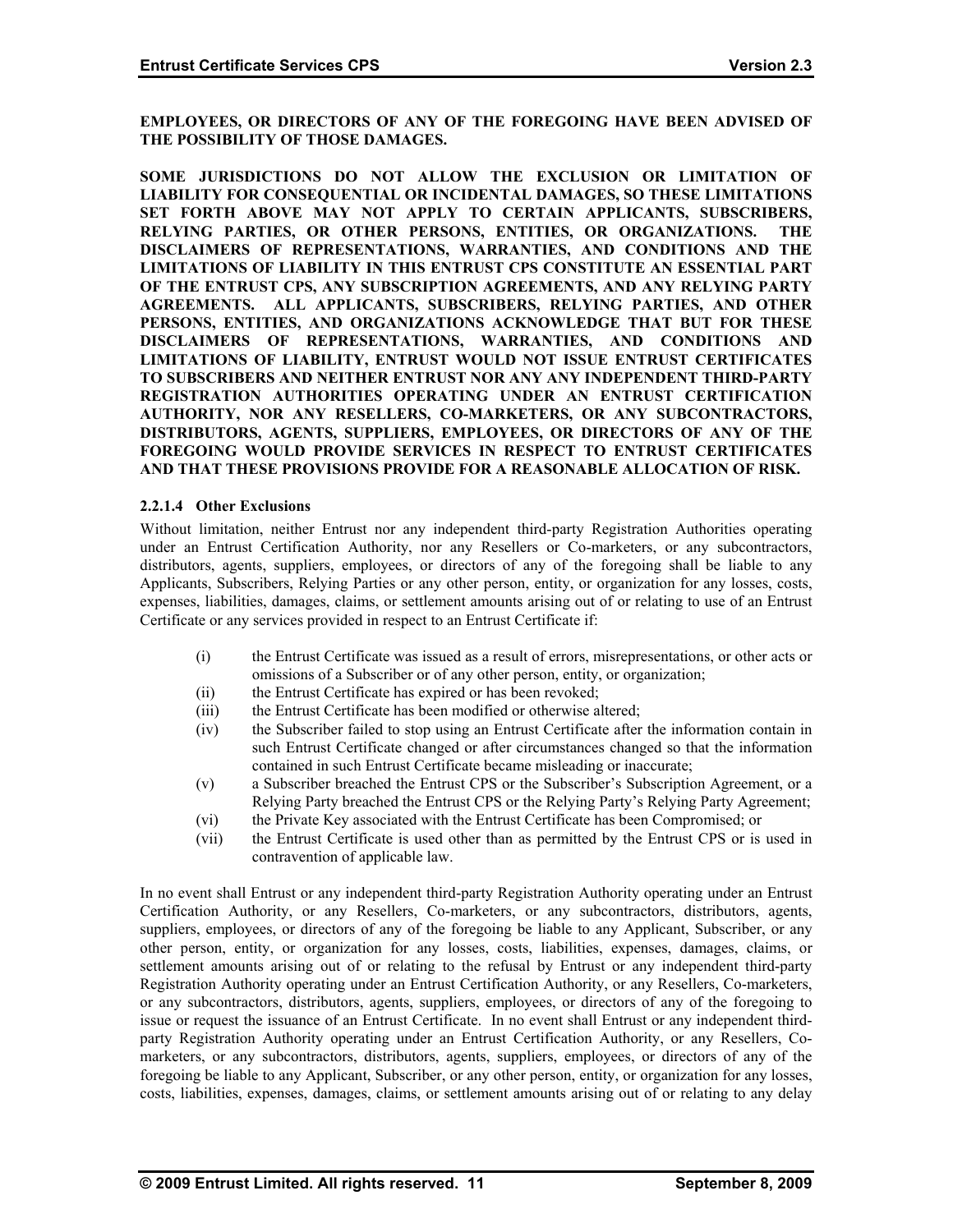by Entrust or any independent third-party Registration Authority operating under an Entrust Certification Authority, or any Resellers, Co-marketers, or any subcontractors, distributors, agents, suppliers, employees, or directors of any of the foregoing, in issuing or in requesting the issuance of an Entrust Certificate.

In no event shall Entrust or any independent third-party Registration Authority operating under an Entrust Certification Authority, or any Resellers, Co-marketers, or any subcontractors, distributors, agents, suppliers, employees, or directors of any of the foregoing be liable to any Subscriber, Relying Party, or any other person, entity, or organization for any losses, costs, expenses, liabilities, damages, claims, or settlement amounts arising out of or relating to any proceeding or allegation that an Entrust Certificate or any information contained in an Entrust Certificate infringes, misappropriates, dilutes, unfairly competes with, or otherwise violates any patent, trademark, copyright, trade secret, or any other intellectual property right or other right of any person, entity, or organization in any jurisdiction.

## **2.2.1.5 Hazardous Activities**

Entrust Certificates and the services provided by Entrust in respect to Entrust Certificates are not designed, manufactured, or intended for use in or in conjunction with hazardous activities or uses requiring fail-safe performance, including the operation of nuclear facilities, aircraft navigation or communications systems, air traffic control, medical devices or direct life support machines. Entrust and any independent third-party Registration Authority operating under an Entrust Certification Authority, and any Resellers, Comarketers, and any subcontractors, distributors, agents, suppliers, employees, or directors of any of the foregoing specifically disclaim any and all representations, warranties, and conditions with respect to such uses, whether express, implied, statutory, by usage of trade, or otherwise.

## **2.2.2 RA Liability**

The same liability provisions that apply in §2.2.1 with respect to Entrust Certification Authorities shall apply with respect to Entrust-operated Registration Authorities and independent third-party Registration Authorities operating under Entrust Certification Authorities and all Resellers, Co-marketers and all subcontractors, distributors, agents, suppliers, employees, and directors of any of the foregoing.

#### **2.3 Financial Responsibility**

Subscribers and Relying Parties shall be responsible for the financial consequences to such Subscribers, Relying Parties, and to any other persons, entities, or organizations for any transactions in which such Subscribers or Relying Parties participate and which use Entrust Certificates or any services provided in respect to Entrust Certificates. Entrust makes no representations and gives no warranties or conditions regarding the financial efficacy of any transaction completed utilizing an Entrust Certificate or any services provided in respect to Entrust Certificates and neither Entrust nor any independent third-party Registration Authority operating under an Entrust Certification Authority, nor any Resellers, Co-marketers, nor any subcontractors, distributors, agents, suppliers, employees, or directors of any of the foregoing shall have any liability except as explicitly set forth herein in respect to the use of or reliance on an Entrust Certificate or any services provided in respect to Entrust Certificates.

## **2.3.1 Indemnification by Relying Parties**

RELYING PARTIES SHALL INDEMNIFY AND HOLD ENTRUST AND ALL INDEPENDENT THIRD-PARTY REGISTRATION AUTHORITIES OPERATING UNDER AN ENTRUST CERTIFICATION AUTHORITY, AND ALL RESELLERS, CO-MARKETERS, AND ALL SUBCONTRACTORS, DISTRIBUTORS, AGENTS, SUPPLIERS, EMPLOYEES, AND DIRECTORS OF ANY OF THE FOREGOING (COLLECTIVELY, THE "INDEMNIFIED PARTIES") HARMLESS FROM AND AGAINST ANY AND ALL LIABILITIES, LOSSES, COSTS, EXPENSES, DAMAGES, CLAIMS, AND SETTLEMENT AMOUNTS (INCLUDING REASONABLE ATTORNEY'S FEES, COURT COSTS, AND EXPERT'S FEES) ARISING OUT OF OR RELATING TO ANY USE OR RELIANCE BY A RELYING PARTY ON ANY ENTRUST CERTIFICATE OR ANY SERVICE PROVIDED IN RESPECT TO ENTRUST CERTIFICATES, INCLUDING (I) LACK OF PROPER VALIDATION OF AN ENTRUST CERTIFICATE BY A RELYING PARTY, (II) RELIANCE BY THE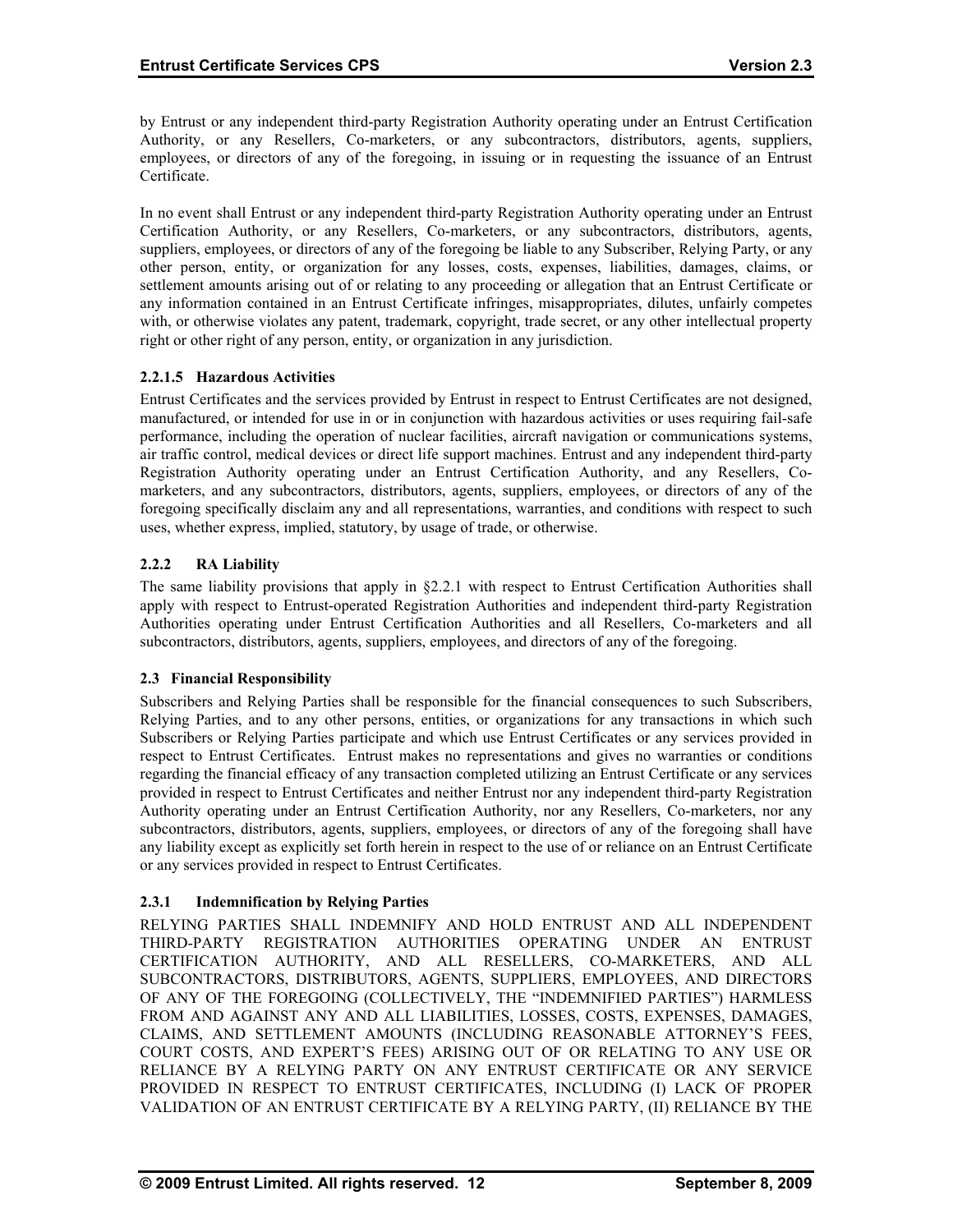RELYING PARTY ON AN EXPIRED OR REVOKED ENTRUST CERTIFICATE, (III) USE OF AN ENTRUST CERTIFICATE OTHER THAN AS PERMITTED BY THE ENTRUST CPS, THE SUBSCRIPTION AGREEMENT, ANY RELYING PARTY AGREEMENT, AND APPLICABLE LAW, (IV) FAILURE BY A RELYING PARTY TO EXERCISE REASONABLE JUDGMENT IN THE CIRCUMSTANCES IN RELYING ON AN ENTRUST CERTIFICATE, OR (V) ANY CLAIM OR ALLEGATION THAT THE RELIANCE BY A RELYING PARTY ON AN ENTRUST CERTIFICATE OR THE INFORMATION CONTAINED IN AN ENTRUST CERTIFICATE INFRINGES, MISAPPROPRIATES, DILUTES, UNFAIRLY COMPETES WITH, OR OTHERWISE VIOLATES THE RIGHTS INCLUDING INTELLECTUAL PROPERTY RIGHTS OR ANY OTHER RIGHTS OF ANYONE IN ANY JURISDICTION. NOTWITHSTANDING THE FOREGOING, RELYING PARTIES SHALL NOT BE OBLIGATED TO PROVIDE ANY INDEMNIFICATION TO AN INDEMNIFIED PARTY IN RESPECT TO ANY LIABILITIES, LOSSES, COSTS, EXPENSES, DAMAGES, CLAIMS, AND SETTLEMENT AMOUNTS (INCLUDING REASONABLE ATTORNEY'S FEES, COURT COSTS AND EXPERT'S FEES) TO THE EXTENT THAT SUCH LIABILITIES, LOSSES, COSTS, EXPENSES, DAMAGES, CLAIMS, AND SETTLEMENT AMOUNTS (INCLUDING REASONABLE ATTORNEY'S FEES, COURT COSTS, AND EXPERT'S FEES) ARISE OUT OF OR RELATE TO ANY WILLFUL MISCONDUCT BY SUCH INDEMNIFIED PARTY.

## **2.3.1.1 Indemnification by Subscribers**

SUBSCRIBERS SHALL INDEMNIFY AND HOLD ENTRUST AND ALL INDEPENDENT THIRD-PARTY REGISTRATION AUTHORITIES OPERATING UNDER AN ENTRUST CERTIFICATION AUTHORITY, AND ALL RESELLERS, CO-MARKETERS, AND ALL SUBCONTRACTORS, DISTRIBUTORS, AGENTS, SUPPLIERS, EMPLOYEES, OR DIRECTORS OF ANY OF THE FOREGOING (COLLECTIVELY, THE "INDEMNIFIED PARTIES") HARMLESS FROM AND AGAINST ANY AND ALL LIABILITIES, LOSSES, COSTS, EXPENSES, DAMAGES, CLAIMS, AND SETTLEMENT AMOUNTS (INCLUDING REASONABLE ATTORNEY'S FEES, COURT COSTS, AND EXPERT'S FEES) ARISING OUT OF OR RELATING TO ANY RELIANCE BY A RELYING PARTY ON ANY ENTRUST CERTIFICATE OR ANY SERVICE PROVIDED IN RESPECT TO ENTRUST CERTIFICATES, INCLUDING ANY (I) ERROR, MISREPRESENTATION OR OMISSION MADE BY A SUBSCRIBER IN USING OR APPLYING FOR AN ENTRUST CERTIFICATE, (II) MODIFICATION MADE BY A SUBSCRIBER TO THE INFORMATION CONTAINED IN AN ENTRUST CERTIFICATE, (III) USE OF AN ENTRUST CERTIFICATE OTHER THAN AS PERMITTED BY THE ENTRUST CPS, THE SUBSCRIPTION AGREEMENT, ANY RELYING PARTY AGREEMENT, AND APPLICABLE LAW, (IV) FAILURE BY A SUBSCRIBER TO TAKE THE NECESSARY PRECAUTIONS TO PREVENT LOSS, DISCLOSURE, COMPROMISE OR UNAUTHORIZED USE OF THE PRIVATE KEY CORRESPONDING TO THE PUBLIC KEY IN SUCH SUBSCRIBER'S ENTRUST CERTIFICATE, OR (V) ALLEGATION THAT THE USE OF A SUBSCRIBER'S ENTRUST CERTIFICATE OR THE INFORMATION CONTAINED IN A SUBSCRIBER'S ENTRUST CERTIFICATE INFRINGES, MISAPPROPRIATES, DILUTES, UNFAIRLY COMPETES WITH, OR OTHERWISE VIOLATES THE RIGHTS INCLUDING INTELLECTUAL PROPERTY RIGHTS OR ANY OTHER RIGHTS OF ANYONE IN ANY JURISDICTION. NOTWITHSTANDING THE FOREGOING, A SUBSCRIBER SHALL NOT BE OBLIGATED TO PROVIDE ANY INDEMNIFICATION TO AN INDEMNIFIED PARTY IN RESPECT TO ANY LIABILITIES, LOSSES, COSTS, EXPENSES, DAMAGES, CLAIMS, AND SETTLEMENT AMOUNTS (INCLUDING REASONABLE ATTORNEY'S FEES, COURT COSTS AND EXPERTS FEES) TO THE EXTENT THAT SUCH LIABILITIES, LOSSES, COSTS, EXPENSES, DAMAGES, CLAIMS, AND SETTLEMENT AMOUNTS (INCLUDING REASONABLE ATTORNEY'S FEES, COURT COSTS, AND EXPERT'S FEES) ARISE OUT OF OR RELATE TO ANY WILLFUL MISCONDUCT BY SUCH INDEMNIFIED PARTY.

## **2.3.2 Fiduciary Relationships**

Nothing contained in this Entrust CPS, or in any Subscription Agreement, or any Relying Party Agreement shall be deemed to constitute either Entrust or any independent third-party Registration Authority operating under an Entrust Certification Authority, or any Resellers, Co-marketers, or any subcontractors,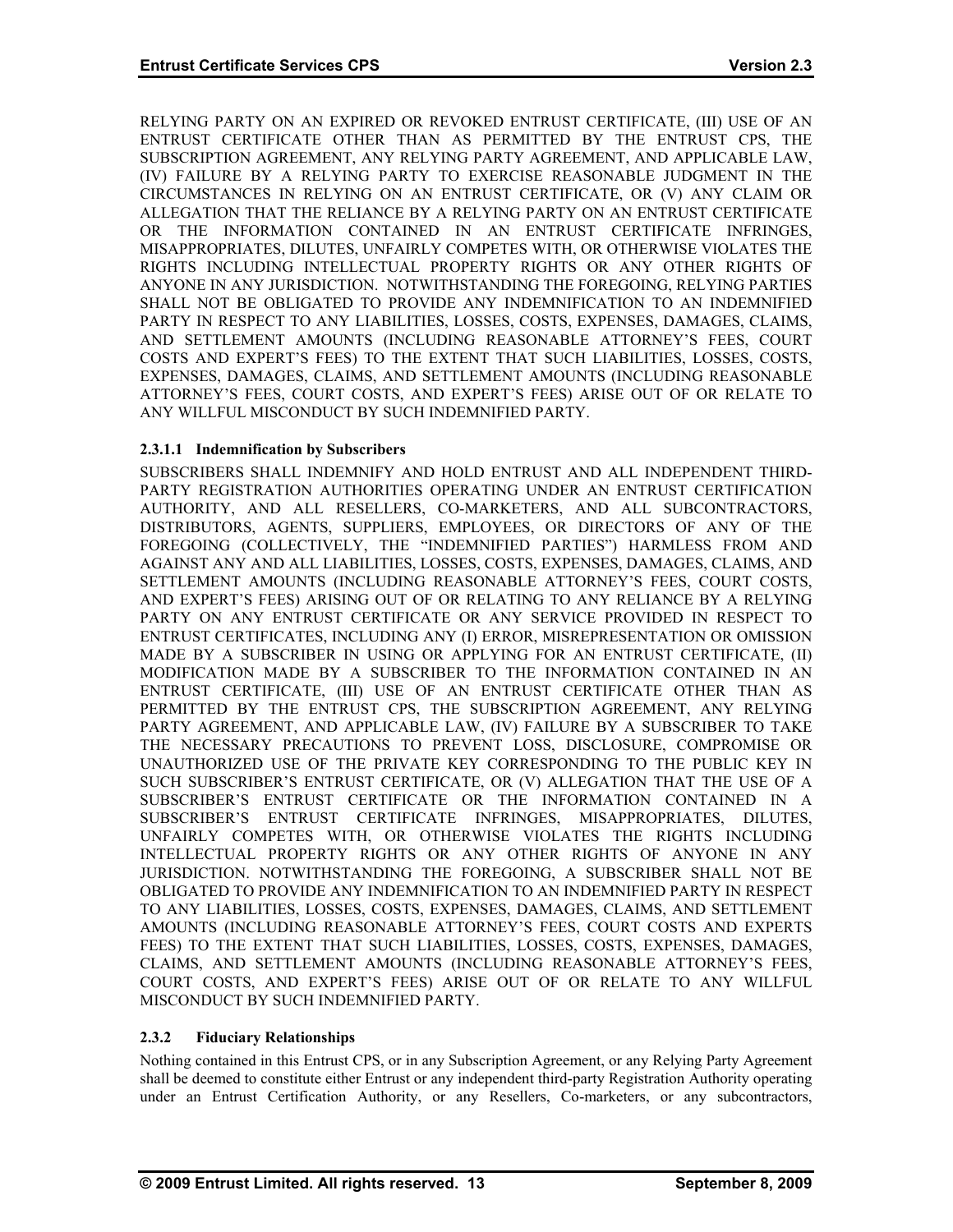distributors, agents, suppliers, employees, or directors of any of the foregoing, the fiduciary, partner, agent, trustee, or legal representative of any Applicant, Subscriber, Relying Party or any other person, entity, or organization or to create any fiduciary relationship between either Entrust or any independent third-party Registration Authority operating under an Entrust Certification Authority, or any Resellers, Co-marketers, or any subcontractors, distributors, agents, suppliers, employees, or directors of any of the foregoing and any Subscriber, Applicant, Relying Party or any other person, entity, or organization, for any purpose whatsoever. Nothing in the Entrust CPS, or in any Subscription Agreement or any Relying Party Agreement shall confer on any Subscriber, Applicant, Relying Party, or any other third party, any authority to act for, bind, or create or assume any obligation or responsibility, or make any representation on behalf of Entrust or any independent third-party Registration Authority operating under an Entrust Certification Authority, or any Resellers, Co-marketers, or any subcontractors, distributors, agents, suppliers, employees, or directors of any of the foregoing.

## **2.3.3 Administrative Processes**

No Stipulation.

## **2.4 Interpretation and Enforcement**

#### **2.4.1 Governing Law**

The laws of the Province of Ontario, Canada, excluding its conflict of laws rules, shall govern the construction, validity, interpretation, enforceability and performance of the Entrust CPS, all Subscription Agreements and all Relying Party Agreements. The application of the United Nations Convention on Contracts for the International Sale of Goods to the Entrust CPS, any Subscription Agreements, and any Relying Party Agreements is expressly excluded. Any dispute arising out of or in respect to the Entrust CPS, any Subscription Agreement, any Relying Party Agreement, or in respect to any Entrust Certificates or any services provided in respect to any Entrust Certificates that is not resolved by alternative dispute resolution, shall be brought in the provincial or federal courts sitting in Ottawa, Ontario, and each person, entity, or organization hereby agrees that such courts shall have personal and exclusive jurisdiction over such disputes. In the event that any matter is brought in a provincial or federal court, Applicants, Subscribers, and Relying Parties waive any right that such Applicants, Subscribers, and Relying Parties may have to a jury trial.

#### **2.4.1.1 Force Majeure**

Neither Entrust nor any independent third-party Registration Authority operating under an Entrust Certification Authority, nor any Resellers, Co-marketers, nor any subcontractors, distributors, agents, suppliers, employees, or directors of any of the foregoing shall be in default hereunder or liable for any losses, costs, expenses, liabilities, damages, claims, or settlement amounts arising out of or related to delays in performance or from failure to perform or comply with the terms of the Entrust CPS, any Subscription Agreement, or any Relying Party Agreement due to any causes beyond its reasonable control, which causes include acts of God or the public enemy, riots and insurrections, war, accidents, fire, strikes and other labor difficulties (whether or not Entrust is in a position to concede to such demands), embargoes, judicial action, failure or default of any superior certification authority, lack of or inability to obtain export permits or approvals, necessary labor, materials, energy, utilities, components or machinery, acts of civil or military authorities.

#### **2.4.1.2 Interpretation**

All references in this Entrust CPS to "Sections" refer to the sections of this Entrust CPS. As used in this Entrust CPS, neutral pronouns and any variations thereof shall be deemed to include the feminine and masculine and all terms used in the singular shall be deemed to include the plural, and vice versa, as the context may require. The words "hereof", "herein", and "hereunder" and other words of similar import refer to this Entrust CPS as a whole, as the same may from time to time be amended or supplemented, and not to any subdivision contained in this Entrust CPS. The word "including" when used herein is not intended to be exclusive and means "including, without limitation."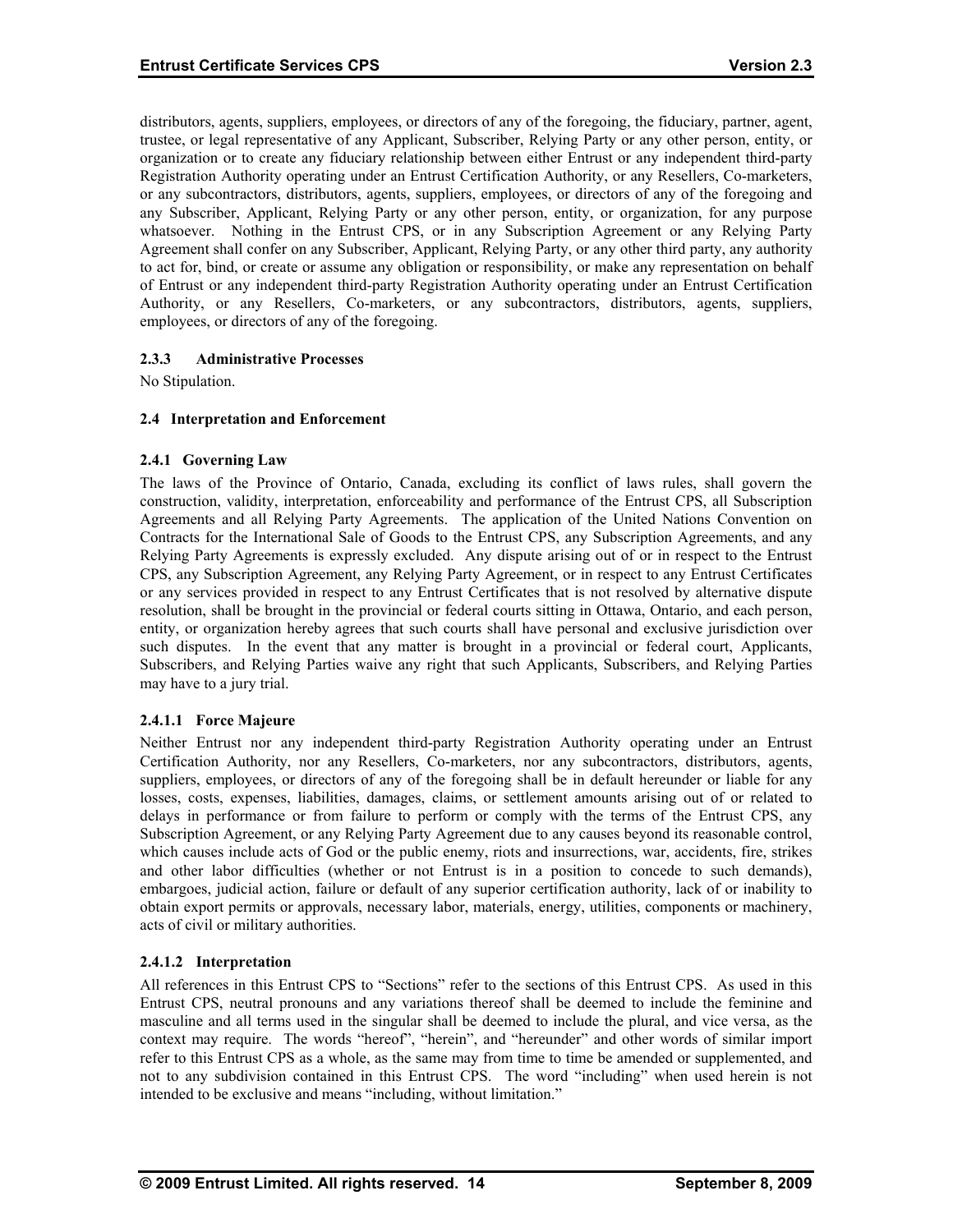#### **2.4.2 Severability, Survival, Merger, Notice**

## **2.4.2.1 Severability**

Whenever possible, each provision of the Entrust CPS, any Subscription Agreements, and any Relying Party Agreements shall be interpreted in such a manner as to be effective and valid under applicable law. If the application of any provision of the Entrust CPS, any Subscription Agreements, or any Relying Party Agreements or any portion thereof to any particular facts or circumstances shall be held to be invalid or unenforceable by an arbitrator or court of competent jurisdiction, then (i) the validity and enforceability of such provision as applied to any other particular facts or circumstances and the validity of other provisions of the Entrust CPS, any Subscription Agreements, or any Relying Party Agreements shall not in any way be affected or impaired thereby, and (ii) such provision shall be enforced to the maximum extent possible so as to effect its intent and it shall be reformed without further action to the extent necessary to make such provision valid and enforceable.

**FOR GREATER CERTAINTY, IT IS EXPRESSLY UNDERSTOOD AND AGREED THAT EVERY PROVISION OF THE ENTRUST CPS, ANY SUBSCRIPTION AGREEMENTS, OR ANY RELYING PARTY AGREEMENTS THAT DEAL WITH (I) LIMITATION OF LIABILITY OR DAMAGES, (II) DISCLAIMERS OF REPRESENTATIONS, WARRANTIES, CONDITIONS, OR LIABILITIES, OR (III) INDEMNIFICATION, IS EXPRESSLY INTENDED TO BE SEVERABLE FROM ANY OTHER PROVISIONS OF THE ENTRUST CPS, ANY SUBSCRIPTION AGREEMENTS, OR ANY RELYING PARTY AGREEMENTS AND SHALL BE SO INTERPRETED AND ENFORCED.** 

## **2.4.2.2 Survival**

The provisions of the section entitled "Definitions" and sections 2.1.3.1, 2.1.4.1, 2.2, 2.3, 2.4, 2.8, 2.9, 3.1.5, 3.1.6, 4.6 and 8.1 shall survive termination or expiration of the Entrust CPS, any Subscription Agreements, and any Relying Party Agreements. All references to sections that survive termination of the Entrust CPS, any Subscription Agreements, and any Relying Party Agreements, shall include all subsections of such sections. All payment obligations shall survive any termination or expiration of the Entrust CPS, any Subscription Agreements, and any Relying Party Agreements.

#### **2.4.2.3 Merger**

The Entrust CPS, the Subscription Agreements, and the Relying Party Agreements state all of the rights and obligations of Entrust, any independent third-party Registration Authorities operating under an Entrust Certification Authority, any Resellers, Co-marketers, and any subcontractors, distributors, agents, suppliers, employees, or directors of any of the foregoing, and any Applicant, Subscriber, or Relying Party and any other persons, entities, or organizations in respect to the subject matter hereof and thereof and such rights and obligations shall not be augmented or derogated by any prior agreements, communications, or understandings of any nature whatsoever whether oral or written. The rights and obligations of Entrust, any independent third-party Registration Authorities operating under an Entrust Certification Authority, any Resellers, Co-marketers, and any subcontractors, distributors, agents, suppliers, employees, and directors of any of the foregoing may not be modified or waived orally and may be modified only in a writing signed or authenticated by a duly authorized representative of Entrust.

#### **2.4.2.4 Conflict of Provisions**

In the event of a conflict between the provisions of the Entrust CPS and any express written agreement between Entrust or an independent third-party Registration Authority operating under an Entrust Certification Authority and a Subscriber or Relying Party, with respect to Entrust Certificates or any services provided in respect to Entrust Certificates, such other express written agreement shall take precedence. In the event of any inconsistency between the provisions of this Entrust CPS and the provisions of any Subscription Agreement or any Relying Party Agreement, the terms and conditions of this Entrust CPS shall govern.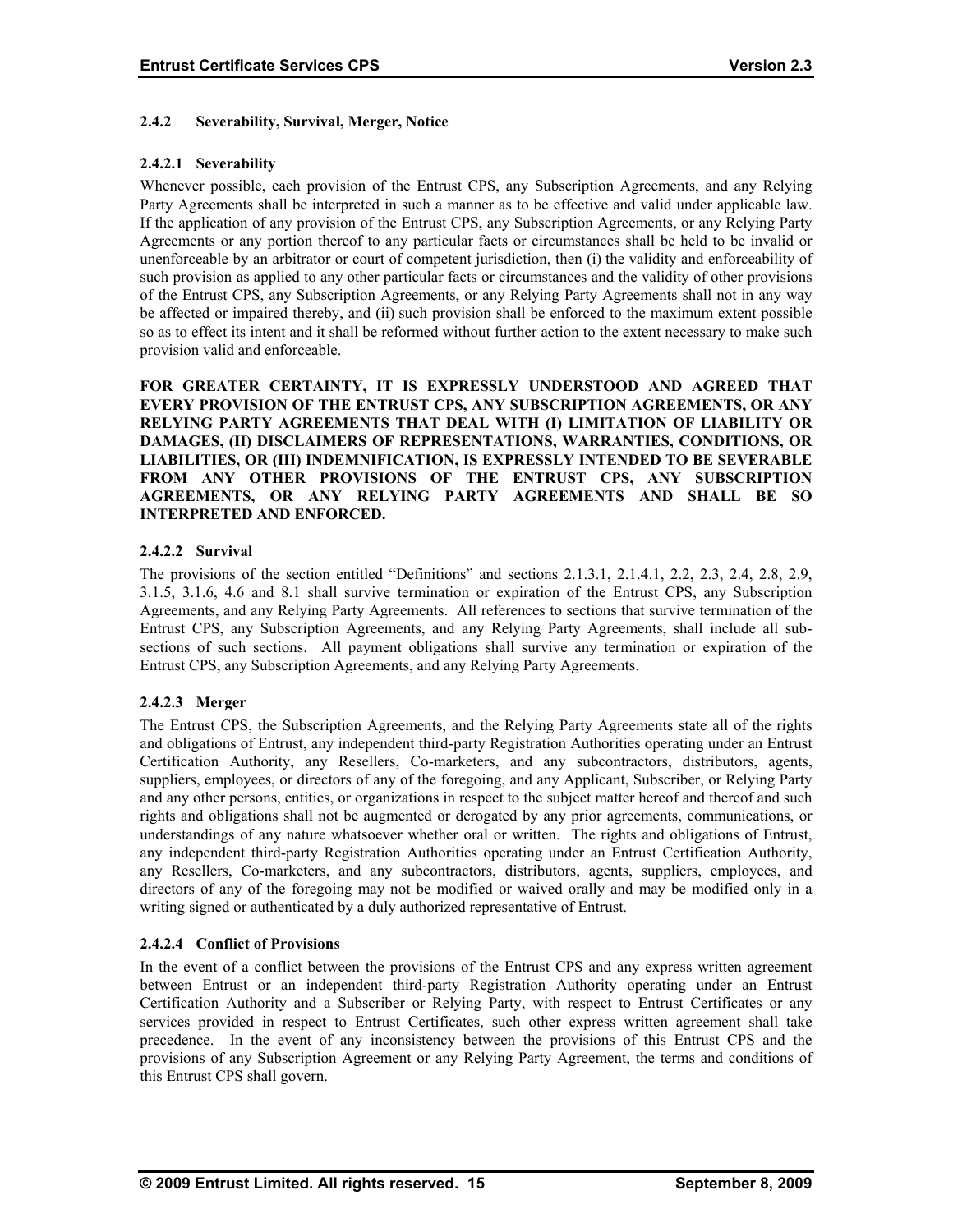## **2.4.2.5 Waiver**

The failure of Entrust to enforce, at any time, any of the provisions of this Entrust CPS, a Subscription Agreement with Entrust, or a Relying Party Agreement with Entrust or the failure of Entrust to require, at any time, performance by any Applicant, Subscriber, Relying Party or any other person, entity, or organization of any of the provisions of this Entrust CPS, a Subscription Agreement with Entrust, or a Relying Party Agreement with Entrust, shall in no way be construed to be a present or future waiver of such provisions, nor in any way affect the ability of Entrust to enforce each and every such provision thereafter. The express waiver by Entrust of any provision, condition, or requirement of this Entrust CPS, a Subscription Agreement with Entrust, or a Relying Party Agreement with Entrust shall not constitute a waiver of any future obligation to comply with such provision, condition, or requirement. The failure of an independent third-party Registration Authority or Reseller operating under an Entrust Certification Authority ("Registration Authority") to enforce, at any time, any of the provisions of a this Entrust CPS, any Subscription Agreement with such Registration Authority, or any Relying Party Agreement with such Registration Authority or the failure to require by such Registration Authority, at any time, performance by any Applicant, Subscriber, Relying Party or any other person, entity, or organization of this Entrust CPS, any Subscription Agreement with such Registration Authority, or any Relying Party Agreement with such Registration Authority shall in no way be construed to be a present or future waiver of such provisions, nor in any way affect the ability of such Registration Authority to enforce each and every such provision thereafter. The express waiver by a Registration Authority of any provision, condition, or requirement of a Subscription Agreement with such Registration Authority or a Relying Party Agreement with such Registration Authority shall not constitute a waiver of any future obligation to comply with such provision, condition, or requirement.

## **2.4.2.6 Notice**

Any notice to be given by a Subscriber, Applicant, or Relying Party to Entrust under this Entrust CPS, a Subscription Agreement, or a Relying Party Agreement shall be given in writing to the address specified in §1.4 by prepaid receipted mail, facsimile, or overnight courier, and shall be effective as follows (i) in the case of facsimile or courier, on the next Business Day, and (ii) in the case of receipted mail, five (5) Business Days following the date of deposit in the mail. Any notice to be given by Entrust under the Entrust CPS, any Subscription Agreement, or any Relying Party Agreement shall be given by email or by facsimile or courier to the last address, email address or facsimile number for the Subscriber on file with Entrust. In the event of notice by email, the notice shall become effective on the next Business Day. In the event of notice by prepaid receipted mail, facsimile, or overnight courier, notice shall become effective as specified in (i) or (ii), depending on the means of notice utilized.

## **2.4.2.7 Assignment**

Entrust Certificates and the rights granted under the Entrust CPS, any Subscription Agreement, or any Relying Party Agreement are personal to the Applicant, Subscriber, or Relying Party that entered into the Subscription Agreement or Relying Party Agreement and cannot be assigned, sold, transferred, or otherwise disposed of, whether voluntarily, involuntarily, by operation of law, or otherwise, without the prior written consent of Entrust or the Registration Authority under an Entrust Certification Authority with which such Applicant, Subscriber, or Relying Party has contracted. Any attempted assignment or transfer without such consent shall be void and shall automatically terminate such Applicant's, Subscriber's or Relying Party's rights under the Entrust CPS, any Subscription Agreement, or any Relying Party Agreement. Entrust may assign, sell, transfer, or otherwise dispose of the Entrust CPS, any Subscription Agreements, or any Relying Party Agreements together with all of its rights and obligations under the Entrust CPS, any Subscription Agreements, and any Relying Party Agreements (i) to an Affiliate, or (ii) as part of a sale, merger, or other transfer of all or substantially all the assets or stock of the business of Entrust to which the Entrust CPS, the Subscription Agreements, and Relying Party Agreements relate. Subject to the foregoing limits, this Agreement shall be binding upon and shall inure to the benefit of permitted successors and assigns of Entrust, any third-party Registration Authorities operating under the Entrust Certification Authorities, Applicants, Subscribers, and Relying Parties, as the case may be.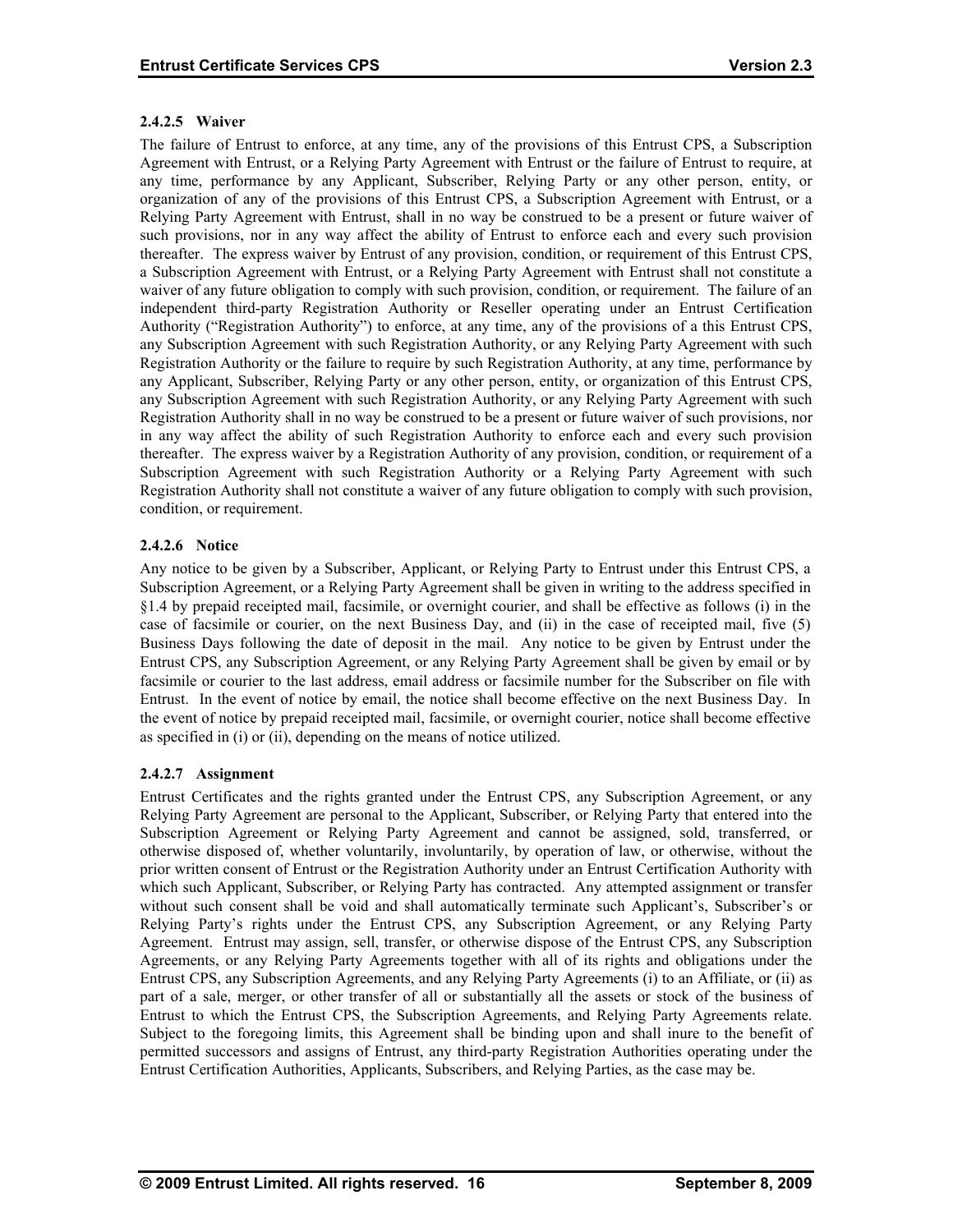## **2.4.3 Dispute Resolution Procedures**

Any disputes between a Subscriber or an Applicant and Entrust or any third-party Registration Authorities operating under the Entrust Certification Authorities, or a Relying Party and Entrust or any third-party Registration Authorities operating under the Entrust Certification Authorities, shall be submitted to mediation in accordance with the Commercial Mediation Rules of the American Arbitration Association which shall take place in English in Ottawa, Ontario. In the event that a resolution to such dispute cannot be achieved through mediation within thirty (30) days, the dispute shall be submitted to binding arbitration. The arbitrator shall have the right to decide all questions of arbitrability. The dispute shall be finally settled by arbitration in accordance with the rules of the American Arbitration Association, as modified by this provision. Such arbitration shall take place in English in Ottawa, Ontario, before a sole arbitrator appointed by the American Arbitration Association (AAA) who shall be appointed by the AAA from its Technology Panel and shall be reasonably knowledgeable in electronic commerce disputes. The arbitrator shall apply the laws of the Province of Ontario, without regard to its conflict of laws provisions, and shall render a written decision within thirty (30) days from the date of close of the arbitration hearing, but no more than one (1) year from the date that the matter was submitted for arbitration. The decision of the arbitrator shall be binding and conclusive and may be entered in any court of competent jurisdiction. In each arbitration, the prevailing party shall be entitled to an award of all or a portion of its costs in such arbitration, including reasonable attorney's fees actually incurred. Nothing in the Entrust CPS, or in any Subscription Agreement, or any Relying Party Agreement shall preclude Entrust or any third-party Registration Authorities operating under the Entrust Certification Authorities from applying to any court of competent jurisdiction for temporary or permanent injunctive relief, without breach of this §2.4.3 and without any abridgment of the powers of the arbitrator, with respect to any (i) alleged Compromise that affects the integrity of an Entrust Certificate, or (ii) alleged breach of the terms and conditions of the Entrust CPS, any Subscription Agreement, or any Relying Party Agreement. The institution of any arbitration or any action shall not relieve an Applicant, Subscriber or Relying Party of its obligations under the Entrust CPS, any Subscription Agreement, or any Relying Party Agreement.

## **2.4.3.1 Limitation Period on Arbitrations and Actions**

Any and all arbitrations or legal actions in respect to a dispute that is related to an Entrust Certificate or any services provided in respect to an Entrust Certificate shall be commenced prior to the end of one (1) year after (i) the expiration or revocation of the Entrust Certificate in dispute, or (ii) the date of provision of the disputed service or services in respect to the Entrust Certificate in dispute, whichever is sooner. If any arbitration or action in respect to a dispute that is related to an Entrust Certificate or any service or services provided in respect to an Entrust Certificate is not commenced prior to such time, any party seeking to institute such an arbitration or action shall be barred from commencing or proceeding with such arbitration or action.

## **2.5 Fees**

The fees for services provided by Entrust in respect to Entrust Certificates are set forth in the Entrust Repository. These fees are subject to change, and any such changes shall become effective immediately after posting in the Entrust Repository. The fees for services provided by independent third-party Registration Authorities, Resellers and Co-marketers in respect to Entrust Certificates are set forth on the web sites operated by such Registration Authorities, Resellers and Co-marketers. These fees are subject to change, and any such changes shall become effective immediately after posting in such web sites.

#### **2.5.1 Certificate Issuance or Renewal Fees**

See the Entrust Repository for the fees charged by Entrust. See the web sites operated by Registration Authorities operating under the Entrust Certification Authorities, Resellers, and Co-marketers for the fees charged by such Registration Authorities, Resellers, and Co-marketers.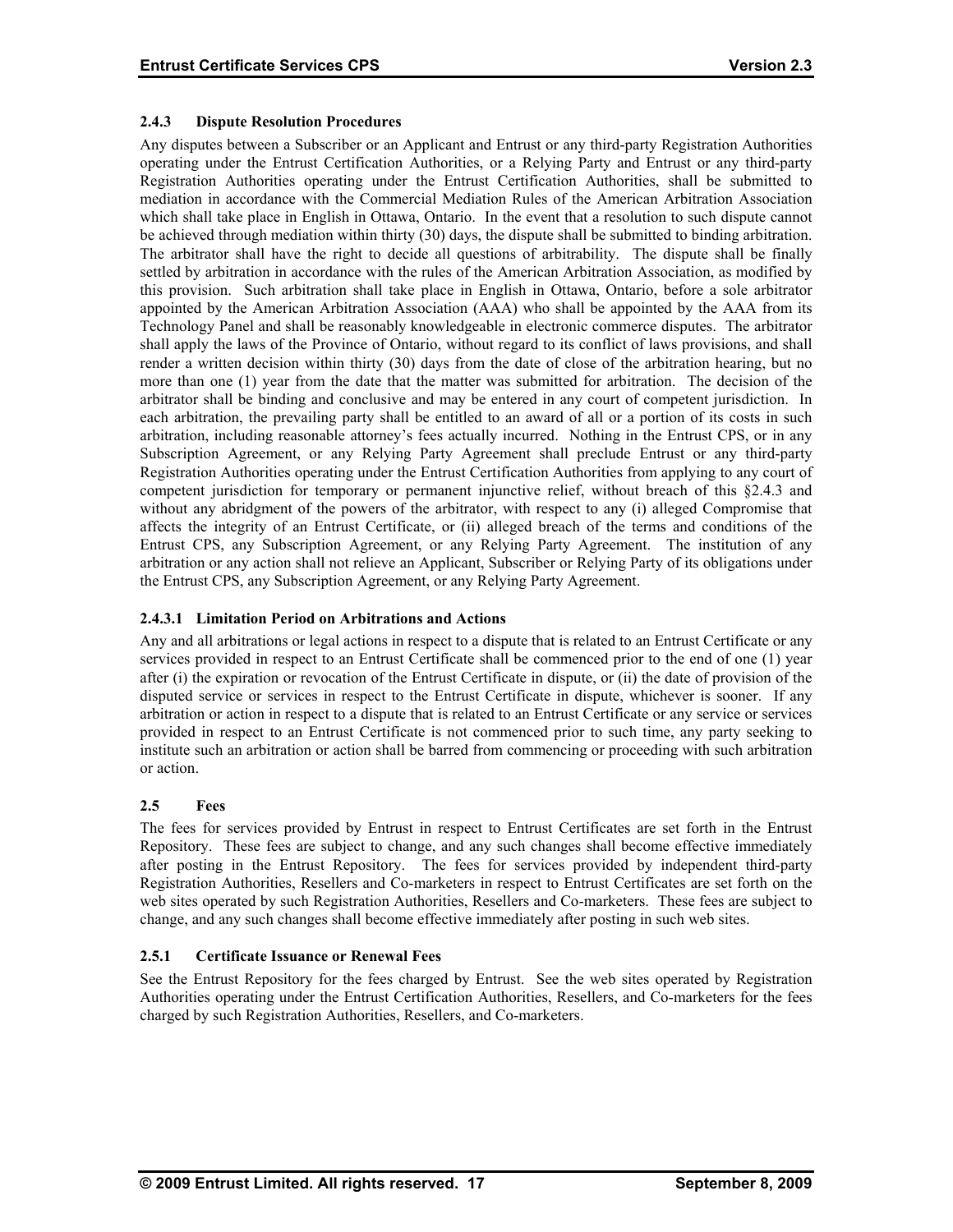## **2.5.2 Certificate Access Fees**

See the Entrust Repository for the fees charged by Entrust. See the web sites operated by Registration Authorities operating under the Entrust Certification Authorities, Resellers, and Co-marketers for the fees charged by such Registration Authorities, Resellers, and Co-marketers.

## **2.5.3 Revocation or Status Information Access Fees**

See the Entrust Repository for the fees charged by Entrust. See the web sites operated by Registration Authorities operating under the Entrust Certification Authorities, Resellers, and Co-marketers for the fees charged by such Registration Authorities, Resellers, and Co-marketers.

#### **2.5.4 Fees for Other Services such as Policy Information**

See the Entrust Repository for the fees charged by Entrust. See the web sites operated by Registration Authorities operating under the Entrust Certification Authorities, Resellers, and Co-marketers for the fees charged by such Registration Authorities, Resellers, and Co-marketers.

## **2.5.5 Refund Policy**

Neither Entrust nor any Registration Authorities operating under the Entrust Certification Authorities nor any Resellers or Co-Marketers provide any refunds for Entrust Certificates or services provided in respect to Entrust Certificates.

#### **2.6 Publication and Repositories**

Entrust maintains the Entrust Repository to store various information related to Entrust Certificates and the operation of Entrust Certification Authorities, Entrust Registration Authorities, and third-party Registration Authorities operating under the Entrust Certification Authorities. The Entrust CPS and various other related information is published in the Entrust Repository. The Entrust CPS is also available from Entrust in hard copy upon request.

#### **2.6.1 Publication of CA Information**

The following Entrust Certificate information is published in the Entrust Repository:

- (i) the Entrust CPS;
- (ii) information and agreements regarding the subscription for and reliance on Entrust Certificates; and
- (iii) revocations of Entrust Certificates performed by an Entrust Certification Authority, published in a Certificate Revocation List (CRL).

The data formats used for Entrust Certificates and for Certificate Revocation Lists in the Entrust Repository are in accordance with the associated definitions in §7.

#### **2.6.2 Frequency of Publication**

The Entrust CPS may be re-issued and published in accordance with the policy set forth in §8.

#### **2.6.3 Access Controls**

The Entrust CPS is published in the Entrust Repository. The Entrust CPS will be available to all Applicants, Subscribers and Relying Parties, but may only be modified by the Entrust Policy Authority.

### **2.6.4 Repositories**

The Entrust Certification Authorities maintain the Entrust Repositories to allow access to Entrust Certificate-related and CRL information. The information in the Entrust Repositories is accessible through a web interface and is periodically updated as set forth in this Entrust CPS. The Entrust Repositories are the only approved source for CRL and other information about Entrust Certificates.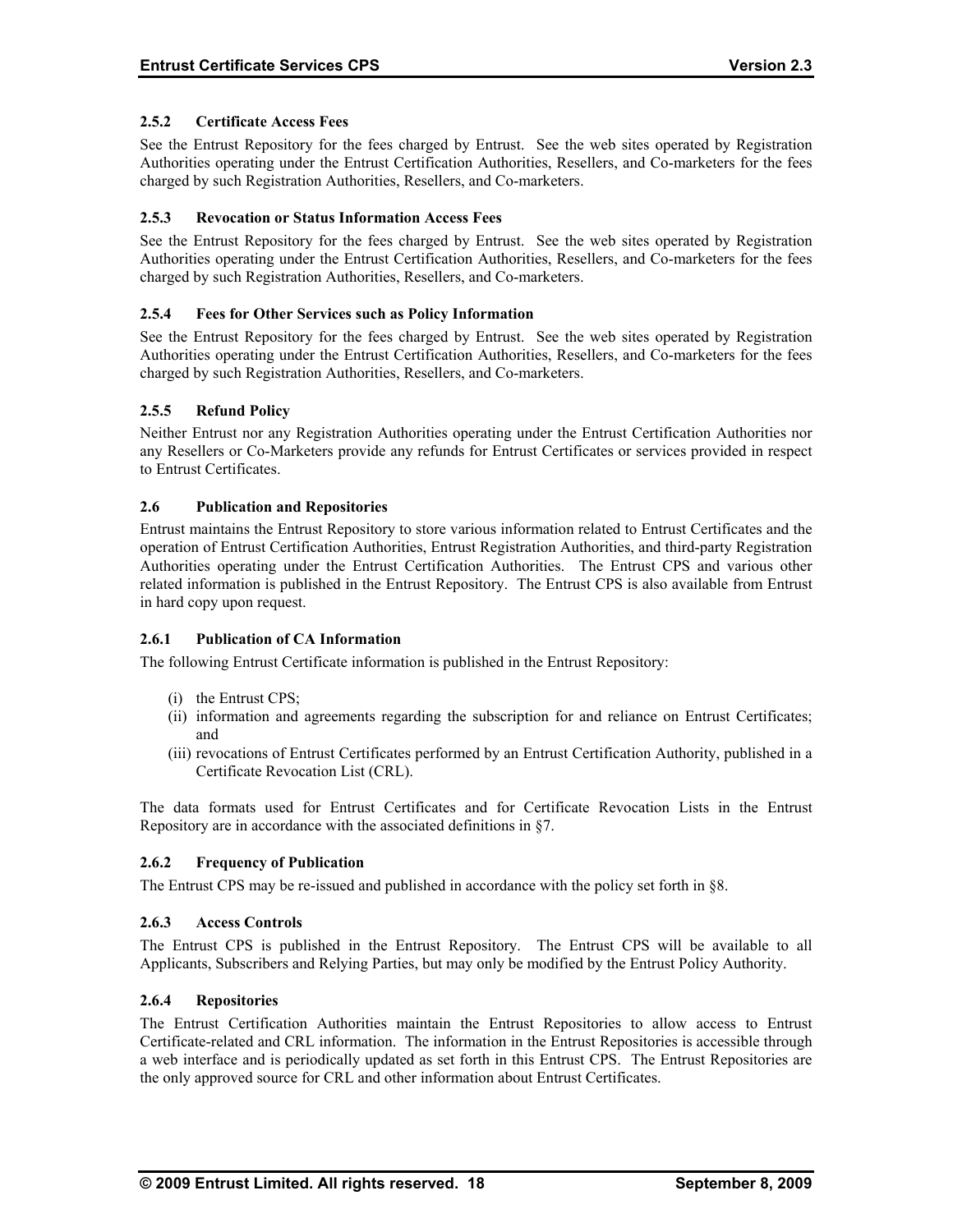## **2.7 Compliance Audit**

## **2.7.1 Frequency of Entity Compliance Audit**

Entrust Certification Authorities, Entrust-operated Registration Authorities, and independent third-party Registration Authorities operating under the Entrust Certification Authorities shall be audited once per calendar year for compliance with the practices and procedures set forth in the Entrust CPS. If the results of an audit report recommend remedial action, Entrust or the applicable independent third-party Registration Authority shall initiate corrective action within thirty (30) days of receipt of such audit report.

### **2.7.2 Identity/Qualifications of Auditor**

The compliance audit of Entrust Certification Authorities shall be performed by a certified public accounting firm with a demonstrated competency in the evaluation of Certification Authorities and Registration Authorities.

## **2.7.3 Auditor's Relationship to Audited Party**

The certified public accounting firm selected to perform the compliance audit for the Entrust Certification Authorities, Entrust-operated Registration Authorities, or independent third-party operated Registration Authorities under the Entrust Certification Authorities shall be independent from the entity being audited.

## **2.7.4 Topics Covered by Audit**

The compliance audit shall test compliance of Entrust Certification Authorities, Entrust-operated Registration Authorities, or independent third-party operated Registration Authorities under the Entrust Certification Authorities against the policies and procedures set forth in:

- i. the Entrust CPS; and
- ii. the WebTrust Program for Certification Authorities.

### **2.7.5 Actions Taken as a Result of Deficiency**

Upon receipt of a compliance audit that identifies any deficiencies, the audited Entrust Certification Authority, Entrust-operated Registration Authority, or independent third-party operated Registration Authority under an Entrust Certification Authority shall use commercially reasonable efforts to correct any such deficiencies in an expeditious manner.

#### **2.7.6 Communication of Results**

The results of all compliance audits shall be communicated, in the case of Entrust Certification Authorities, to the Entrust Policy Authority, and, in the case of any Entrust-operated Registration Authorities under an Entrust Certification Authorities, to the Entrust Policy Authority, and in the case of third-party Registration Authorities operating under an Entrust Certification Authority, to the operational authority for such Registration Authority.

The results of the most recent compliance audit will be posted to the Repository.

#### **2.8 Confidentiality**

Neither Entrust nor any independent third-party Registration Authorities operating under the Entrust Certification Authorities, nor any Resellers or Co-Marketers shall disclose or sell Applicant or Subscriber names (or other information submitted by an Applicant or Subscriber when applying for an Entrust Certificate), except in accordance with this Entrust CPS, a Subscription Agreement, or a Relying Party Agreement. Entrust and all independent third-party Registration Authorities operating under the Entrust Certification Authorities, and all Resellers and Co-Marketers shall use a commercially reasonable degree of care to prevent such information from being used or disclosed for purposes other than those set forth in the Entrust CPS, a Subscription Agreement, or a Relying Party Agreement. Notwithstanding the foregoing, Applicants and Subscribers acknowledge that some of the information supplied with an Entrust Certificate Application is incorporated into Entrust Certificates and that Entrust and all independent third-party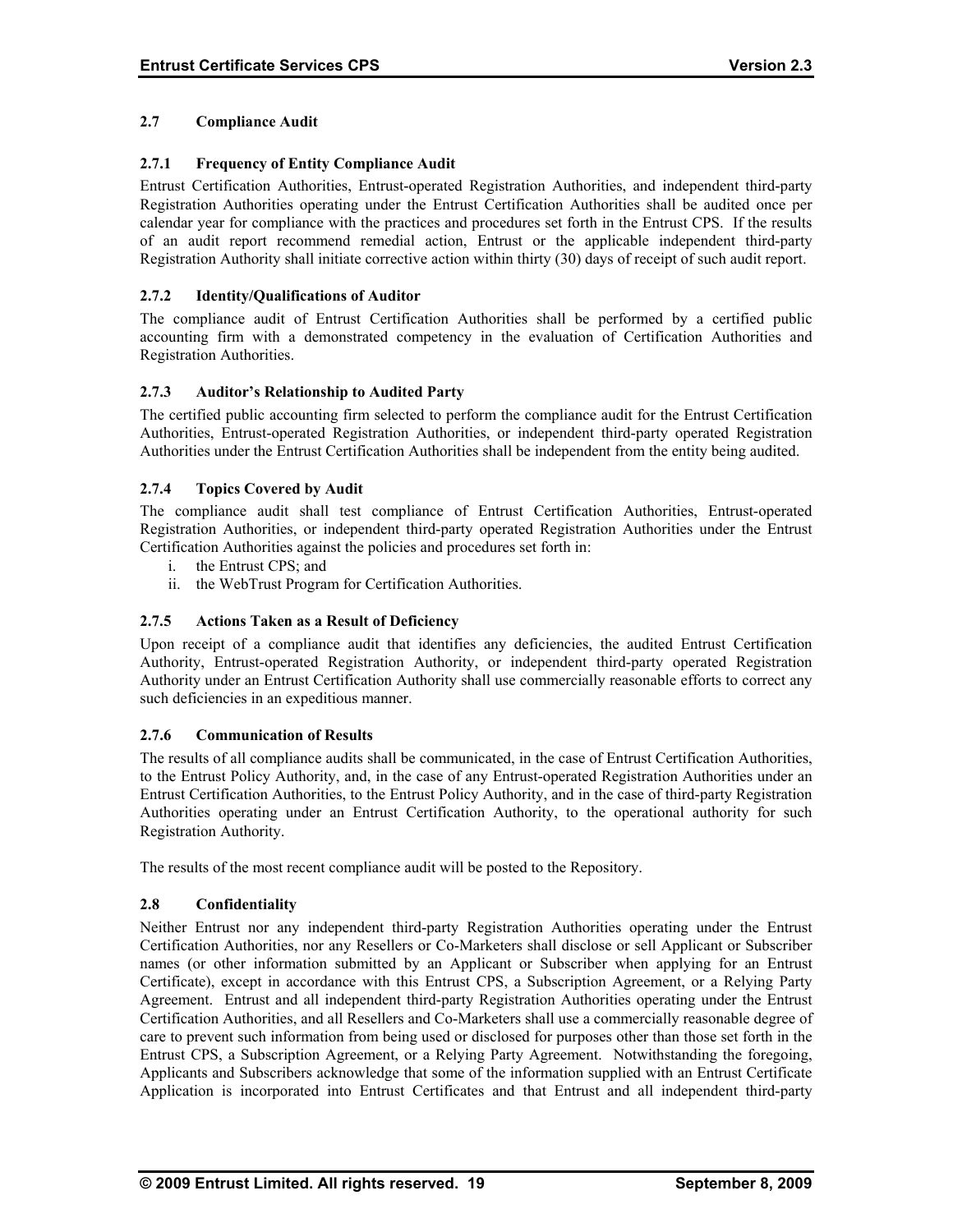Registration Authorities operating under the Entrust Certification Authorities, and all Resellers and Co-Marketers shall be entitled to make such information publicly available.

## **2.8.1 Types of Information to be Kept Confidential**

Information that is supplied by Applicants, Subscribers, or Relying Parties for the subscription for, use of, or reliance upon an Entrust Certificate, and which is not included in the information described in §2.8.2 below, shall be considered to be confidential. Entrust and independent third-party Registration Authorities under the Entrust Certification Authorities shall be entitled to disclose such information to any subcontractors or agents that are assisting Entrust in the verification of information supplied in Entrust Certificate Applications or that are assisting Entrust in the operation of the Entrust Certification Authorities or Entrust-operated Registration Authorities. Information considered to be confidential shall not be disclosed unless compelled pursuant to legal, judicial, or administrative proceedings, or otherwise required by law. Entrust and independent third-party Registration Authorities under the Entrust Certification Authorities shall be entitled to disclose information that is considered to be confidential to legal and financial advisors assisting in connection with any such legal, judicial, administrative, or other proceedings required by law, and to potential acquirors, legal counsel, accountants, banks and financing sources and their advisors in connection with mergers, acquisitions, or reorganizations.

## **2.8.2 Types of Information not Considered Confidential**

Information that is included in an Entrust Certificate or a Certificate Revocation List shall not be considered confidential. Information contained in the Entrust CPS shall not be considered confidential. Without limiting the foregoing, information that (i) was or becomes known through no fault of Entrust, an independent third-party Registration Authority under an Entrust Certification Authority, a Reseller, or a Co-marketer, (ii) was rightfully known or becomes rightfully known to Entrust, an independent third-party Registration Authority under the Entrust Certification Authority, a Reseller, or a Co-marketer without confidential or proprietary restriction from a source other than the Subscriber, (iii) is independently developed by Entrust, an independent third-party Registration Authority under an Entrust Certification Authority, a Reseller, or a Co-marketer, or (iv) is approved by a Subscriber for disclosure, shall not be considered confidential.

#### **2.8.3 Disclosure of Certificate Revocation/Suspension Information**

If an Entrust Certificate is revoked by an Entrust Certification Authority, a serial number will be included in the Certificate Revocation List entry for the revoked Entrust Certificate.

## **2.8.4 Release to Law Enforcement Officials**

Entrust, independent third-party Registration Authorities under an Entrust Certification Authority, Resellers, and Co-marketers shall have the right to release information that is considered to be confidential to law enforcement officials in compliance with applicable law.

#### **2.8.5 Release as Part of Civil Discovery**

Entrust, independent third-party Registration Authorities under an Entrust Certification Authority, Resellers, and Co-marketers may disclose information that is considered confidential during the course of any arbitration, litigation, or any other legal, judicial, or administrative proceeding relating to such information. Any such disclosures shall be permissible provided that Entrust, the independent third-party Registration Authority, Reseller, or Co-marketer uses commercially reasonable efforts to obtain a courtentered protective order restricting the use and disclosure of any such information to the extent reasonably required for the purposes of such arbitration, litigation, or any other legal, judicial, or administrative proceeding.

#### **2.8.6 Disclosure Upon Owner's Request**

Entrust, independent third-party Registration Authorities under an Entrust Certification Authority, Resellers, and Co-marketers may disclose information provided to Entrust, such Registration Authority,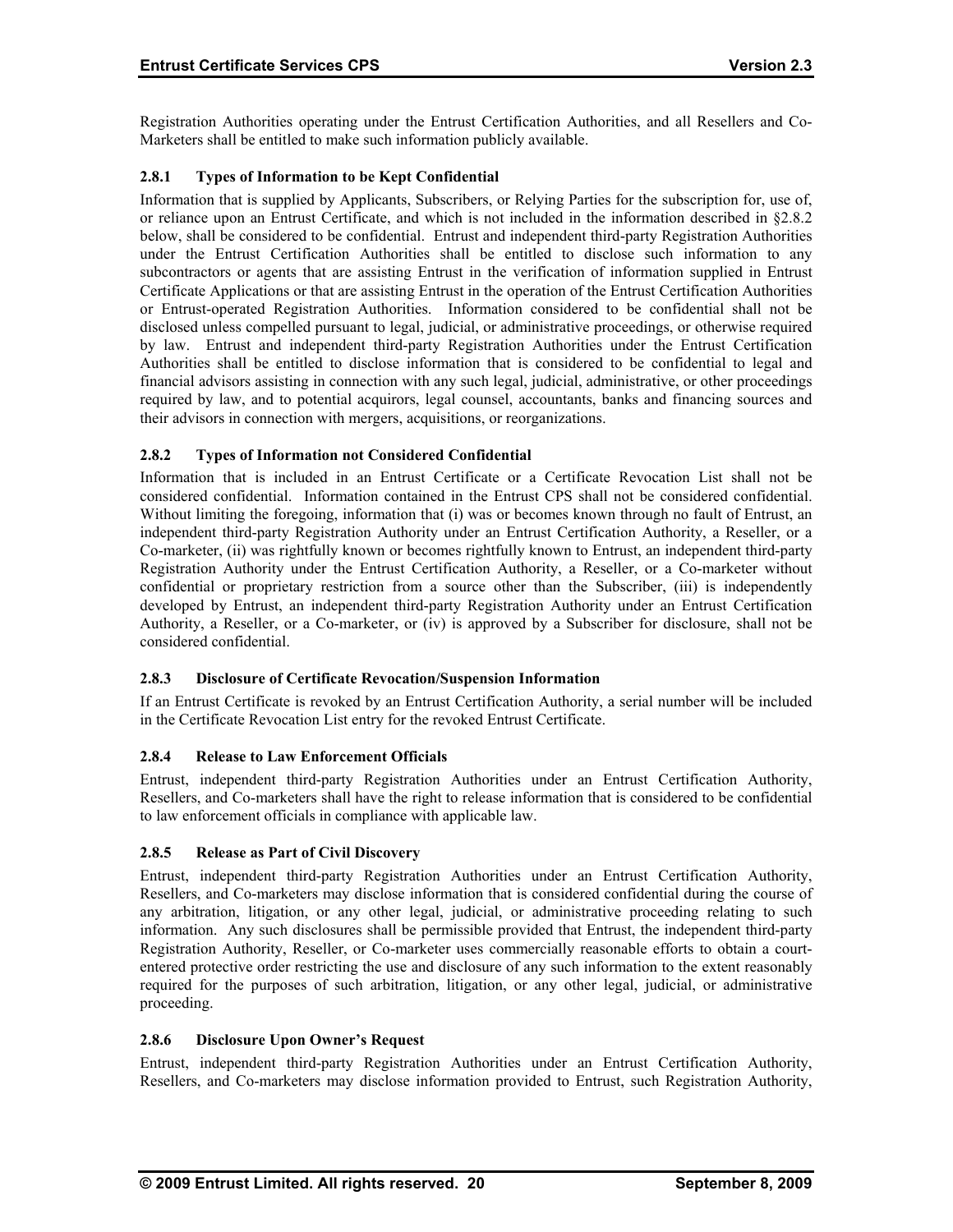Reseller or Co-marketer, by an Applicant, a Subscriber, or a Relying Party upon request of such Applicant, Subscriber, or Relying Party.

## **2.8.7 Other Information Release Circumstances**

No stipulation.

## **2.9 Intellectual Property Rights**

Entrust retains all right, title, and interest (including all intellectual property rights), in, to and under all Entrust Certificates, except for any information that is supplied by an Applicant or a Subscriber and that is included in an Entrust Certificate, which information shall remain the property of the Applicant or Subscriber. All Applicants and Subscribers grant to Entrust and any Registration Authorities operating under the Entrust Certification Authorities a non-exclusive, worldwide, paid-up, royalty-free license to use, copy, modify, publicly display, and distribute such information, by any and all means and through any and all media whether now known or hereafter devised for the purposes contemplated under the Entrust CPS, the Subscriber's Subscription Agreement, and any Relying Party Agreements. Entrust and any Registration Authorities operating under the Entrust Certification Authorities shall be entitled to transfer, convey, or assign this license in conjunction with any transfer, conveyance, or assignment as contemplated in §2.4.2.7. Entrust grants to Subscribers and Relying Parties a non-exclusive, non-transferable license to use, copy, and distribute Entrust Certificates, subject to such Entrust Certificates being used as contemplated under the Entrust CPS, the Subscriber's Subscription Agreement, and any Relying Party Agreements, and further provided that such Entrust Certificates are reproduced fully and accurately and are not published in any publicly available database, repository, or directory without the express written permission of Entrust. Except as expressly set forth herein, no other right is or shall be deemed to be granted, whether by implication, estoppel, inference or otherwise. Subject to availability, Entrust may in its discretion make copies of one or more Cross Certificate(s) available to Subscribers for use solely with the Entrust Certificate issued to such Subscribers. Entrust retains all right, title, and interest (including all intellectual property rights), in, to and under the Cross Certificate(s).

Entrust grants permission to reproduce the Entrust CPS provided that (i) the copyright notice on the first page of this Entrust CPS is retained on any copies of the Entrust CPS, and (ii) the Entrust CPS is reproduced fully and accurately. Entrust retains all right, title, and interest (including all intellectual property rights), in, to and under the Entrust CPS.

In no event shall Entrust or any independent third-party Registration Authority operating under an Entrust Certification Authority, or any Resellers or Co-marketers, or any subcontractors, distributors, agents, suppliers, employees, or directors of any of the foregoing be liable to any Applicants, Subscribers, or Relying Parties or any other third parties for any losses, costs, liabilities, expenses, damages, claims, or settlement amounts arising from or relating to claims of infringement, misappropriation, dilution, unfair competition, or any other violation of any patent, trademark, copyright, trade secret, or any other intellectual property or any other right of person, entity, or organization in any jurisdiction arising from or relating to any Entrust Certificate or arising from or relating to any services provided in relation to any Entrust Certificate.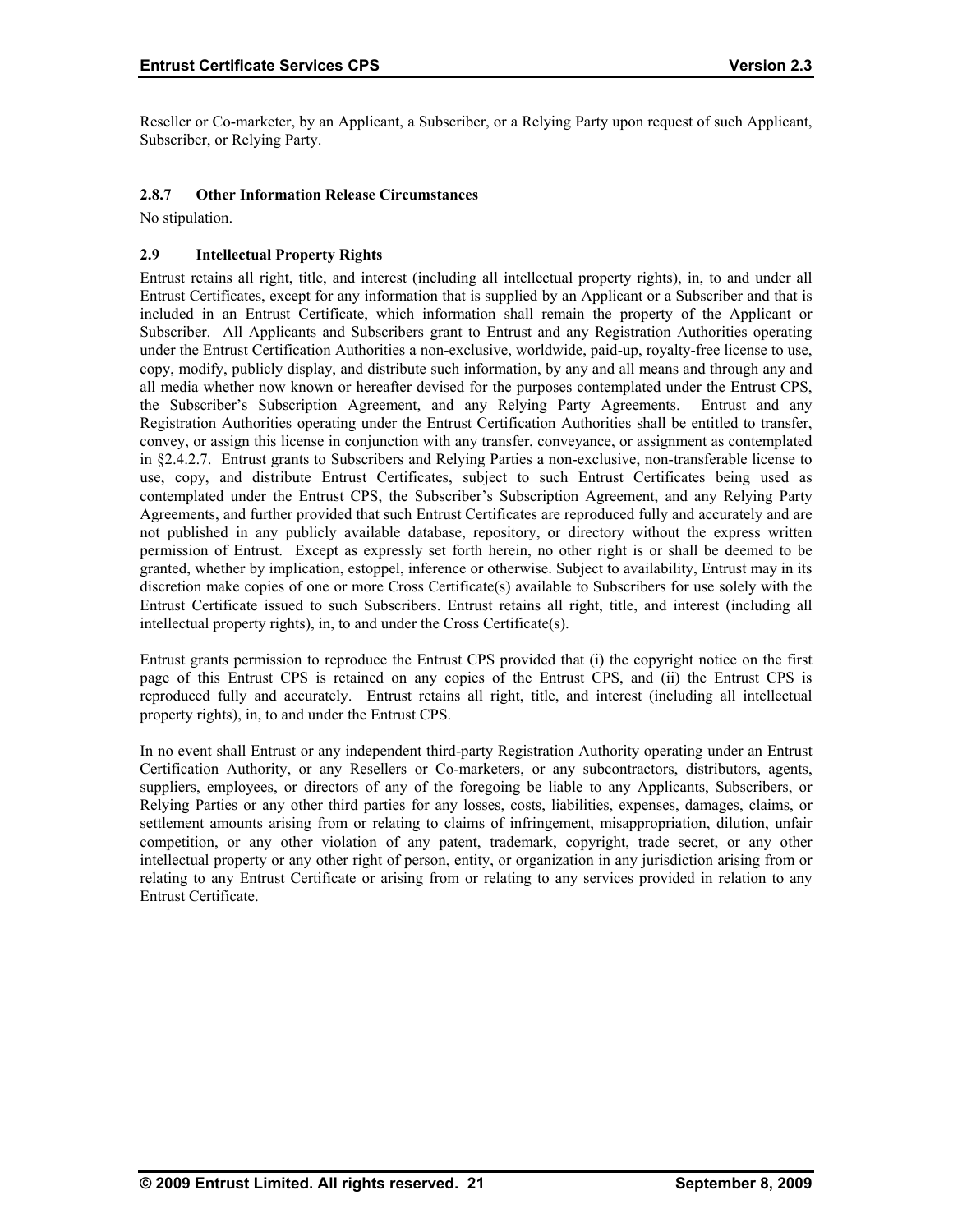## **3 Identification and Authentication**

#### **3.1 Initial Registration**

Before issuing an Entrust Certificate, the Entrust Certification Authorities ensure that all Subject organization information in the Entrust Certificate conforms to the requirements of, and has been verified in accordance with, the procedures prescribed in this CPS and matches the information confirmed and documented by the Registration Authority pursuant to its verification processes.

### **3.1.1 Types of Names**

#### Entrust SSL Certificates

The Subject names in an Entrust SSL Certificate comply with the X.501 Distinguished Name (DN) form. Entrust Certification Authorities shall use a single naming convention as set forth below. Each Entrust SSL Certificate shall contain the following information:

- (i) the "Country Name" (C) which is the two-letter ISO 3166 code for the country in which the Applicant is located and plans to host the secure server on which the Applicant is intending to install the Entrust SSL Certificate;
- (ii) the "Organization Name" (O) which is the name of the organization in the case of a corporation, partnership, or other entity. In the case of a sole proprietorship, the organization name can be the name of the Applicant;
- (iii) the "Organizational Unit Name" (OU) which is an optional field. The OU field may be used to distinguish between different organizational groups within an organization (for example, to distinguish between human resources, marketing, and development);
- (iv) the "Common Name" (CN) which is the hostname, the fully qualified hostname or path used in the DNS of the secure server on which the Applicant is intending to install the Entrust SSL Certificate;
- (v) the "State" (ST), which is the state or province of the organization's place of business, if applicable; and
- (vi) when applicable, the "Subject Alternative Name" (SAN), which is the hostname, the fully qualified hostname or path used in the DNS of the secure server on which the Applicant is intending to install the Entrust SSL Certificate.

Entrust Code Signing Certificates

- (i) the "Country Name" (C) which is the two-letter ISO 3166 code for the country in which the Applicant is located;
- (ii) the "Organization Name" (O) which is the full legal name name of the organization;
- (iii) the "Organizational Unit Name" (OU) which is an optional field;
- (iv) the "Common Name" (CN) which is the same value as the "Organization Name";
- (v) the "Locality" (L), which is the city or locality of the organization's place of business; and
- (vi) the "State" (ST), which is the state or province of the organization's place of business, if applicable

Entrust Client Certificates

- (i) the "Country Name" (C) which is the two-letter ISO 3166 code for the country in which the Applicant is located;
- (ii) the "Organization Name" (O) which is the name of the organization in the case of a corporation, partnership, or other entity. In the case of a sole proprietorship or individual, the organization name is not required, but may be the name of the Applicant;
- (iii) the "Organizational Unit Name" (OU) which is an optional field.;
- (iv) the "Common Name" (CN) which is the name of the Subscriber and is a natural person;
- (v) the "Email" (E), which is the e-mail address of the Subscriber; and
- (vi) the "Subject Alternative Name" (SAN), which is the e-mail address of the Subscriber.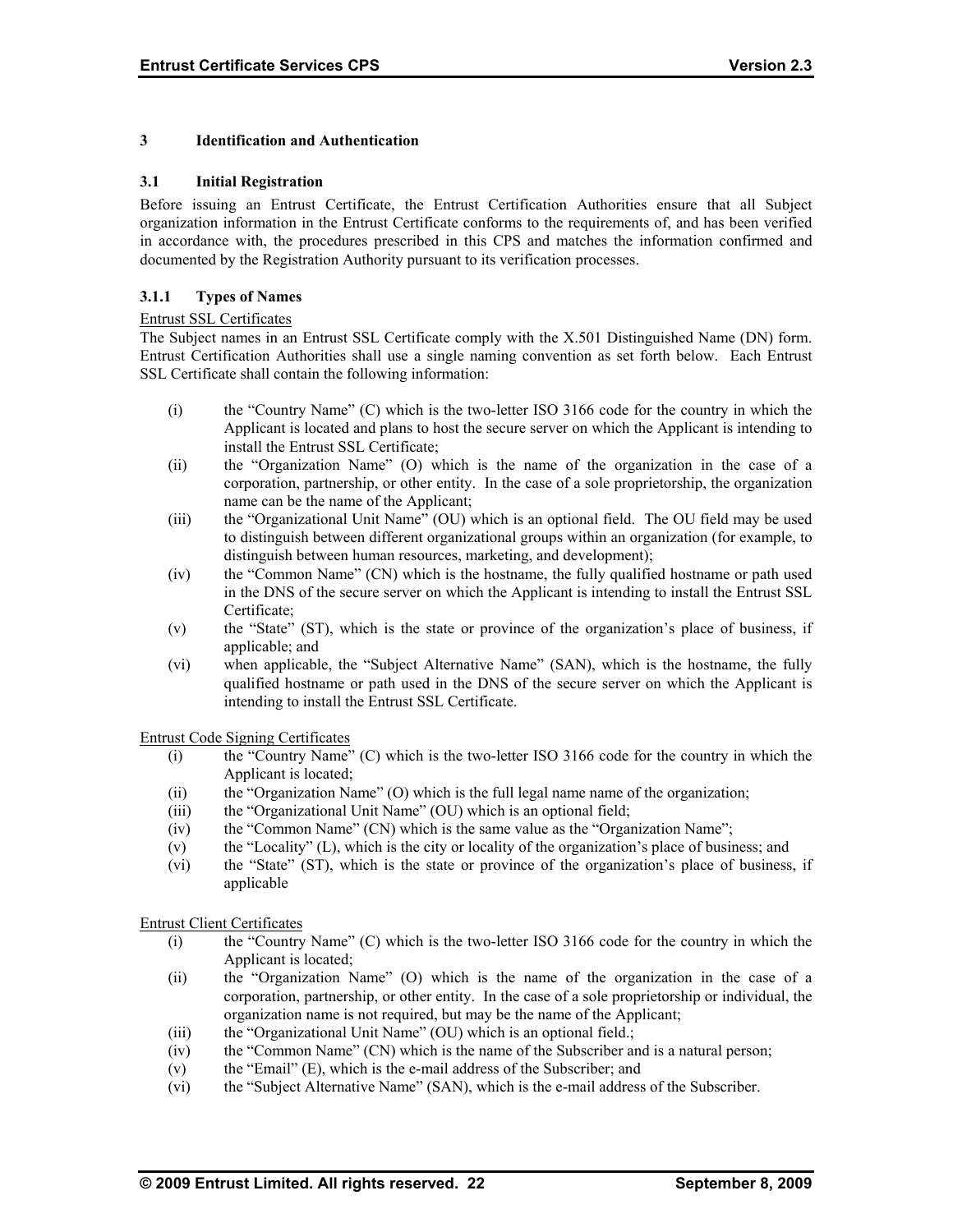## **3.1.2 Need for Names to Be Meaningful**

#### Entrust SSL Certificates

The value of the Common Name to be used in an Entrust SSL Certificate shall be the Applicant's fully qualified hostname or path that is used in the DNS of the secure server on which the Applicant is intending to install the Entrust SSL Certificate. Notwithstanding the preceding sentence, the Common Name may include wildcard characters (i.e., an asterisk character) in Entrust's sole discretion.

#### Entrust Code Signing Certificates

The value of the Common Name to be used in an Entrust Code Signing Certificate shall be the Applicant's Organization Name.

#### Entrust Client Certificates

The value of the Common Name to be used in an Entrust Client Certificate shall be the name of the Subscriber.

#### **3.1.3 Rules for Interpreting Various Name Forms**

Subject names for Entrust Certificates shall be interpreted as set forth in §3.1.1 and §3.1.2.

## **3.1.4 Uniqueness of Names**

Names shall be defined unambiguously for each Subject in an Entrust Repository. The Distinguished Name attribute will usually be unique to the Subject to which it is issued. Each Entrust Certificate shall be issued a unique serial number within the name space of the issuing Entrust Certification Authority.

## **3.1.5 Name Claim Dispute Resolution Procedure**

The Subject names in Entrust Certificates are issued on a "first come, first served" basis. By accepting a Subject name for incorporation into an Entrust Certificate, a Registration Authority operating under an Entrust Certification Authority does not determine whether the use of such information infringes upon, misappropriates, dilutes, unfairly competes with, or otherwise violates any intellectual property right or any other rights of any person, entity, or organization. The Entrust Certification Authorities and any Registration Authorities operating under the Entrust Certification Authorities neither act as an arbitrator nor provide any dispute resolution between Subscribers or between Subscribers and third-party complainants in respect to the use of any information in an Entrust Certificate. The Entrust CPS does not bestow any procedural or substantive rights on any Subscriber or third-party complainant in respect to any information in an Entrust Certificate. Neither the Entrust Certification Authorities nor any Registration Authorities operating under the Entrust Certification Authorities shall in any way be precluded from seeking legal or equitable relief (including injunctive relief) in respect to any dispute between Subscribers or between Subscribers and third-party complainants or in respect to any dispute between Subscribers and an Entrust Certification Authority or a Registration Authority operating under an Entrust Certification Authority or between a third-party complainant and an Entrust Certification Authority or a Registration Authority operating under an Entrust Certification Authority arising out of any information in an Entrust Certificate. Entrust Certification Authorities and Registration Authorities operating under Entrust Certification Authorities shall respectively have the right to revoke and the right to request revocation of Entrust Certificates upon receipt of a properly authenticated order from an arbitrator or court of competent jurisdiction requiring the revocation of an Entrust Certificate.

#### **3.1.6 Recognition, Authentication and Role of Trademarks**

An Entrust Certification Authority or a Registration Authority operating under an Entrust Certification Authority may, in certain circumstances, take action in respect to an Entrust Certificate containing information that possibly violates the trademark rights of a third-party complainant. In the event that a third-party complainant provides an Entrust Certification Authority or a Registration Authority operating under an Entrust Certification Authority with (i) a certified copy that is not more than three (3) months old of a trademark registration from the principal trademark office in any one of the United States, Canada, Japan, Australia or any of the member countries of the European Union, and further provided that such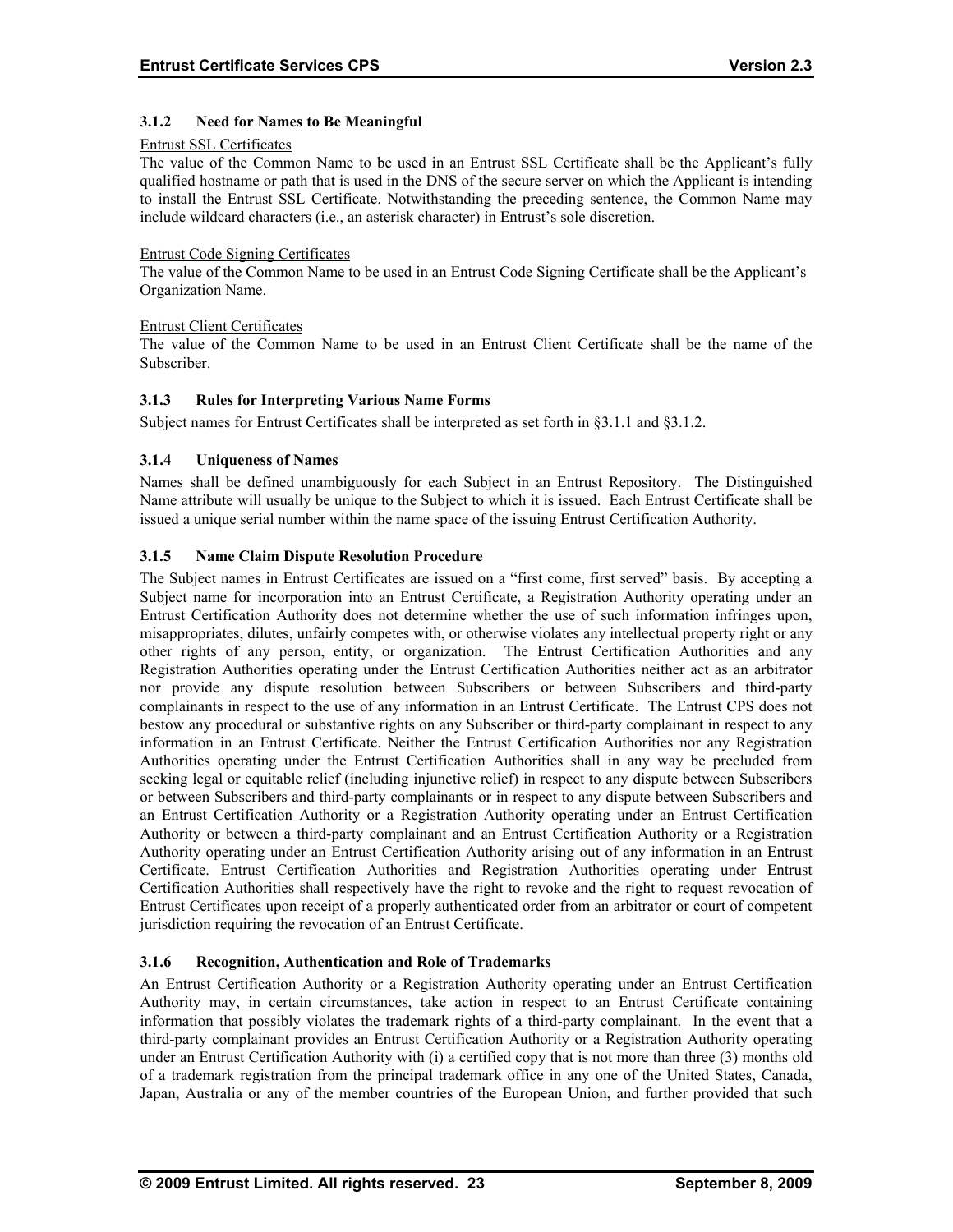registration is still in full force and effect, and (ii) a copy of a prior written notice to the Subscriber of the Entrust Certificate in dispute, stating that the complainant believes that information in the Subscriber's Entrust Certificate violates the trademark rights of the complainant, and (iii) a representation by the complainant indicating the means of notice and basis for believing that such notice was received by the Subscriber of the Entrust Certificate in dispute, an Entrust Certification Authority or a Registration Authority operating under an Entrust Certification Authority may initiate the following actions. The Entrust Certification Authority or the Registration Authority operating under an Entrust Certification Authority may determine whether the issue date of the Subscriber's Entrust Certificate predates the registration date on the trademark registration provided by the complainant. If the date of issuance of the Subscriber's Certificate predates the trademark registration date, the Entrust Certification Authority or the Registration Authority operating under the Entrust Certification Authority will take no further action unless presented with an authenticated order from an arbitrator or court of competent jurisdiction. If the date of issuance of the Entrust Certificate is after the registration date on the trademark registration provided by the complainant, the Entrust Certification Authority or the Registration Authority operating under the Entrust Certification Authority shall request that the Subscriber provide a proof of ownership for the Subscriber's own corresponding trademark registration from the principal trademark office in any one of the United States, Canada, Japan, Australia or any of the member countries of the European Union. If the Subscriber can provide a certified copy, as set forth above, that predates or was issued on the same date as the complainant's trademark registration, the Entrust Certification Authority or the Registration Authority operating under the Entrust Certification Authority will take no further action unless presented with an authenticated order from an arbitrator or court of competent jurisdiction. If the Subscriber does not respond within ten (10) Business Days, or if the date on the certified copy of the trademark registration provided by the Subscriber postdates the certified copy of the trademark registration provided by the complainant, the Entrust Certification Authority and the Registration Authorities operating under that Entrust Certification Authority respectively may revoke or may request revocation of the disputed Entrust Certificate.

If a Subscriber files litigation against a complainant, or if a complainant files litigation against a Subscriber, and such litigation is related to any information in an issued Entrust Certificate, and if the party instigating the litigation provides an Entrust Certification Authority or a Registration Authority operating under an Entrust Certification Authority with a copy of the file-stamped complaint or statement of claim, the Entrust Certification Authority will maintain the current status of the Entrust Certificate or the Registration Authority operating under the Entrust Certification Authority will request that the Entrust Certification Authority maintain the current status of the Entrust Certificate, subject to any requirements to change the status of such Entrust Certificate otherwise provided or required under this Entrust CPS, a Subscription Agreement, or any Relying Party Agreement. During any litigation, an Entrust Certification Authority will not revoke and a Registration Authority operating under an Entrust Certification Authority will not request revocation of an Entrust Certificate that is in dispute unless ordered by an arbitrator or a court of competent jurisdiction or as otherwise provided or required under this Entrust CPS, a Subscription Agreement, or any Relying Party Agreement. In the event of litigation as contemplated above, Entrust Certification Authorities and Registration Authorities operating under the Entrust Certification Authorities will comply with any directions by a court of competent jurisdiction in respect to an Entrust Certificate in dispute without the necessity of being named as a party to the litigation. If named as a party in any litigation in respect to an Entrust Certificate, Entrust and/or any third party operating a Registration Authority under an Entrust Certification Authority shall be entitled to take any action that it deems appropriate in responding to or defending such litigation. Any Subscriber or Relying Party that becomes involved in any litigation in respect to an Entrust Certificate shall remain subject to all of the terms and conditions of the Entrust CPS, the Subscriber's Subscription Agreement, and the Relying Party's Relying Party Agreement.

Registration Authorities operating under an Entrust Certification Authority shall notify the Entrust Certification Authority of any disputes of which such Registration Authority is aware and which relate to any information contained in an Entrust Certificate whose issuance was requested by such Registration Authority.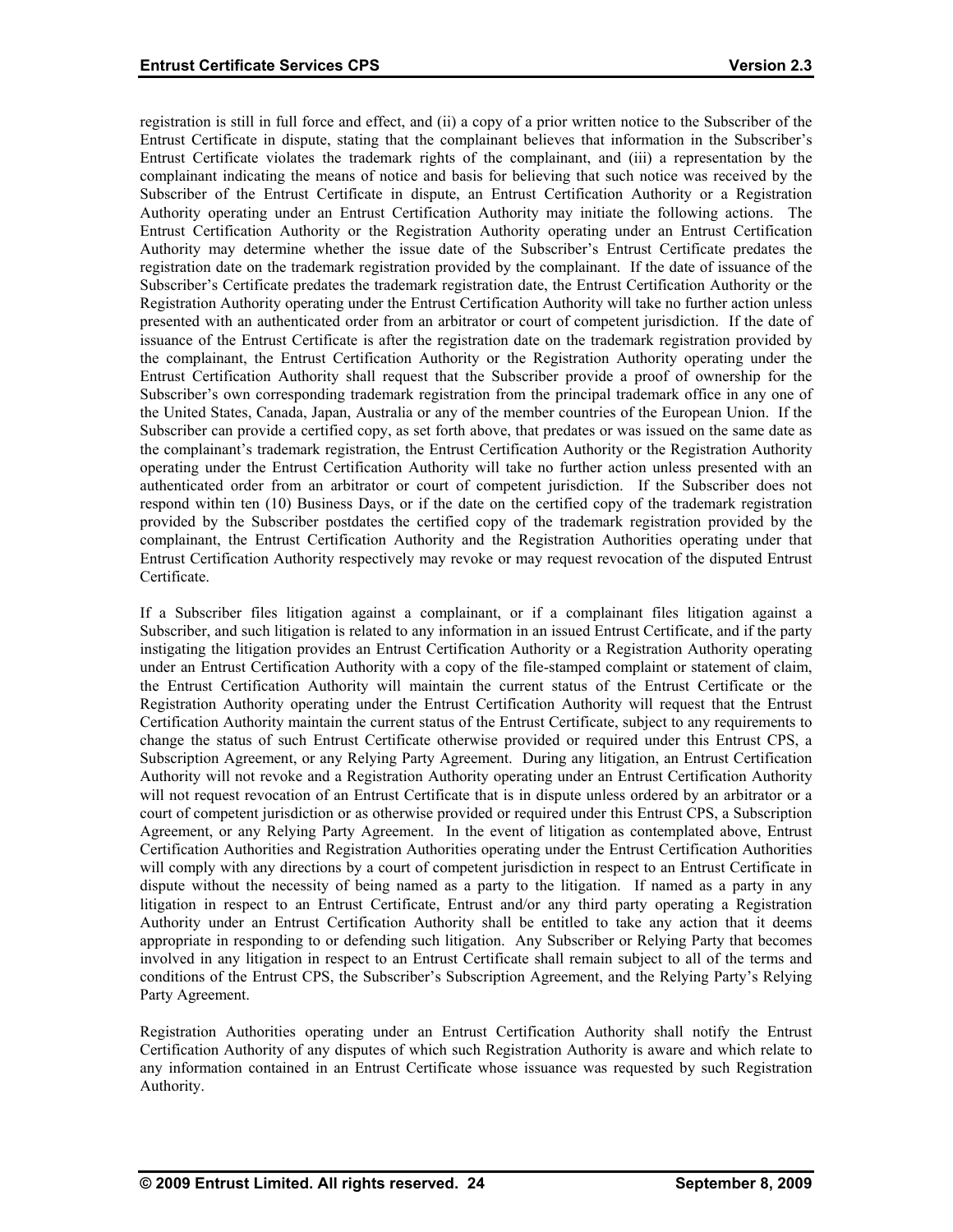## **3.1.7 Method to Prove Possession of Private Key**

Entrust Certification Authorities perform proof of possession tests for CSRs created using reversible asymmetric algorithms (such as RSA) by validating the signature on the CSR submitted by the Applicant with the Entrust Certificate Application.

### **3.1.8 Authentication of Organizational Identity**

The Entrust Policy Authority may, in its discretion, update verification practices to improve the organization identity verification process. Any changes to verification practices shall be published pursuant to the standard procedures for updating the Entrust CPS.

## **3.1.8.1 Entrust SSL Certificates**

Registration Authorities operating under the Entrust Certification Authorities shall perform a limited verification of any organizational identities that are submitted by an Applicant or Subscriber. Registration Authorities operating under the Entrust Certification Authorities shall determine whether the organizational identity, address, and domain name provided with an Entrust Certificate Application are consistent with information contained in third-party databases and/or governmental sources. The information and sources used for the limited verification of Entrust Certificate Applications may vary depending on the jurisdiction of the Applicant or Subscriber.

In the case of organizational identities that are not registered with any governmental sources, Registration Authorities operating under the Entrust Certification Authorities shall use commercially reasonable efforts to confirm the existence of the organization. Such commercially reasonable efforts may include inquiries with banks or other trustworthy persons or institutions. Registration Authorities operating under the Entrust Certification Authorities shall comply with all verification practices mandated by the Entrust Policy Authority.

## **3.1.8.2 Entrust Code-Signing Certificates**

Registration Authorities operating under the Entrust Certification Authorities shall perform a limited verification of any organizational identities that are submitted by an Applicant or Subscriber. Registration Authorities operating under the Entrust Certification Authorities shall determine whether the organizational identity, legal existence, physical existence and operational existence information provided with an Entrust Certificate Application are consistent with information contained in third-party databases and governmental sources. The information and sources used for the limited verification of Entrust Certificate Applications may vary depending on the jurisdiction of the Applicant or Subscriber.

Registration Authorities operating under the Entrust Certification Authorities shall perform a verification of the identity and authority of the Contract Signer, the Certificate Approver, and the Certificate Requestor associated with Code Signing Certificate Applications that are submitted by an Applicant or Subscriber.

#### **3.1.8.3 Entrust Client Certificates**

Registration Authorities operating under the Entrust Certification Authorities shall perform a limited verification of any organizational identities that are submitted by an Applicant or Subscriber. Registration Authorities operating under the Entrust Certification Authorities shall determine whether the organizational identity and address provided with an Entrust Certificate Application are consistent with information contained in third-party databases and/or governmental sources. The information and sources used for the limited verification of Entrust Certificate Applications may vary depending on the jurisdiction of the Applicant or Subscriber. Registration Authorities operating under the Entrust Certification Authorities shall also confirm the Applicant or Subscriber has control of the e-mail address to be included in the Entrust Certificate.

In the case of organizational identities that are not registered with any governmental sources, Registration Authorities operating under the Entrust Certification Authorities shall use commercially reasonable efforts to confirm the existence of the organization. Such commercially reasonable efforts may include inquiries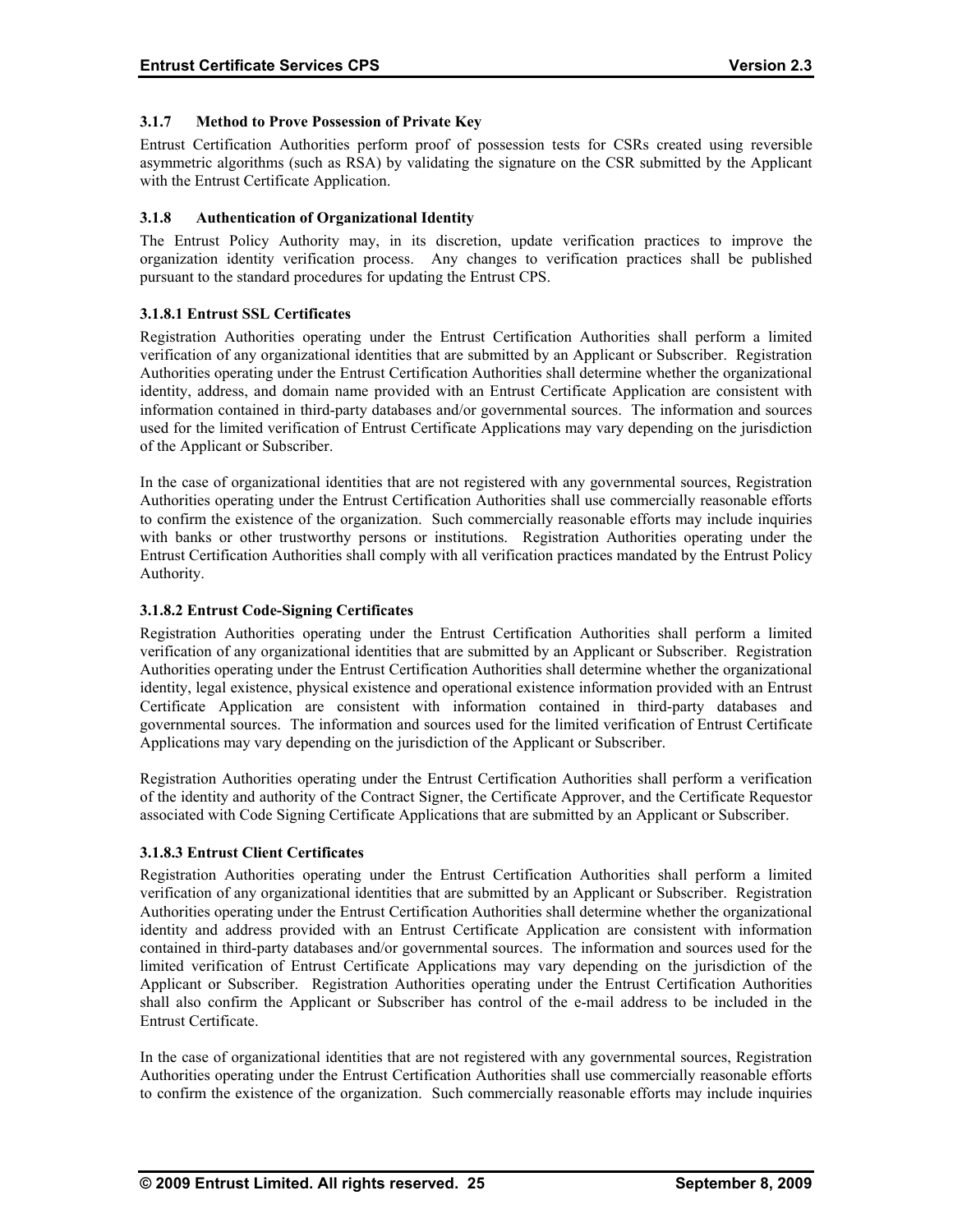with banks or other trustworthy persons or institutions. Registration Authorities operating under the Entrust Certification Authorities shall comply with all verification practices mandated by the Entrust Policy Authority.

### **3.1.9 Authentication of Individual Identity**

The Entrust Policy Authority may, in its discretion, update verification practices to improve the individual identity verification process. Any changes to verification practices shall be published pursuant to the standard procedures for updating the Entrust CPS.

## **3.1.9.1 Entrust SSL Certificates**

Registration Authorities operating under the Entrust Certification Authorities shall perform a limited verification of any individual identities that are submitted by an Applicant or Subscriber. In order to establish the accuracy of an individual identity, the individual shall submit a copy of picture identification to a Registration Authority operating under an Entrust Certification Authority. The type of identification that is appropriate for proper identification shall be dependent on the jurisdiction of the Applicant.

## **3.1.9.2 Entrust Code Signing Certificates**

Entrust Certification Authorities do not issue Code Signing Certificates to individuals.

## **3.1.9.3 Entrust Client Certificates**

Registration Authorities operating under the Entrust Certification Authorities shall perform a limited verification of any individual identities that are submitted by an Applicant or Subscriber. In order to establish the accuracy of an individual identity, the individual shall i) submit a copy of picture identification to a Registration Authority operating under an Entrust Certification Authority, or ii) appear before a representative of a Registration Authority operating under an Entrust Certification Authority or a notary public in the jurisdiction of the Applicant. Registration Authorities may also rely on previous authentication of an individual meeting these criteria. The type of identification that is appropriate for proper identification shall be dependent on the jurisdiction of the Applicant. Registration Authorities operating under the Entrust Certification Authorities shall also confirm the Applicant or Subscriber has control of the e-mail address to be included in the Entrust Certificate.

#### **3.2 Routine Rekey**

Each Entrust Certificate shall contain a Certificate expiration date. The reason for having an expiration date for a Certificate is to minimize the exposure of the Key Pair associated with the Certificate. For this reason, when processing a new Entrust Certificate Application, Entrust recommends that a new Key Pair be generated and that the new Public Key of this Key Pair be submitted with the Applicant's Entrust Certificate Application. Entrust does not renew Entrust Certificates, accordingly, if a Subscriber wishes to continue to use an Entrust Certificate beyond the expiry date for the current Entrust Certificate, the Subscriber must obtain a new Entrust Certificate and replace the Entrust Certificate that is about to expire. Subscribers submitting a new Entrust Certificate Application will be required to complete the initial application process, as described in §4.1.

The Registration Authority that processed the Subscriber's Entrust Certificate Application shall make a commercially reasonable effort to notify Subscribers of the pending expiration of their Entrust Certificate by sending an email to the technical contact listed in the corresponding Entrust Certificate Application. Upon expiration of an Entrust Certificate, the Subscriber shall immediately cease using such Entrust Certificate and shall remove such Entrust Certificate from any devices and/or software in which it has been installed.

#### Entrust SSL Certificates

For Entrust SSL Certificates, the Subscriber may request a replacement certificate using an existing key pair.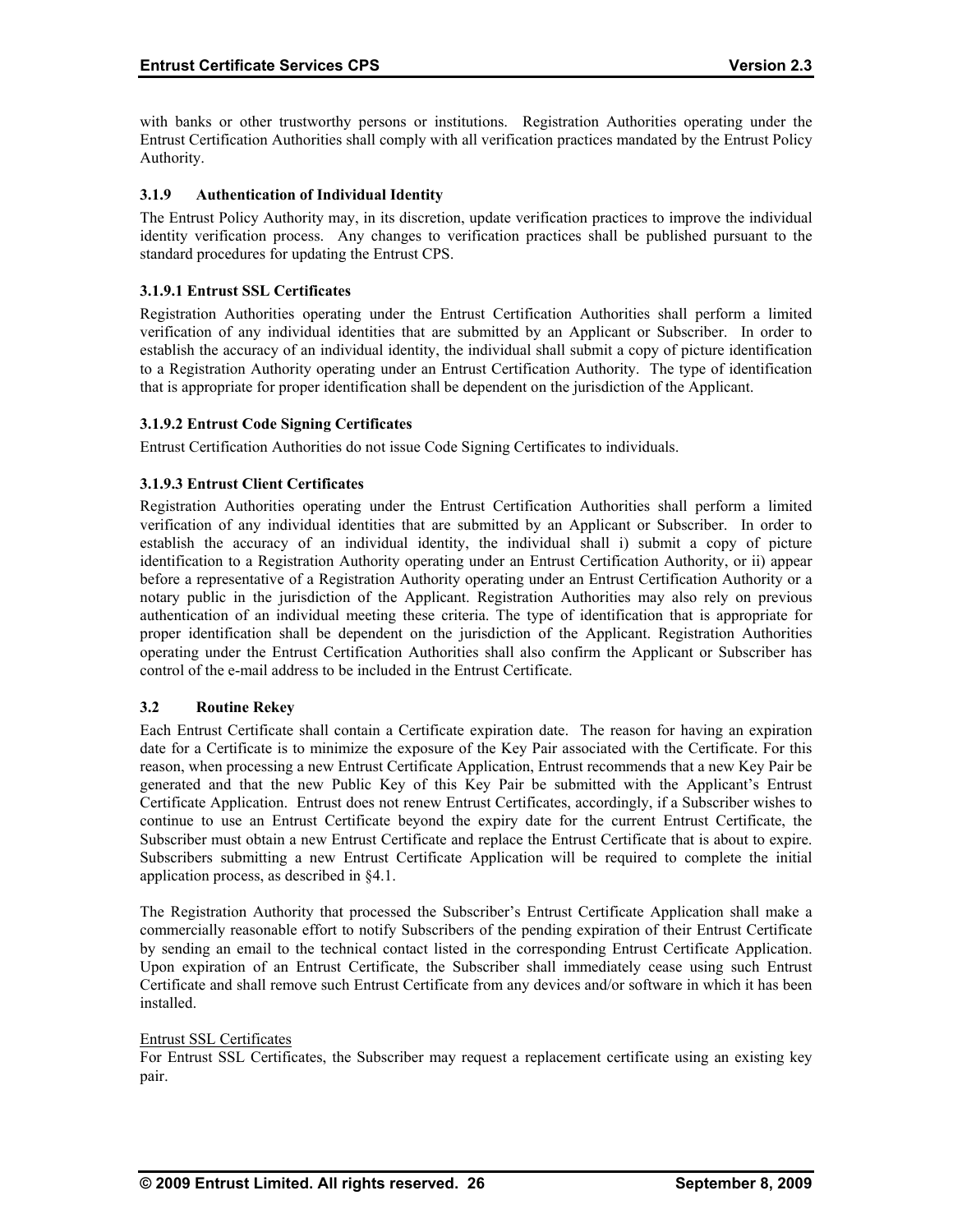## **3.3 Rekey After Revocation**

Entrust Certification Authorities and Registration Authorities operating under Entrust Certification Authorities do not renew Entrust Certificates that have been revoked. If a Subscriber wishes to use an Entrust Certificate after revocation, the Subscriber must apply for a new Entrust Certificate and replace the Entrust Certificate that has been revoked. In order to obtain another Entrust Certificate, the Subscriber will be required to complete the initial application process, as described in §4.1. Upon revocation of an Entrust Certificate, the Subscriber shall immediately cease using such Entrust Certificate and shall remove such Entrust Certificate from any devices and/or software in which it has been installed.

## **3.4 Revocation Request**

A Subscriber may request revocation of their Entrust Certificate at any time provided that the Subscriber can validate to the Registration Authority that processed the Subscriber's Entrust Certificate Application that the Subscriber is the person, organization, or entity to whom the Entrust Certificate was issued. The Registration Authority shall authenticate a request from a Subscriber for revocation of their Entrust Certificate by requiring the pass phrase submitted by the Subscriber with the Entrust Certificate Application and/or some subset of the information provided by the Subscriber with the Entrust Certificate Application. Upon receipt and confirmation of such information, the Registration Authority shall then process the revocation request as stipulated in §4.4.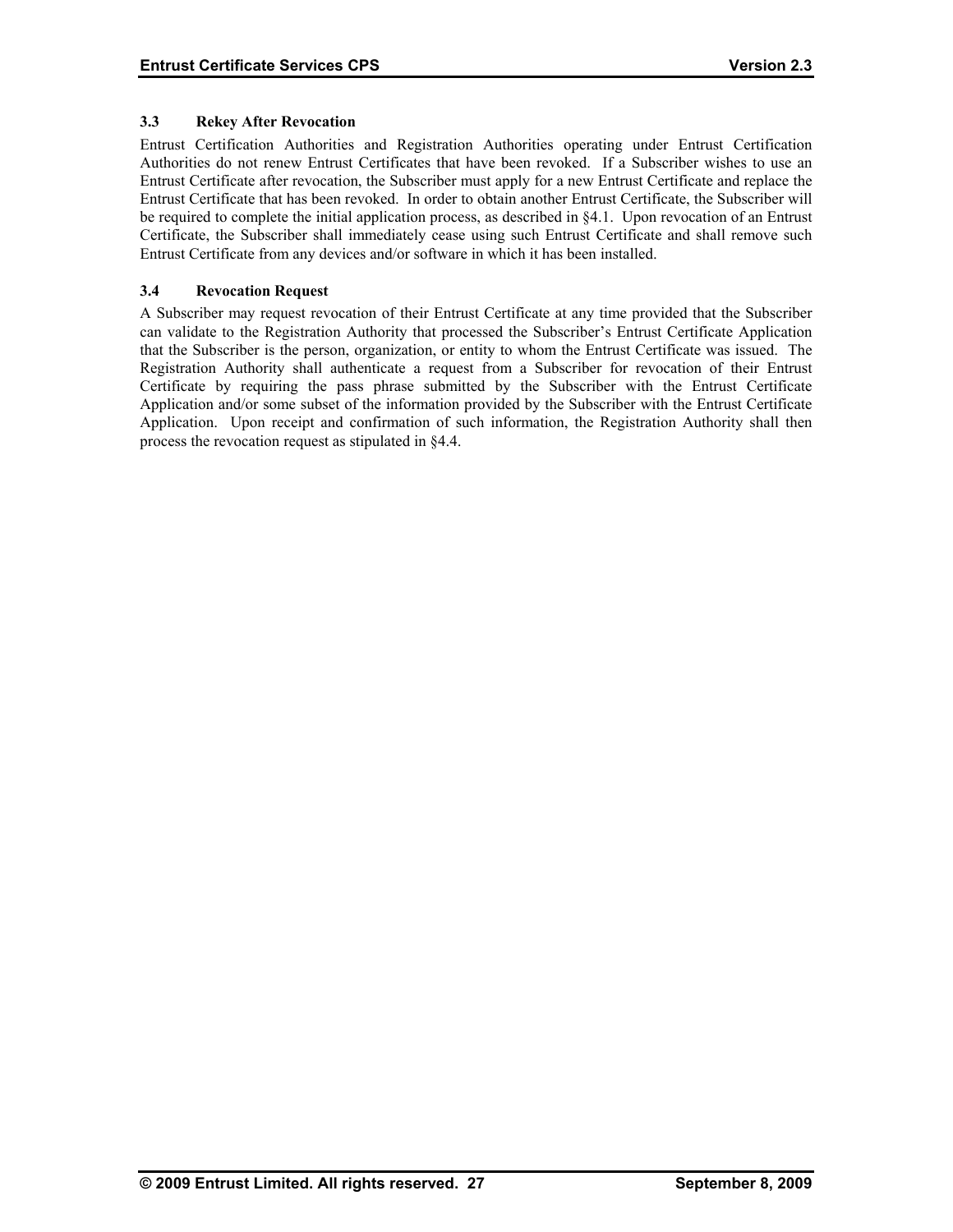#### **4 Operational Requirements**

#### **4.1 Certificate Application**

To obtain an Entrust Certificate, an Applicant must:

- (i) generate a secure and cryptographically sound Key Pair,
- (ii) agree to all of the terms and conditions of the Entrust CPS and the Subscription Agreement, and
- (iii) complete and submit an Entrust Certificate Application, providing all information requested by an Entrust-operated Registration Authority or by an independent third-party Registration Authority under an Entrust Certification Authority (a "Registration Authority") without any errors, misrepresentation, or omissions.

Upon an Applicant's completion of the Entrust Certificate Application and acceptance of the terms and conditions of this Entrust CPS and the Subscription Agreement, a Entrust-operated Registration Authority or a independent third-party Registration Authority operating under an Entrust Certification Authority shall follow the procedures described in §3.1.8 and §3.1.9 to perform limited verification of the information contained in the Entrust Certificate Application. If the verification performed by a Registration Authority is successful, the Registration Authority may, in its sole discretion, request the issuance to the Applicant of an Entrust Certificate from an Entrust Certification Authority. If a Registration Authority refuses to request the issuance of an Entrust Certificate, the Registration Authority shall (i) use commercially reasonable efforts to notify the Applicant by email of any reasons for refusal, and (ii) promptly refund any amounts that have been paid in connection with the Entrust Certificate Application.

In the event of successful verification of an Entrust Certificate Application, the Registration Authority shall submit a request to an Entrust Certification Authority for the issuance of an Entrust Certificate and shall notify the Applicant by email once an Entrust Certificate has been issued by the Entrust Certification Authority.

#### **4.2 Certificate Issuance**

After performing limited verification of the information provided by an Applicant with an Entrust Certificate Application, a Registration Authority operating under an Entrust Certification Authority may request that an Entrust Certification Authority issue an Entrust Certificate. Upon receipt of a request from a Registration Authority operating under an Entrust Certification Authority, the Entrust Certification Authority may generate and digitally sign an Entrust Certificate in accordance with the Certificate profile described in §7.

Upon issuance of an Entrust Certificate, neither Entrust nor any independent third-party Registration Authority operating under an Entrust Certification Authority, nor any Resellers or Co-marketers, or any subcontractors, distributors, agents, suppliers, employees, or directors of any of the foregoing shall have any obligation to perform any ongoing monitoring, investigation, or verification of the information provided in an Entrust Certificate Application.

#### **4.3 Certificate Acceptance**

Once an Entrust Certificate has been generated and placed in an Entrust Repository, the Registration Authority that requested the issuance of the Entrust Certificate shall use commercially reasonable efforts to notify the Applicant by email that the Applicant's Entrust Certificate is available.

#### **4.4 Certificate Suspension and Revocation**

An Entrust Certification Authority shall revoke an Entrust Certificate after receiving a valid revocation request from a Registration Authority operating under such Entrust Certification Authority. A Registration Authority operating under an Entrust Certification Authority shall be entitled to request and may request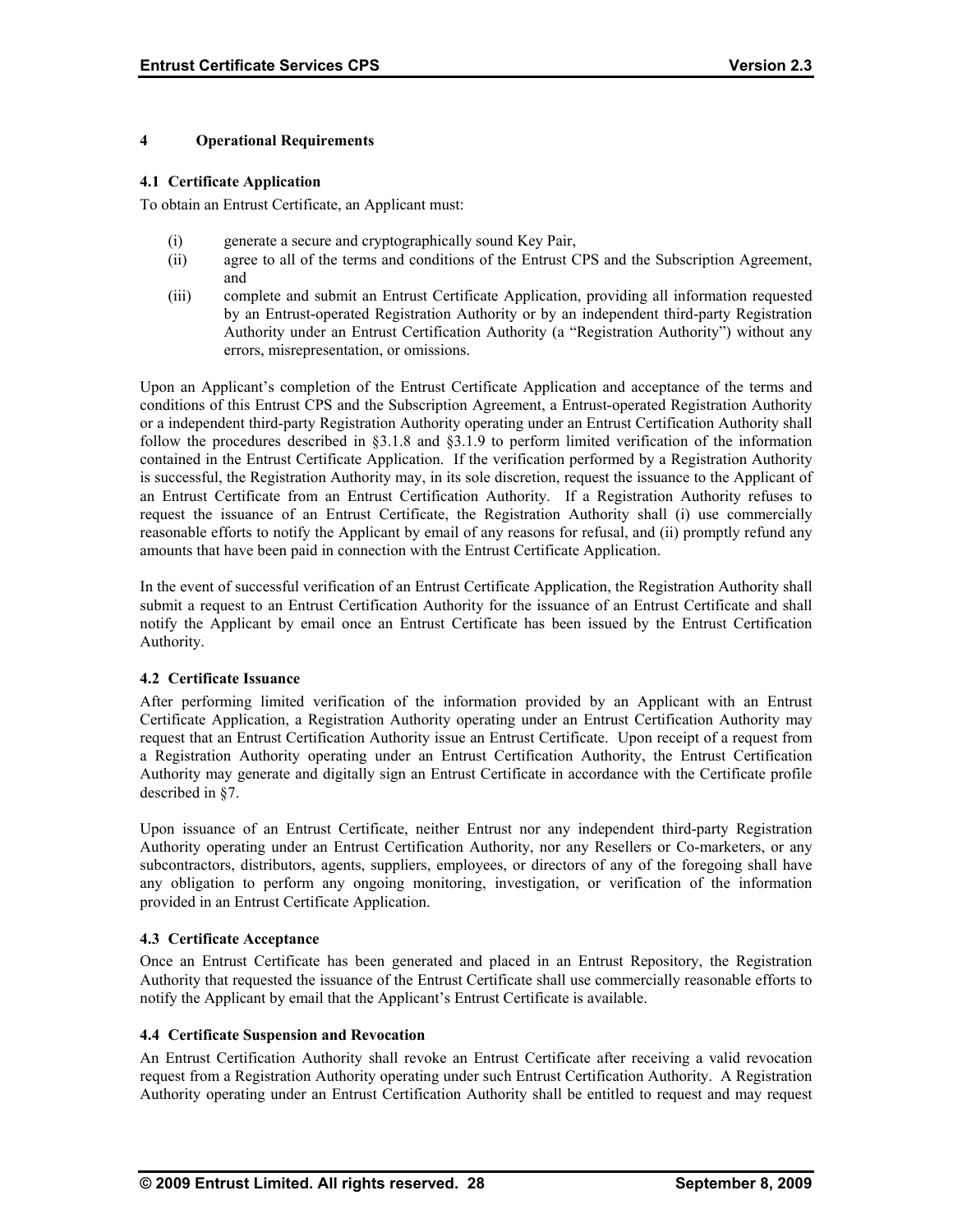that an Entrust Certification Authority revoke an Entrust Certificate after such Registration Authority receives a valid revocation request from the Subscriber for such Entrust Certificate. A Registration Authority operating under an Entrust Certification Authority shall be entitled to request and shall request that an Entrust Certification Authority revoke an Entrust Certificate if such Registration Authority becomes aware of the occurrence of any event that would require a Subscriber to cease to use such Entrust Certificate.

Entrust Certification Authorities do not allow the suspension of Entrust Certificates.

## **4.4.1 Circumstances for Revocation**

An Entrust Certification Authority shall be entitled to revoke and may revoke, and a Registration Authority operating under an Entrust Certification Authority shall be entitled to request revocation of and shall request revocation of, a Subscriber's Entrust Certificate if such Entrust Certification Authority or Registration Authority has knowledge of or a reasonable basis for believing that of any of the following events have occurred:

- (i) Compromise of such Entrust Certification Authority's Private Key or Compromise of a superior Certification Authority's Private Key;
- (ii) breach by the Subscriber of any of the terms of the Entrust CPS or the Subscriber's Subscription Agreement;
- (iii) any change in the information contained in an Entrust Certificate issued to a Subscriber;
- (iv) non-payment of any Entrust Certificate fees or service fees;
- (v) a determination that an Entrust Certificate was not issued in accordance with the requirements of the Entrust CPS or the Subscriber's Subscription Agreement;
- (vi) the Entrust Certification Authority receives notice or otherwise become aware that a court or arbitrator has revoked a Subscriber's right to use the domain name listed in an SSL Certificate, or that the Subscriber has failed to renew its domain name;
- (vii) the Entrust Certification Authority receives notice or otherwise become aware that a Subscriber has been added as a denied party or prohibited person to a blacklist, or is operating from a prohibited destination under the laws of the Entrust Certification Authority's jurisdiction of operation as described in §2.4;
- (viii) the Entrust Certification Authority ceases operations for any reason or the Entrust Certification Authority's right to issue Entrust Certificates expires or is revoked or terminated and the Entrust Certification Authority has not arranged for another Certification Authority to provide revocation support for the Entrust Certificates;
- (ix) a Code Signing Certificate is used to digitally sign hostile code, including spyware or other malicious software (malware); or
- (x) any other reason that may be reasonably expected to affect the integrity, security, or trustworthiness of an Entrust Certificate or an Entrust Certification Authority.

A Subscriber shall request revocation of their Entrust Certificate if the Subscriber has a suspicion or knowledge of or a reasonable basis for believing that of any of the following events have occurred:

- (i) Compromise of the Subscriber's Private Key;
- (ii) knowledge that the original Entrust Certificate request was not authorized and such authorization will not be retroactively granted;
- (iii) change in the information contained in the Subscriber's Entrust Certificate;
- (iv) change in circumstances that causes the information contained in Subscriber's Entrust Certificate to become inaccurate, incomplete, or misleading.

Such revocation request shall be submitted by the Subscriber to the Registration Authority that processed the Subscriber's Entrust Certificate Application. If a Subscriber's Entrust Certificate is revoked for any reason, the Registration Authority that processed the Subscriber's Entrust Certificate Application shall make a commercially reasonable effort to notify such Subscriber by sending an email to the technical and security contacts listed in the Entrust Certificate Application. Revocation of an Entrust Certificate shall not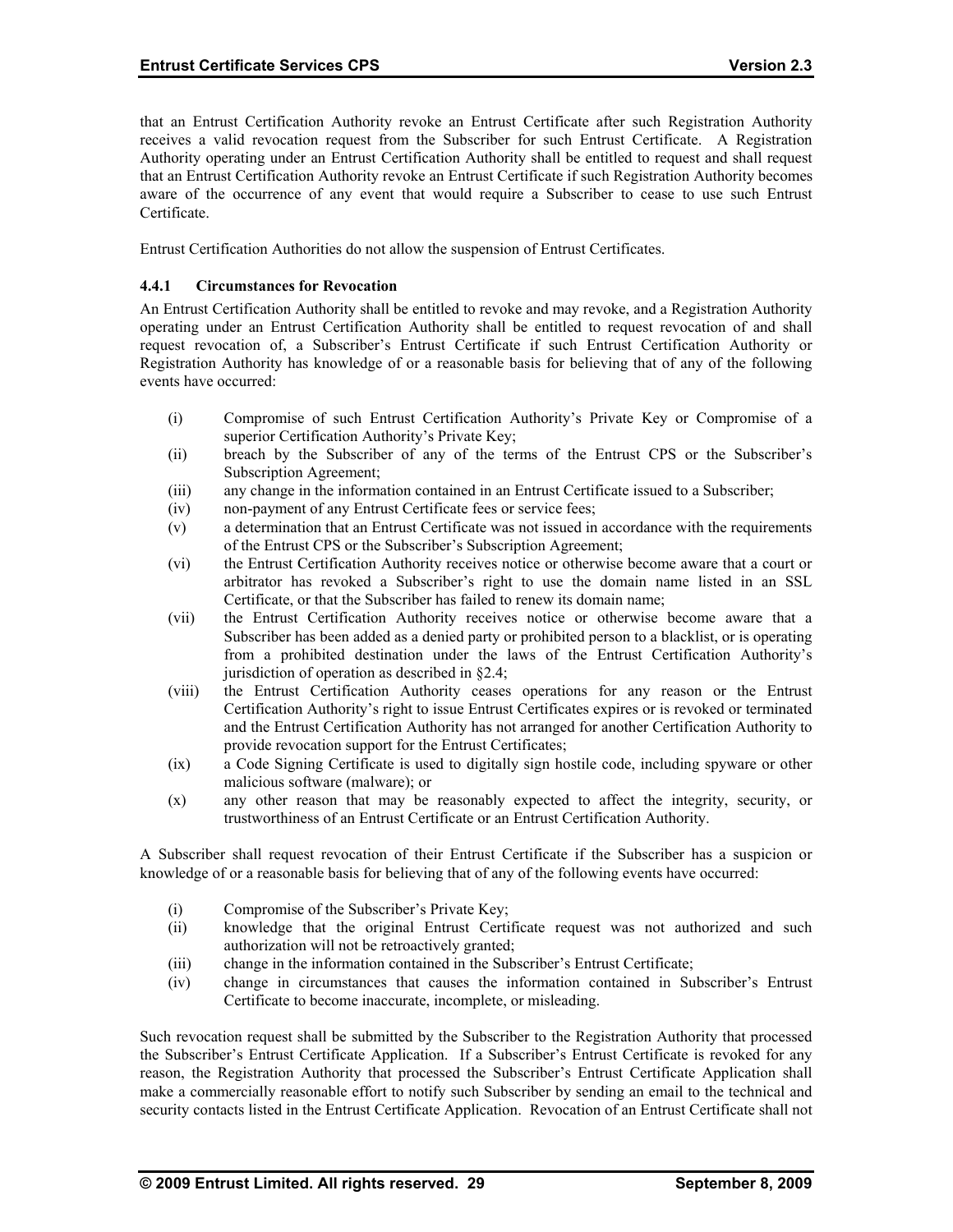affect any of the Subscriber's contractual obligations under this Entrust CPS, the Subscriber's Subscription Agreement, or any Relying Party Agreements.

## **4.4.2 Who Can Request Revocation**

A Subscriber may request revocation of their Entrust Certificate at any time for any reason. If a Subscriber requests revocation of their Entrust Certificate, the Subscriber must be able to validate themselves as set forth in §3.4 to the Registration Authority that processed the Subscriber's Entrust Certificate Application. The Entrust Certification Authorities shall not be required to revoke and the Registration Authorities operating under the Entrust Certification Authorities shall not be required to request revocation of an Entrust Certificate until a Subscriber can properly validate themselves as set forth in §3.4 and §4.4.3. An Entrust Certification Authority shall be entitled to revoke and shall revoke, and a Registration Authority operating under an Entrust Certification Authority shall be entitled to request revocation of and shall request revocation of, a Subscriber's Entrust Certificate at any time for any of the reasons set forth in §4.4.1.

## **4.4.3 Procedure for Revocation Request**

A Registration Authority operating under an Entrust Certification Authority shall authenticate a request by a Subscriber for revocation of their Entrust Certificate by requiring (i) some subset of the information provided by the Subscriber with the Subscriber's Entrust Certificate Application, or (ii) the pass phrase submitted by the Subscriber with the Subscriber's Entrust Certificate Application or verification by a contact at the Subscriber. Upon receipt and confirmation of such information, the Registration Authority shall send a revocation request to the Entrust Certification Authority that issued such Entrust Certificate. The Entrust Certification Authority shall make all reasonable efforts to post the serial number of the revoked Entrust Certificate to a CRL in an Entrust Repository within one (1) business day of receiving such revocation request. For Certificate revocation that is not initiated by the Subscriber, the Registration Authority that requested revocation of the Subscriber's Entrust Certificate shall make a commercially reasonable effort to notify the Subscriber by sending an email to the technical and security contacts specified in the Subscriber's Entrust Certificate Application.

## **4.4.4 Revocation Request Grace Period**

In the case of Private Key Compromise, or suspected Private Key Compromise, a Subscriber shall request revocation of the corresponding Entrust Certificate immediately upon detection of the Compromise or suspected Compromise. Revocation requests for other required reasons shall be made as soon as reasonably practicable.

#### **4.4.5 Circumstances for Suspension**

Entrust Certification Authorities do not suspend Entrust Certificates.

#### **4.4.6 Who Can Request Suspension**

Entrust Certification Authorities do not suspend Entrust Certificates.

#### **4.4.7 Procedure for Suspension Request**

Entrust Certification Authorities do not suspend Entrust Certificates.

## **4.4.8 Limits on Suspension Period**

Entrust Certification Authorities do not suspend Entrust Certificates.

#### **4.4.9 CRL Issuance Frequency**

Entrust Certification Authorities shall use commercially reasonable efforts to issue CRLs at least once every twenty-four (24) hours with a validity period of no greater than ten (10) days. In certain circumstances, CRLs may also be issued between these intervals, such as in the event of the detection of a serious Compromise.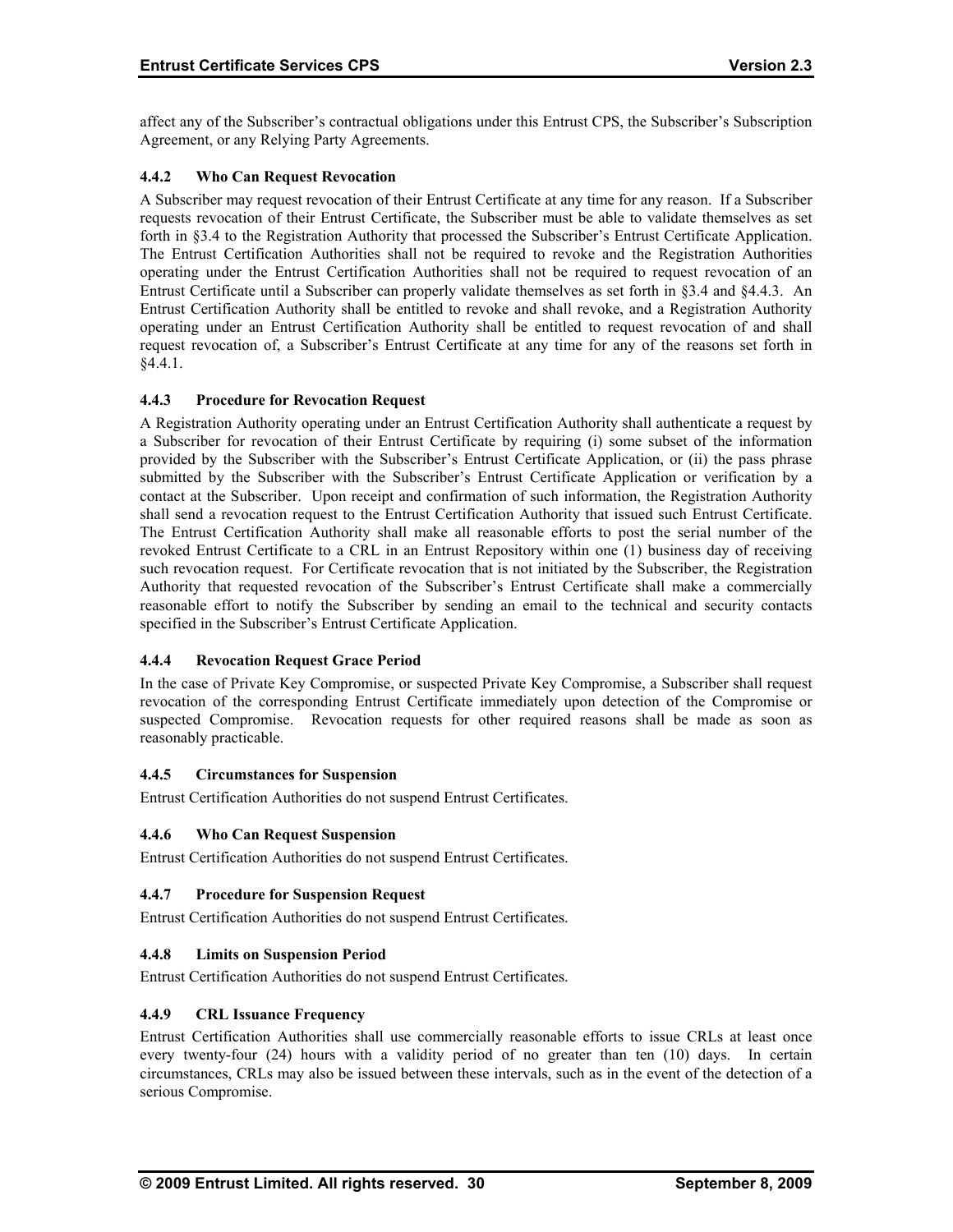## **4.4.10 CRL Checking Requirements**

A Relying Party shall check whether the Entrust Certificate that the Relying Party wishes to rely on has been revoked. A Relying Party shall check the Certificate Revocation Lists maintained in the appropriate Repository or perform an on-line revocation status check using OCSP to determine whether the Entrust Certificate that the Relying Party wishes to rely on has been revoked. In no event shall Entrust or any independent third-party Registration Authorities operating under an Entrust Certification Authority, or any Resellers or Co-marketers, or any subcontractors, distributors, agents, suppliers, employees, or directors of any of the foregoing be liable for any damages whatsoever due to (i) the failure of a Relying Party to check for revocation or expiration of an Entrust Certificate, or (ii) any reliance by a Relying Party on an Entrust Certificate that has been revoked or that has expired.

## **4.4.11 On-line Revocation/Status Checking Availability**

On-line revocation/status checking of certificates is available on a continuous basis by On-line Certificate Status Protocol (OCSP). Entrust Certification Authorities shall use commercially reasonable efforts to update OCSP responses at least once every twenty-four (24) hours with a validity period of seven (7) days. The location of the OCSP response is included in the Entrust Certificate to support software applications that perform automatic certificate status checking. A Relying Party can also be check certificate revocation status directly with the Repository at www.entrust.net.

## **4.4.12 On-line Revocation Checking Requirements**

Refer to §4.4.10.

## **4.4.13 Other Forms of Revocation Advertisements Available**

No stipulation.

## **4.4.14 Checking Requirements For Other Forms of Revocation Advertisements**

No stipulation.

#### **4.4.15 Special Requirements Re Key Compromise**

If a Subscriber suspects or knows that the Private Key corresponding to the Public Key contained in the Subscriber's Entrust Certificate has been Compromised, the Subscriber shall immediately notify the Registration Authority that processed the Subscriber's Entrust Certificate Application, using the procedures set forth in §4.4.3, of such suspected or actual Compromise. The Subscriber shall immediately stop using such Entrust Certificate and shall remove such Entrust Certificate from any devices and/or software in which such Entrust Certificate has been installed. The Subscriber shall be responsible for investigating the circumstances of such Compromise or suspected Compromise and for notifying any Relying Parties that may have been affected by such Compromise or suspected Compromise.

#### **4.5 Security Audit Procedures**

Significant security events in the Entrust Certification Authorities are automatically time-stamped and recorded as audit logs in audit trail files. The audit trail files are processed (reviewed for policy violations or other significant events) on a regular basis. Authentication codes are used in conjunction with the audit trail files to protect against modification of audit logs. Audit trail files are archived periodically. All files including the latest audit trail file are moved to backup media and stored in a secure archive facility.

The Entrust Certification Authorities and all Registration Authorities operating under an Entrust Certification Authority record in detail every action taken to process an Entrust Certificate Request and to issue an Entrust Certificate, including all information generated or received in connection with an Entrust Certificate Request, and every action taken to process the Request, including time, date, and personnel involved in the action.

The foregoing record requirements include, but are not limited to, an obligation to record the following events: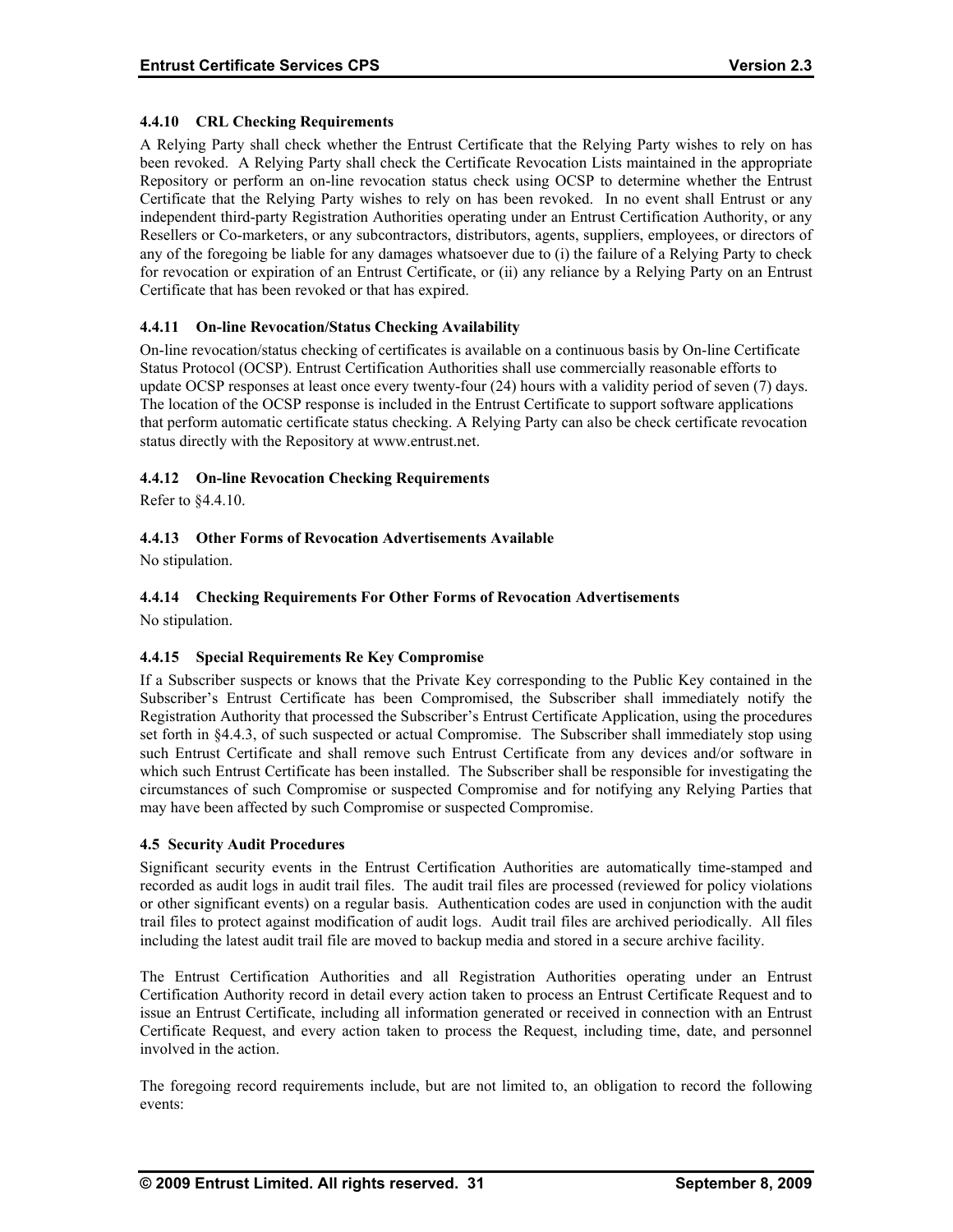- (i) Entrust Certification Authority key lifecycle management events, including:
	- a. Key generation, backup, storage, recovery, archival, and destruction; and
	- b. Cryptographic device lifecycle management events.
- (ii) Entrust Certification Authority and Entrust Certificate lifecycle management events, including:
	- a. Certificate Requests, renewal and re-key requests, and revocation;
	- b. All verification activities required by this CPS;
	- c. Date, time, phone number used, persons spoken to, and end results of verification telephone calls;
	- d. Acceptance and rejection of Certificate Requests;
	- e. Issuance of Entrust Certificates; and
	- f. Generation of Certificate Revocation Lists (CRLs) and OCSP messages.
- (iii) Security events, including:
	- a. Successful and unsuccessful PKI system access attempts;
	- b. PKI and security system actions performed;
	- c. Security profile changes;
	- d. System crashes, hardware failures, and other anomalies;
	- e. Firewall and router activities; and
	- f. Entries to and exits from the Entrust Certification Authority facility.
- (iv) Log entries include the following elements:
	- a. Date and time of entry;
		- b. Identity of the person making the journal entry; and
		- c. Description of entry.

#### **4.6 Records Archival**

The audit trail files, databases and revocation information for Entrust Certification Authorities are archived. The archive of an Entrust Certification Authorities' database and the archive of revocation information are retained for at least three (3) years. Archives of audit trail files are retained for at least seven (7) year(s) after any Entrust Certificate based on that documentation ceases to be valid. The databases for Entrust Certification Authorities are encrypted and protected by Entrust software master keys. The archive media is protected through storage in a restricted-access facility to which only Entrustauthorized personnel have access. Archive files are backed up as they are created. Originals are stored onsite and housed with an Entrust Certification Authority system. Backup files are stored at a secure and separate geographic location.

#### **4.7 Key Changeover**

Entrust Certification Authorities' key pairs will be retired from service at the end of their respective lifetimes as defined in §6.3. New Certification Authority key pairs will be created as required to support the continuation of Entrust Certification Authority Services. Each Entrust Certification Authority will continue to publish CRLs signed with the original key pair until all certificates issued using that original key pair have expired. The Certification Authority key changeover process will be performed such that it causes minimal disruption to Subscribers and Relying Parties.

#### **4.8 Compromise and Disaster Recovery**

Entrust Certification Authorities have a disaster recovery plan to provide for timely recovery of services in the event of a system outage. The disaster recovery plan addresses the following:

- (i) the conditions for activating the plans;
- (ii) resumption procedures;
- (iii) a maintenance schedule for the plan;
- (iv) awareness and education requirements;
- (v) the responsibilities of the individuals;
- (vi) recovery point objective (RPO)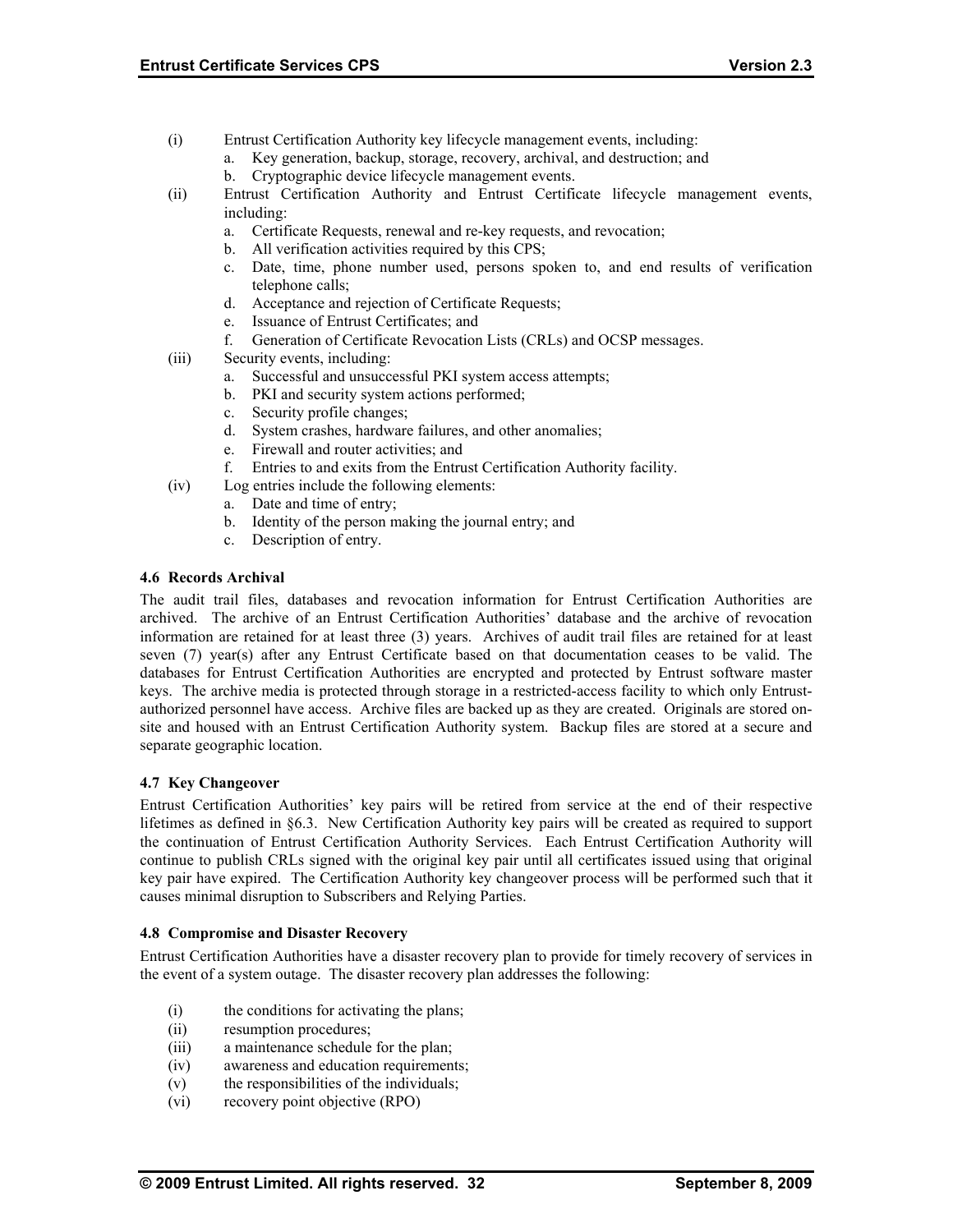- (vii) recovery time objective (RTO); and
- (viii) testing of recovery plans.

In order to mitigate the event of a disaster, Entrust has implemented the following:

- (ix) secure on-site and off-site storage of backup HSMs containing copies of all CA Private Keys
- (x) secure on-site and off-site storage of all requisite activation materials
- (xi) daily backups of critical data with weekly off-site storage
- (xii) secure off-site storage of disaster recovery plan and disaster recovery procedures
- (xiii) environmental controls as described in §5.1
- (xiv) high availability architecture for critical systems

Entrust requires rigorous security controls to maintain the integrity of Entrust Certification Authorities. The Compromise of the Private Key used by an Entrust Certification Authority is viewed by Entrust as being very unlikely; however, Entrust has policies and procedures that will be employed in the event of such a Compromise. At a minimum, all Subscribers shall be informed as soon as practicable of such a Compromise and information shall be posted in the Entrust Repository.

#### **4.9 CA Termination**

In the event that an Entrust Certification Authority ceases operation, all Entrust Certificates issued by such Entrust Certification Authority shall be revoked.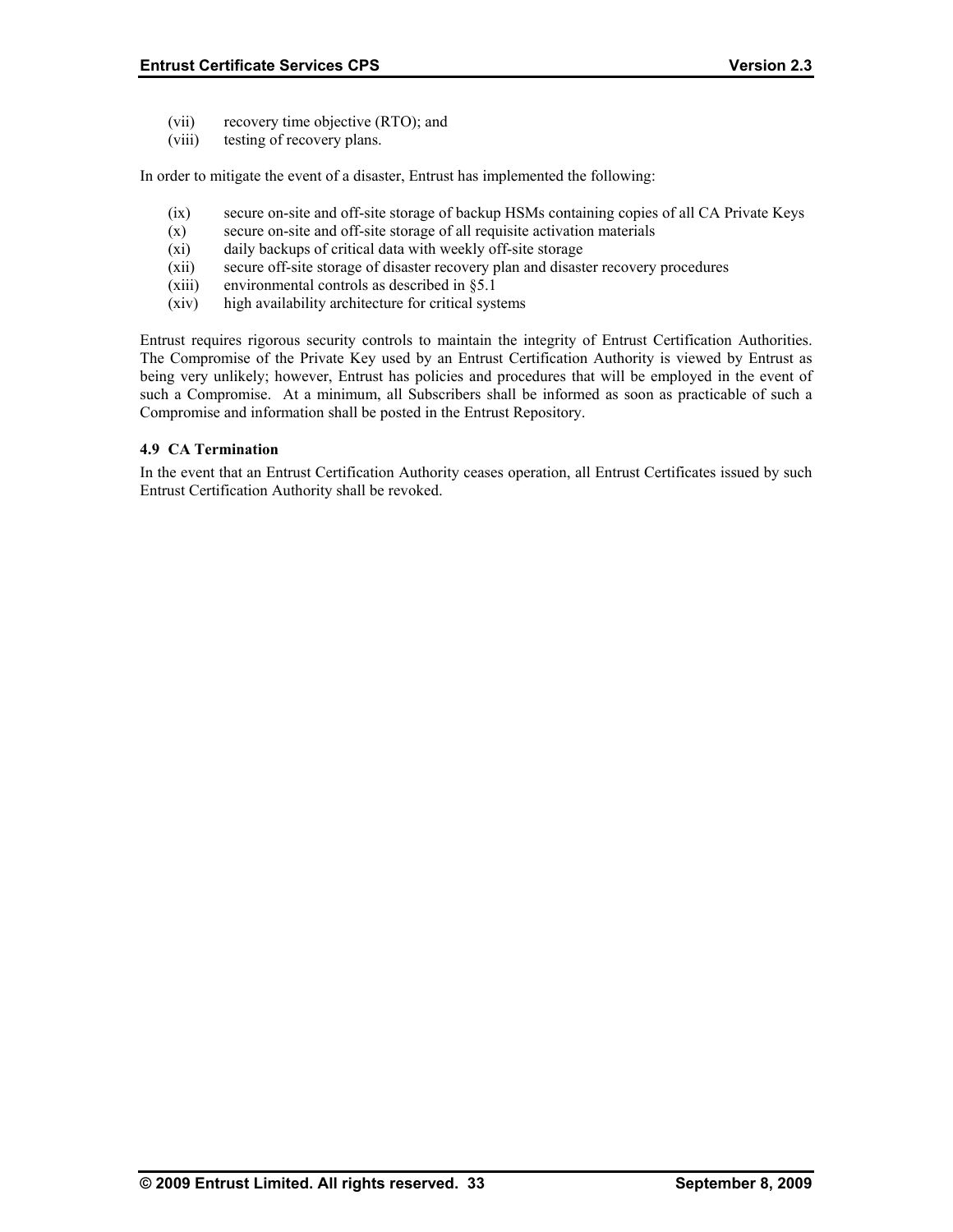#### **5 Physical, Procedural, and Personnel Security Controls**

#### **5.1 Physical Controls**

#### **5.1.1 Site Location and Construction**

The hardware and software for an Entrust Certification Authority is located in a secure facility with physical security and access control procedures that meet or exceed industry standards. The CA equipment is located in a Security zone that is physically separated from Entrust's other systems so that only authorized CA personnel can access it.

#### **5.1.2 Physical Access**

The room containing the Entrust Authority software is designated a two (2) person zone, and controls are used to prevent a person from being in the room alone. Alarm systems are used to notify security personnel of any violation of the rules for access to an Entrust Certificate Authority.

#### **5.1.3 Power and Air Conditioning**

The Security zone is equipped with:

- Filtered, conditioned, power connected to an appropriately sized UPS and generator;
- Heating, ventilation, and air conditioning appropriate for a commercial data processing facility; and
- Emergency lighting.

The environmental controls conform to local standards and are appropriately secured to prevent unauthorized access and/or tampering with the equipment. Temperature control alarms and alerts are activated upon detection of threatening temperature conditions.

#### **5.1.4 Water Exposures**

No liquid, gas, exhaust, etc. pipes traverse the controlled space other than those directly required for the area's HVAC system and for the pre-action fire suppression system. Water pipes for the pre-action fire suppression system are only filled on the activation of multiple fire alarms.

#### **5.1.5 Fire Prevention and Protection**

The Entrust facility is fully wired for fire detection, alarm and suppression. Routine, frequent inspections of all systems are made to assure adequate operation.

#### **5.1.6 Media Storage**

All media is stored away from sources of heat and from obvious sources of water or other obvious hazards. Electromagnetic media (e.g. tapes) are stored away from obvious sources of strong magnetic fields. Archived material is stored in a room separate from the CA equipment until it is transferred to the archive storage facility.

#### **5.1.7 Waste Disposal**

Waste is removed or destroyed in accordance with industry best practice. Media used to store sensitive data is destroyed, such that the information is unrecoverable, prior to disposal.

#### **5.1.8 Off-site Backup**

As stipulated in §4.6.

#### **5.2 Procedural Controls**

An Entrust Certification Authority has a number of trusted roles for sensitive operations of the Entrust Certification Authority software. To gain access to the Entrust Authority software used in an Entrust Certification Authority, operational personnel must undergo background investigations. Entrust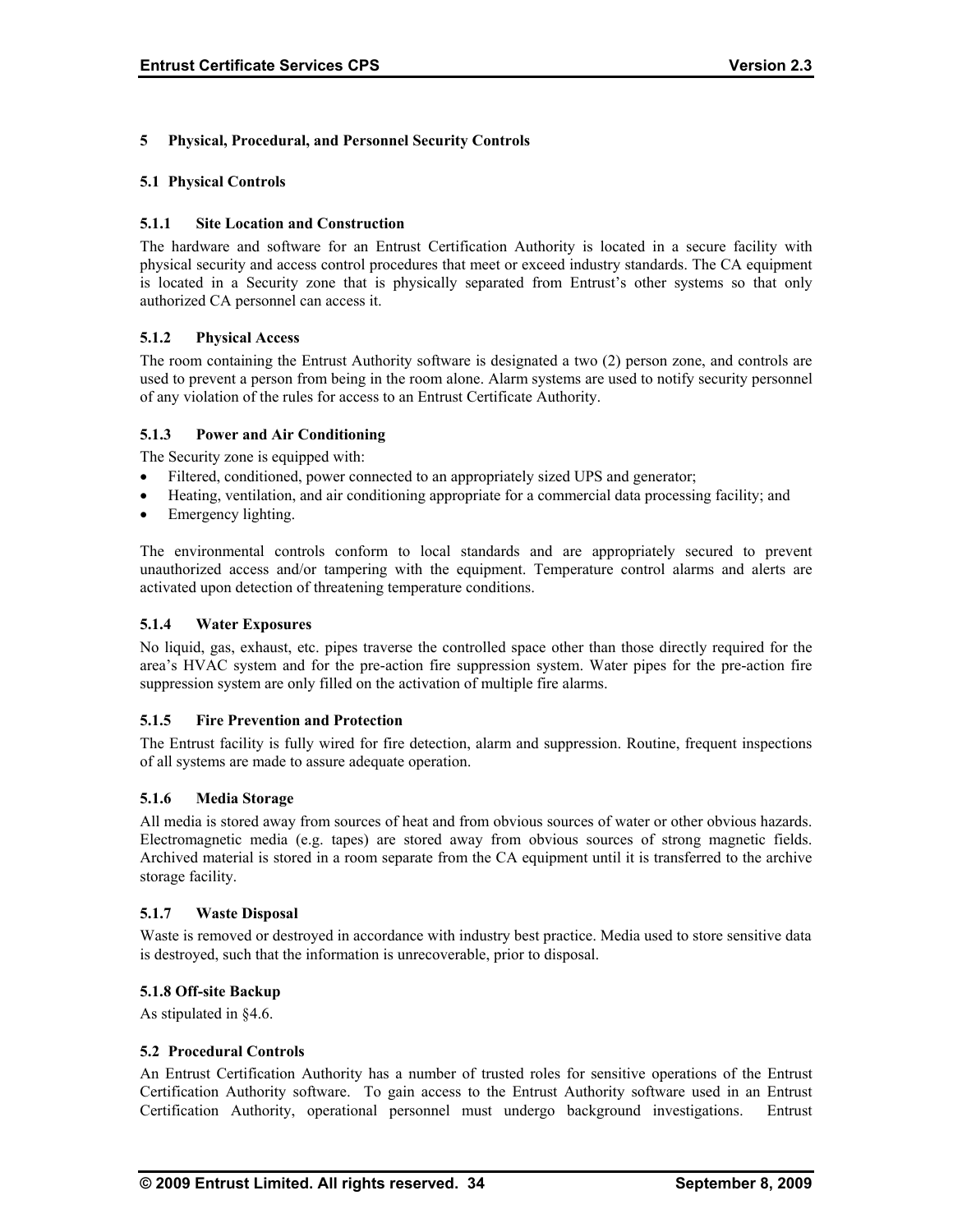Certification Authority operations related to adding administrative personnel or changing Certification Authority policy settings require more than one (1) person to perform the operation.

## **5.3 Personnel Controls**

Operational personnel for an Entrust Certification Authority will not be assigned other responsibilities that conflict with their operational responsibilities for the Entrust Certification Authority. The privileges assigned to operational personnel for an Entrust Certification Authority will be limited to the minimum required to carry out their assigned duties.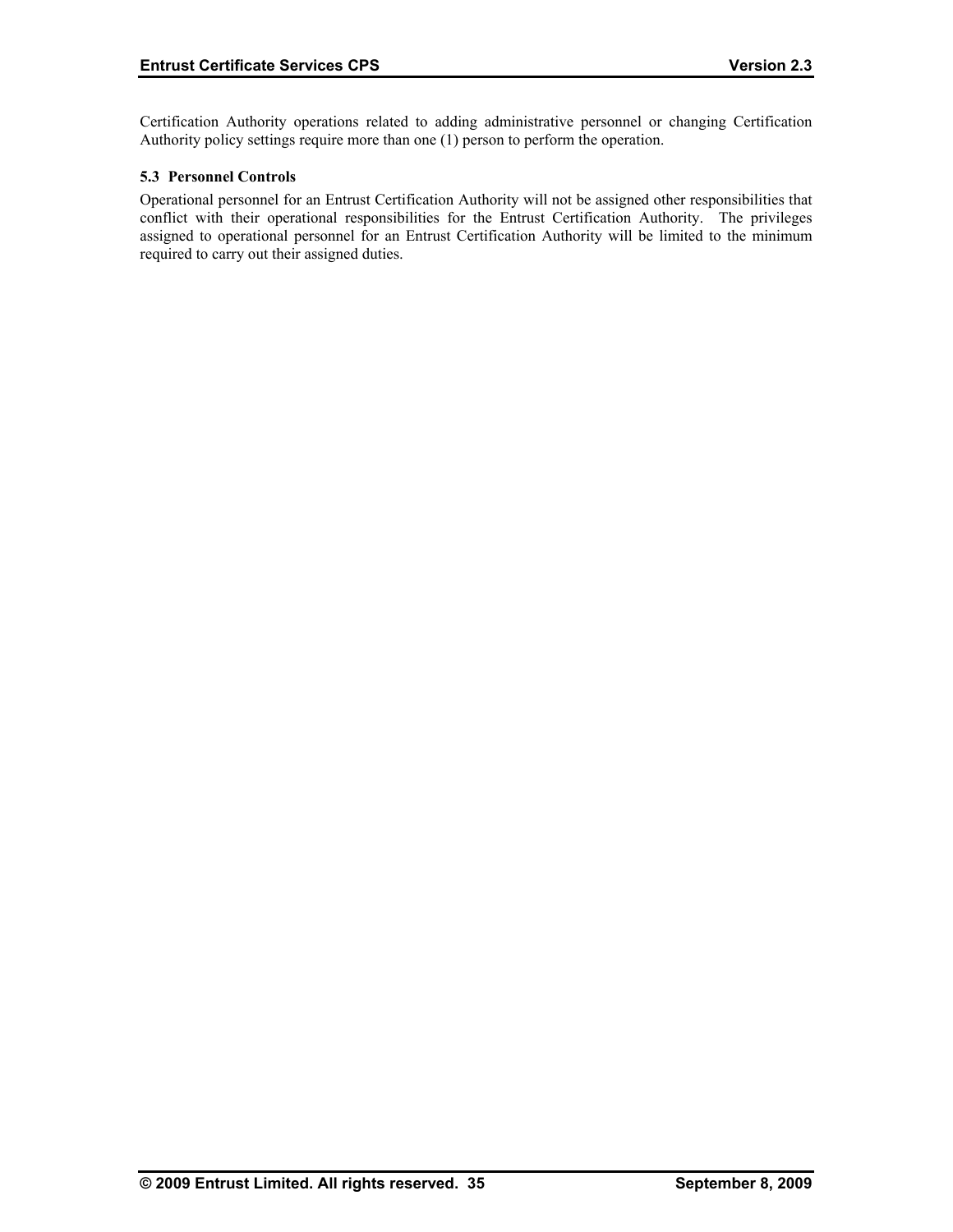## **6 Technical Security Controls**

#### **6.1 Key Pair Generation and Installation**

## **6.1.1 Key Pair Generation**

The signing Key Pair for an Entrust Certification Authority is created during the initial start up of the Entrust Master Control application and is protected by the master key for such Entrust Certification Authority. Hardware key generation is used which is compliant to at least FIPS 140-1 level 3.

## **6.1.2 Private Key Delivery to Entity**

Not applicable.

## **6.1.3 Public Key Delivery to Certificate Issuer**

The Public Key to be included in an Entrust Certificate is delivered to Entrust Certification Authorities in a Certificate Signing Request (CSR) as part of the Entrust Certificate Application process.

## **6.1.4 CA Public Key Delivery to Users**

The Public-Key Certificate for Entrust Certification Authorities are made available to Subscribers and Relying parties through inclusion in third party software as distributed by the applicable software manufacturers. The Public Key Certificate for cross certified issuing Certification Authorities is provided to the Subscriber with the Subscriber certificate.

Public Key Certificates for Entrust Certification Authorities are also available for download from the Repository.

#### **6.1.5 Key Sizes**

For legacy reasons the minimum key size for Entrust Certificate Authorities is 1024 bit RSA. For new Entrust Certification Authorities, the minimum key size is 2048 bit RSA.

Entrust SSL Certificates The minimum key size is RSA 1024 bits.

Entrust Code Signing Certificates The minimum key size is RSA 2048 bits.

Entrust Client Certificates The minimum key size is RSA 2048 bits.

## **6.1.6 Public-Key Parameters Generation**

No stipulation.

## **6.1.7 Parameter Quality Checking**

No stipulation.

#### **6.1.8 Hardware/Software Key Generation**

The method for generating the Subscriber's Key Pair associated with an Entrust Certificate is solely under the control of the Subscriber, and neither Entrust nor any independent third-party Registration Authority operating under an Entrust Certification Authority, nor any Resellers or Co-marketers, or any subcontractors, distributors, agents, suppliers, employees, or directors of any of the foregoing shall have any responsibility or liability whatsoever for the generation of the Subscriber's Key Pair.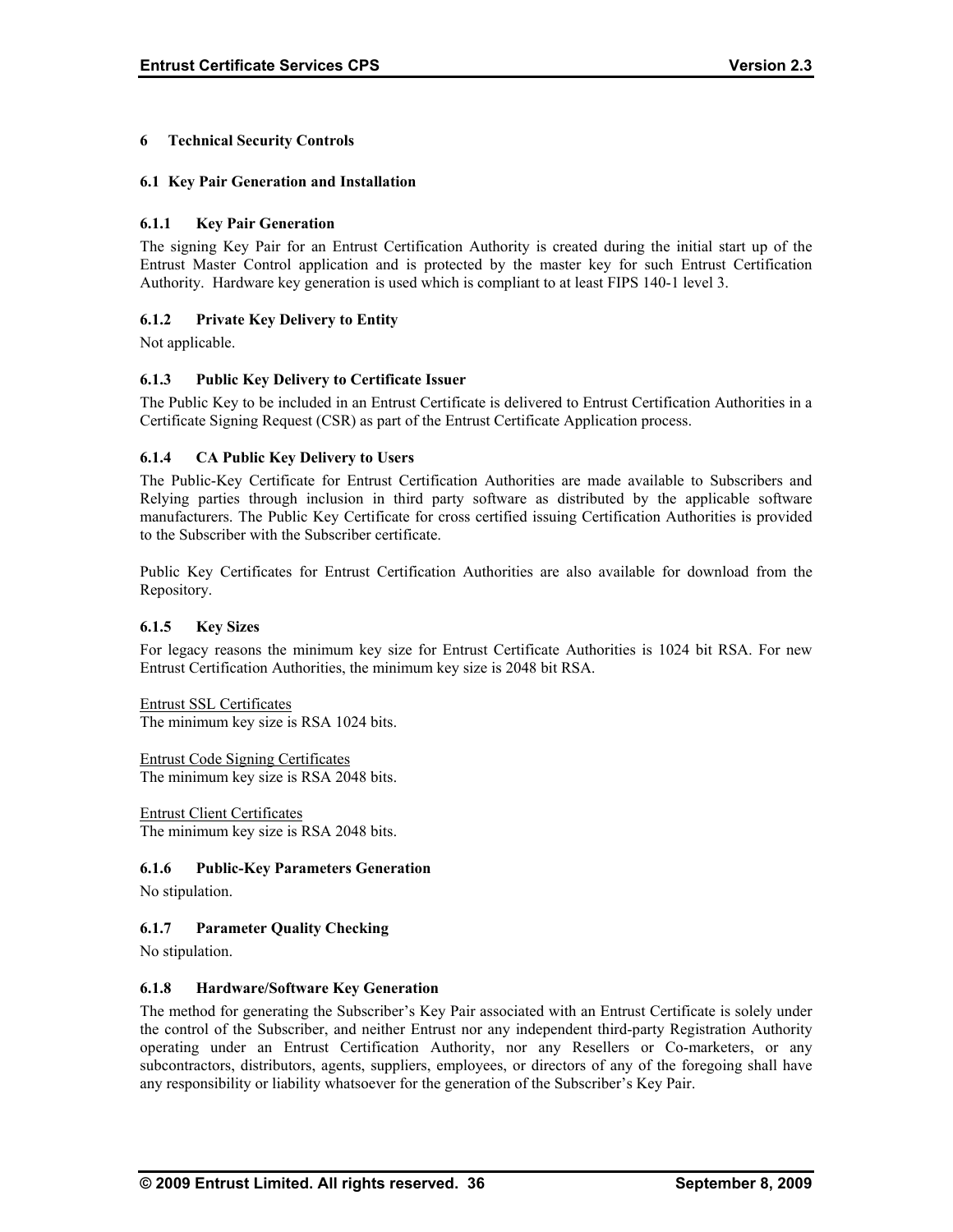## **6.1.9 Key Usage Purposes**

Entrust Certificates issued by an Entrust Certification Authority contain the keyUsage and the extendkeyUsage Certificate extensions restricting the purpose for which an Entrust Certificate can be used. Subscribers and Relying Parties shall only use Entrust Certificates in compliance with this Entrust CPS and applicable laws.

## **6.2 Private Key Protection**

The Entrust Certification Authorities use Entrust Authority software in conjunction with hardware certified to FIPS 140 level 3 to protect the Entrust Certification Authorities' Private Keys. Backups of the Entrust Certification Authorities' Private Keys were made during the initial installation and setup of the Entrust Authority software and are stored on FIPS 140 Level 3 tokens. The backup tokens are held in secure facilities under two-person control. Entrust does not escrow the Entrust Certification Authorities' Private Keys.

Subscribers are responsible for protecting the Private Key associated with the Public Key in the Subscriber's Entrust Certificate.

## **6.3 Other Aspects of Key Pair Management**

The maximum lifetime for Entrust Certification Authorities' 1024-bit RSA Key Pairs is 20 years. Entrust Certification Authority 2048-bit RSA Key Pairs may have a validity period expiring no later than 31 December 2030.

#### **6.4 Activation Data**

No stipulation.

## **6.5 Computer Security Controls**

The workstations on which the Entrust Certification Authorities operate are physically secured as described in §5.1 The operating systems on the workstations on which the Entrust Certification Authorities operate enforce identification and authentication of users. Access to Entrust Authority software databases and audit trails is restricted as described in this Entrust CPS. All operational personnel that are authorized to have access to the Entrust Certification Authorities are required to use hardware tokens in conjunction with a PIN to gain access to the physical room that contains the Entrust Authority software being used for such Entrust Certification Authorities.

#### **6.6 Life Cycle Technical Controls**

## **6.6.1 System Development Controls**

The Entrust Certification Authority makes use of Commercial Off The Shelf (COTS) products for the hardware, software, and network components. Systems developed by the Entrust Certification Authority are deployed in accordance with Entrust software lifecycle development standards.

#### **6.6.2 Security Management Controls**

The configuration of the Entrust Certification Authority system as well as any modifications and upgrades are documented and controlled. Methods of detecting unauthorized modifications to the CA equipment and configuration are in place to ensure the integrity of the security software, firmware, and hardware for correct operation. A formal configuration management methodology is used for installation and ongoing maintenance of the CA system.

When first loaded, the CA software is verified as being that supplied from the vendor, with no modifications, and be the version intended for use.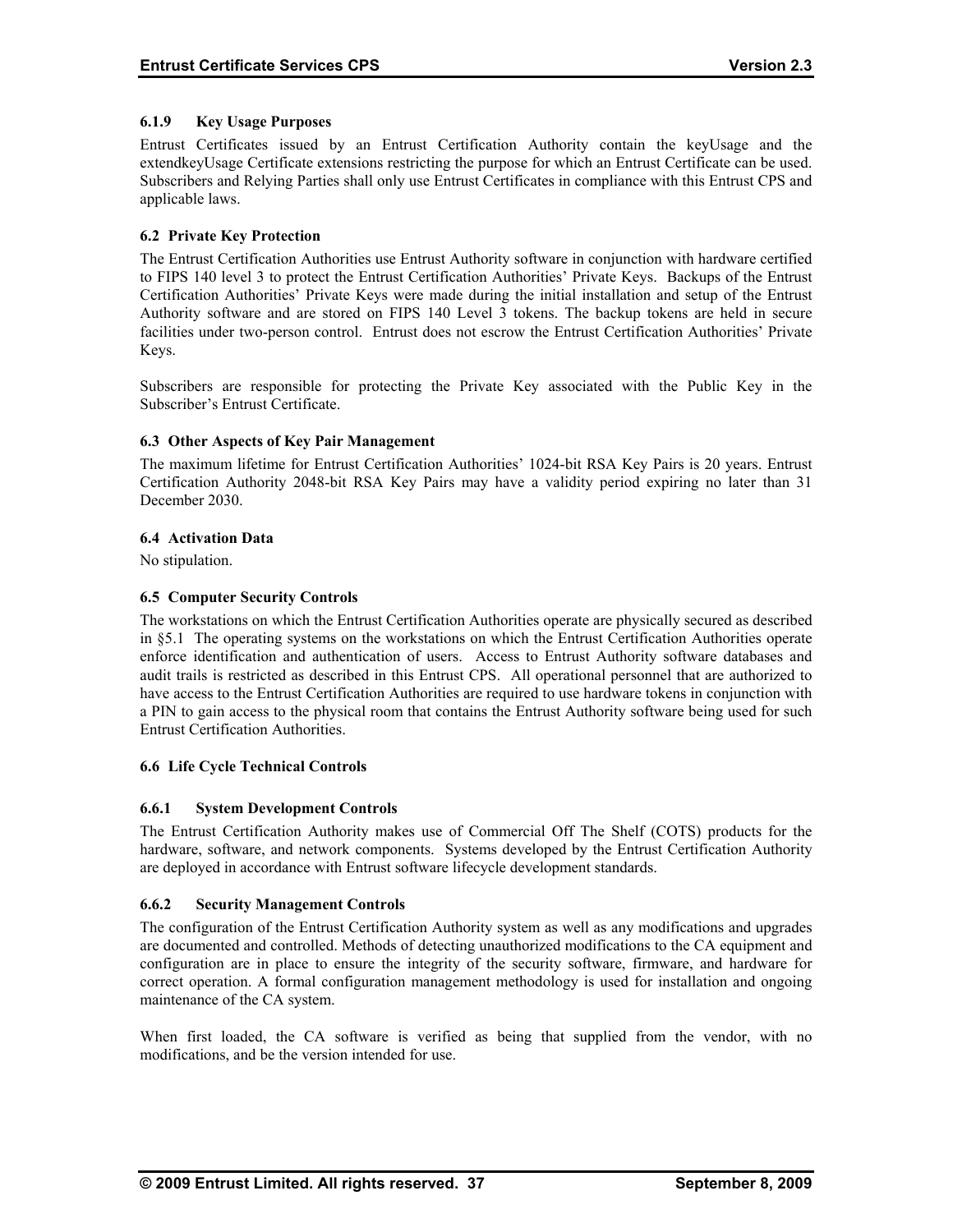## **6.6.3 Life Cycle Security Ratings**

No stipulation.

## **6.7 Network Security Controls**

Remote access to Entrust Certification Authority application via the Administration software interface is secured.

## **6.8 Cryptographic Module Engineering Controls**

The Entrust Certification Authority application software cryptographic module is designed to conform to FIPS 140 level 2 requirements. Optional hardware tokens may be used to generate Key Pairs that may conform with higher levels of FIPS validation, but which must at least conform to level 2.

## **6.9 Time Stamping**

Entrust provides a Time Stamp Authority (TSA) service for use with specific Entrust products such as Entrust Code Signing Certificates. Details of any acceptable use policy or limitations are included in the Subscription Agreement.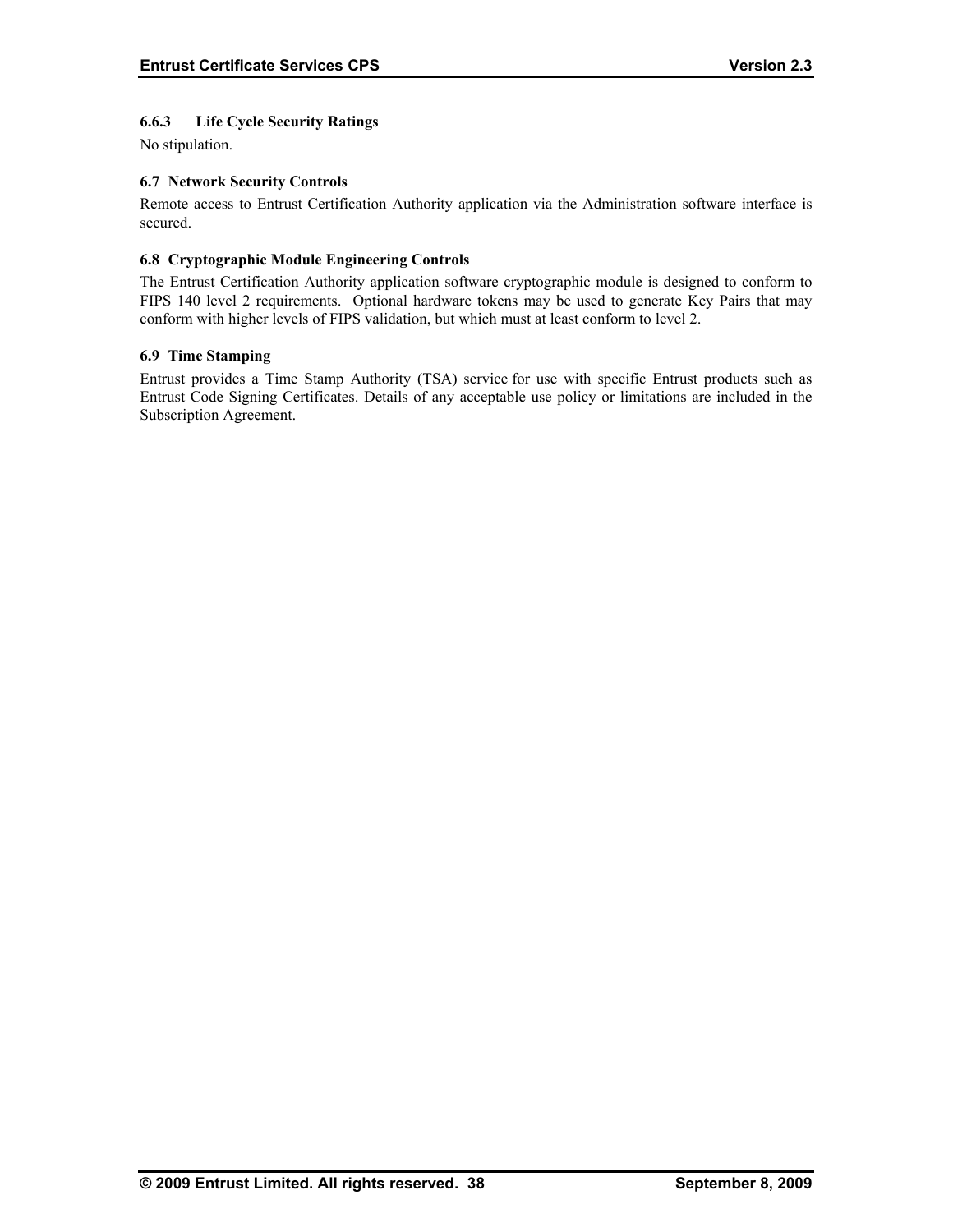## **7 Certificate and CRL Profiles**

The profile for the Entrust Certificates and Certificate Revocation List (CRL) issued by an Entrust Certification Authority conform to the specifications contained in the IETF RFC 5280 Internet X.509 PKI Certificate and Certificate Revocation List (CRL) Profile.

## **7.1 Certificate Profile**

Entrust Certification Authorities issue certificates in accordance with the X.509 version 3. Certificate profiles for Entrust Root CA certificate, Subordinate CA certificates, and end entity certificates are described in Appendix A and the sections below.

## **7.1.1 Version Number(s)**

All certificates issued by Entrust Certification Authorities are X.509 version 3 certificates.

## **7.1.2 Certificate Extensions**

Certificate extensions are as stipulated in IETF RFC 5280. See Appendix A.

## **7.1.3 Algorithm Object Identifiers**

Algorithm object identifiers are as specified in IETF RFC 3279 Algorithms and Identifiers for the Internet X.509 PKI Certificate and Certificate Revocation List (CRL) Profile. See Appendix A.

## **7.1.4 Name Forms**

Name forms are as stipulated in §3.1.1.

## **7.1.5 Name Constraints**

No stipulation.

## **7.1.6 Certificate Policy Object Identifier**

Certificate policy object identifiers (OIDs) are listed in §1.2 and in the Certificate Profile attached as Appendix A.

#### **7.1.7 Usage of Policy Constraints Extension**

No stipulation.

#### **7.1.8 Policy Qualifiers Syntax and Semantics**

Entrust includes the following policy qualifiers in all end entity certificates:

- CPSUri: http://www.entrust.net/CPS
- userNotice: The Entrust Certification Practice Statement (CPS) available at www.entrust.net/CPS is hereby incorporated into your use or reliance on this Certificate. This CPS contains limitations on warranties and liabilities. Copyright (c) 2009 Entrust Limited

#### **7.1.9 Processing Semantics for the Critical Certificate Policies Extension**

Certificate policies extension is marked Not Critical

## **7.2 CRL Profile**

The following fields of the X.509 version 2 CRL format are used by the Entrust Certification Authorities:

- version: set to v2
- signature: identifier of the algorithm used to sign the CRL
- issuer: the full Distinguished Name of the Certification Authority issuing the CRL
- this update: time of CRL issuance
- next update: time of next expected CRL update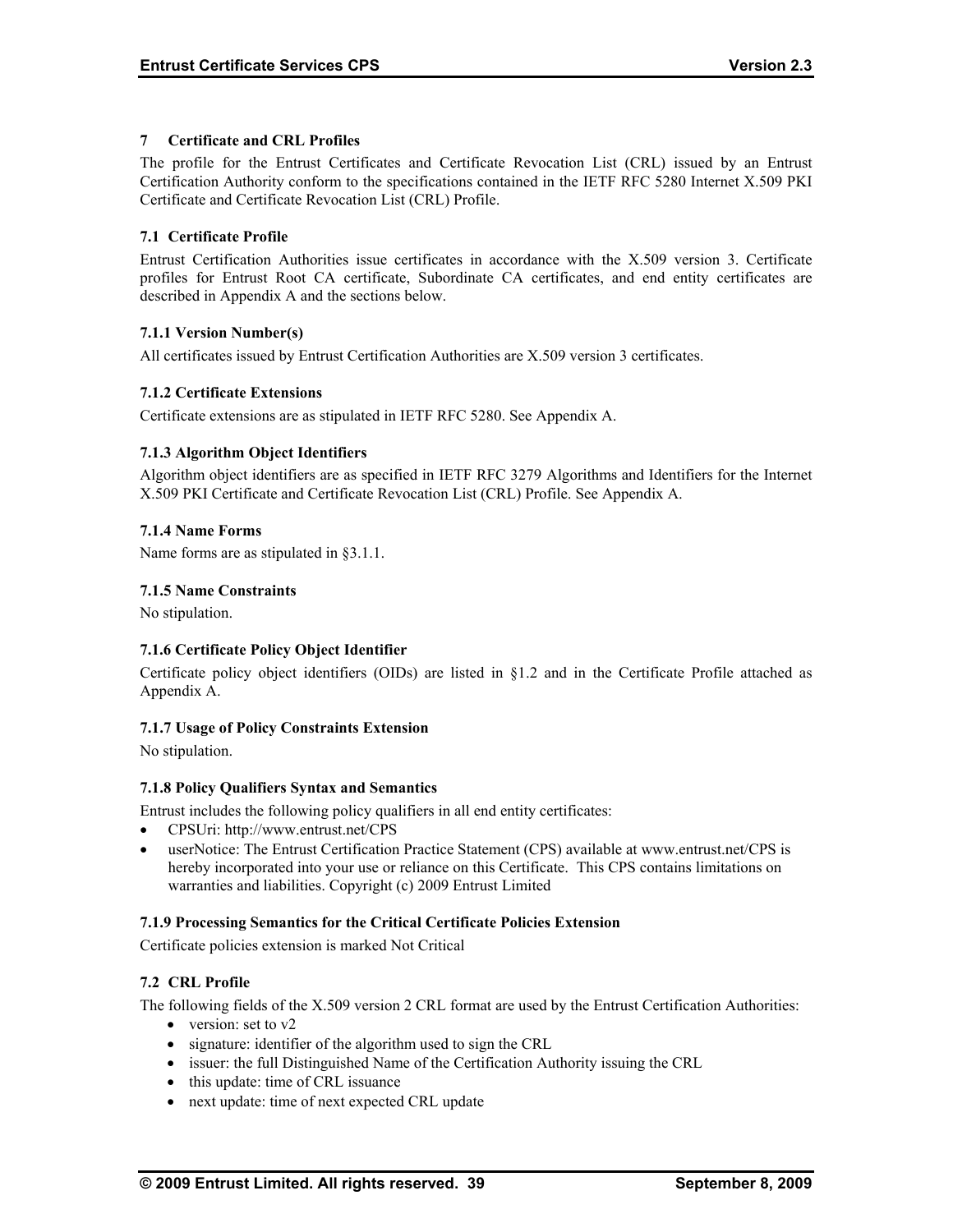• revoked certificates: list of revoked Certificate information

## **7.3 OCSP Profile**

The profile for the Entrust SSL Online Certificate Status Protocol (OCSP) messages issued by an Entrust Certification Authority conform to the specifications contained in the IETF RFC 2560 Internet X.509 PKI Online Certificate Status Protocol (OCSP) Profile.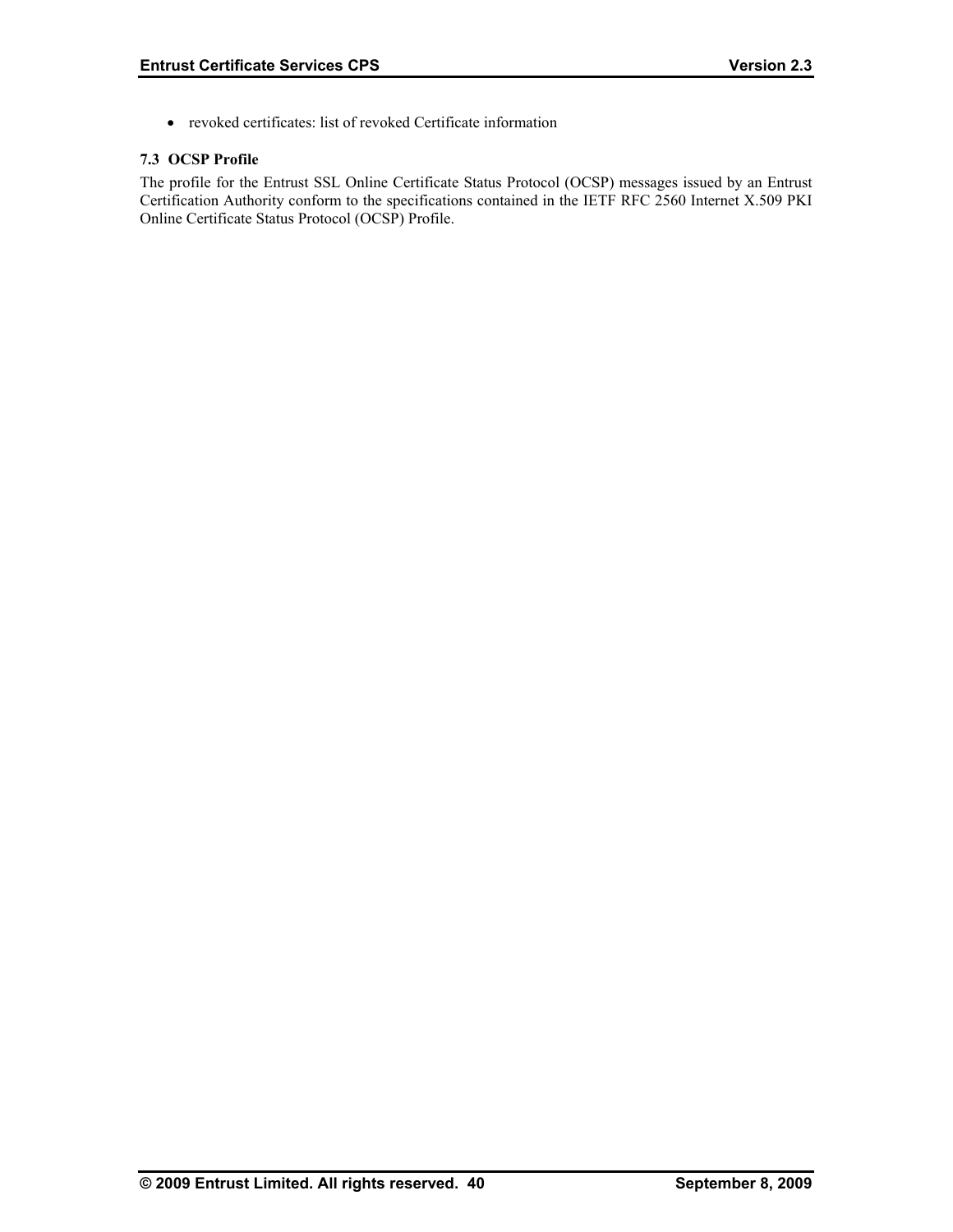## **8 Specification Administration**

### **8.1 Specification Change Procedures**

Entrust may, in its discretion, modify the Entrust CPS and the terms and conditions contained herein from time to time. Modifications to the Entrust CPS that, in the judgment of Entrust, will have little or no impact on Applicants, Subscribers, and Relying Parties, may be made with no change to the Entrust CPS version number and no notification to Applicants, Subscribers, and Relying Parties. Such changes shall become effective immediately upon publication in the Entrust Repository.

Modifications to the Entrust CPS that, in the judgment of Entrust may have a significant impact on Applicants, Subscribers, and Relying Parties, shall be published in the Entrust Repository and shall become effective fifteen (15) days after publication in the Entrust Repository unless Entrust withdraws such modified Entrust CPS prior to such effective date. In the event that Entrust makes a significant modification to Entrust CPS, the version number of the Entrust CPS shall be updated accordingly. Unless a Subscriber ceases to use, removes, and requests revocation of such Subscriber's Entrust Certificate(s) prior to the date on which an updated version of the Entrust CPS becomes effective, such Subscriber shall be deemed to have consented to the terms and conditions of such updated version of the Entrust CPS and shall be bound by the terms and conditions of such updated version of the Entrust CPS.

## **8.2 Publication and Notification Policies**

Prior to major changes to this Entrust CPS, notification of the upcoming changes will be posted in the Entrust Repository.

## **8.3 CPS Approval Procedures**

This Entrust CPS and any subsequent changes shall be approved by the Entrust Policy Authority.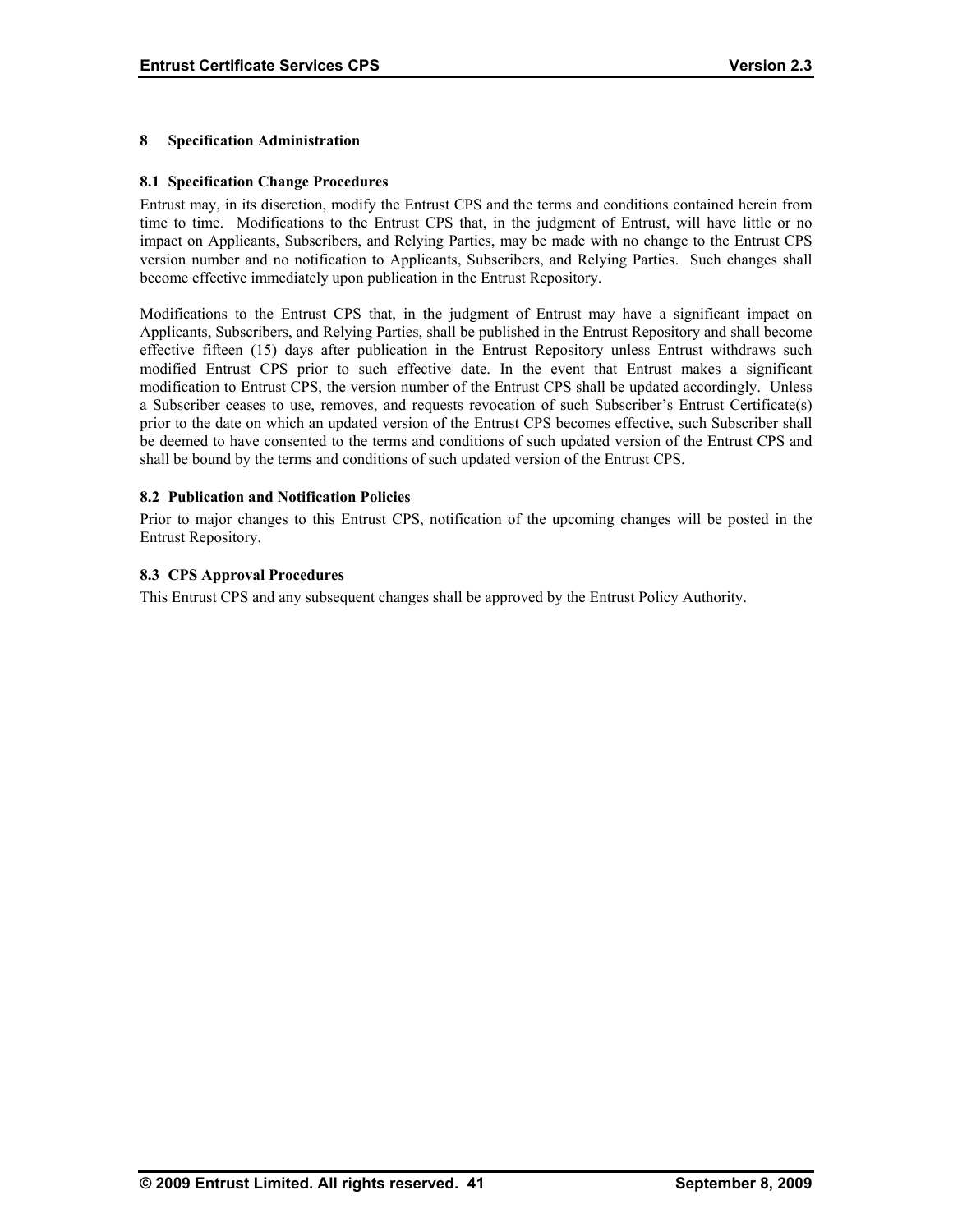## **9 Acronyms**

| CA           | Certification Authority                                                          |
|--------------|----------------------------------------------------------------------------------|
| <b>CPS</b>   | <b>Certification Practice Statement</b>                                          |
| <b>CRL</b>   | Certificate Revocation List                                                      |
| <b>CSR</b>   | Certificate Signing Request                                                      |
| DN           | Distinguished Name                                                               |
| <b>DNS</b>   | Domain Name Server                                                               |
| <b>DSA</b>   | Digital Signature Algorithm                                                      |
| <b>HTTP</b>  | <b>Hypertext Transfer Protocol</b>                                               |
| <b>IETF</b>  | Internet Engineering Task Force                                                  |
| <b>ITU-T</b> | International Telecommunication Union - Telecommunication Standardization Sector |
| MAC          | Message Authentication Code                                                      |
| <b>OCSP</b>  | Online Certificate Status Protocol                                               |
| OA           | <b>Operational Authority</b>                                                     |
| <b>OID</b>   | Object Identifier                                                                |
| PA.          | Policy Authority                                                                 |
| <b>PIN</b>   | Personal Identification Number                                                   |
| PKI          | Public-Key Infrastructure                                                        |
| RA           | <b>Registration Authority</b>                                                    |
| <b>RDN</b>   | Relative Distinguished Name                                                      |
| <b>RFC</b>   | Request for Comment                                                              |
| <b>SEP</b>   | Secure Exchange Protocol                                                         |
| <b>SSL</b>   | Secure Sockets Layer                                                             |
| URL          | Universal Resource Locator                                                       |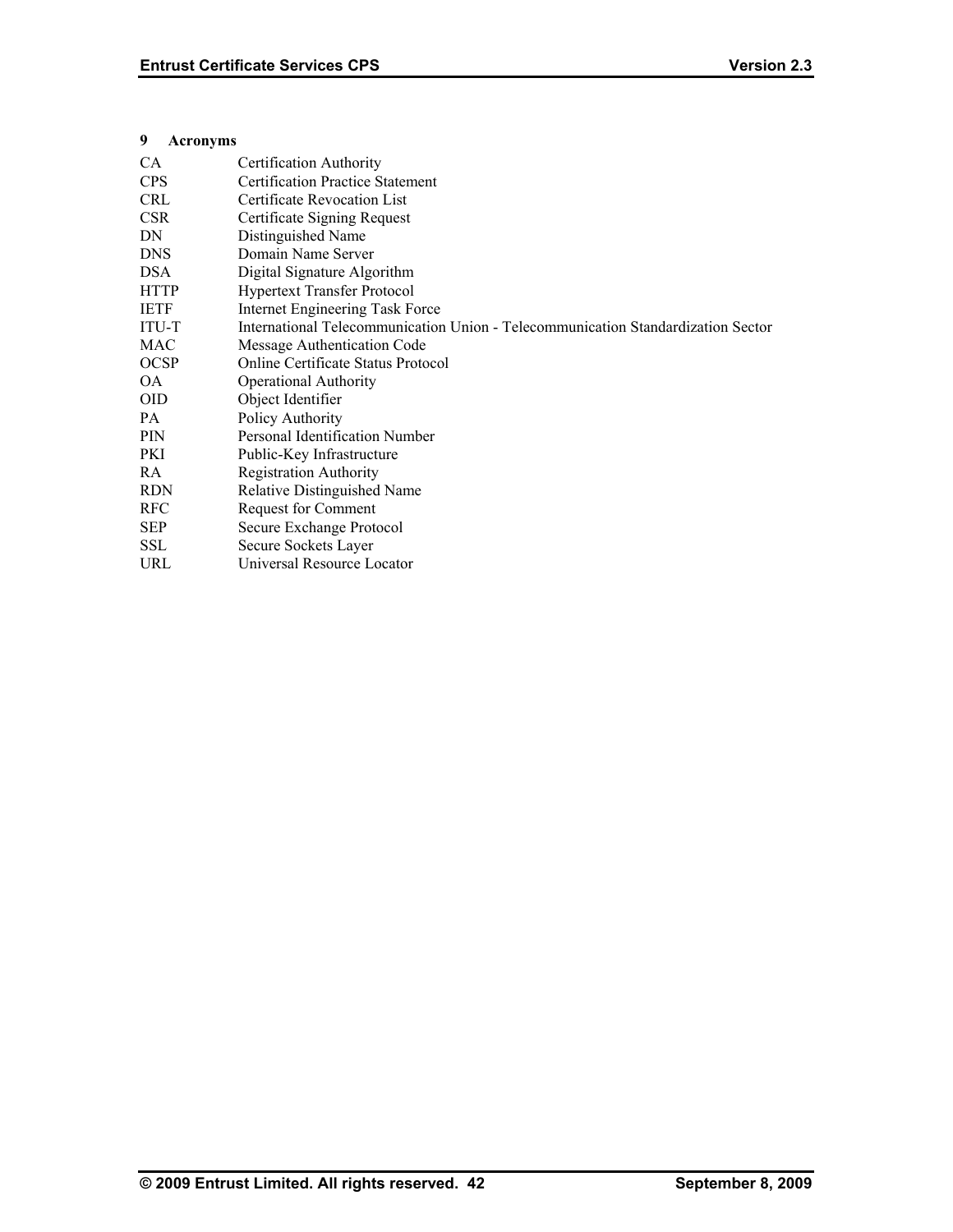#### **10 Definitions**

**Affiliate:** means Entrust, and any corporation or other entity that Entrust directly or indirectly controls. In this context, a party "controls" a corporation or another entity if it directly or indirectly owns or controls fifty percent (50%) or more of the voting rights for the board of directors or other mechanism of control.

**Applicant:** means a person, entity, or organization applying for an Entrust Certificate, but which has not yet been issued an Entrust Certificate, or a person, entity, or organization that currently has an Entrust Certificate or Entrust Certificates and that is applying for renewal of such Entrust Certificate or Entrust Certificates or for an additional Entrust Certificate or Entrust Certificates.

**Application Software Vendor or ASV**: means a developer of Internet browser software or other software that displays or uses certificates, including but not limited to KDE, Microsoft, Mozilla Corporation, Nokia Corporation, Opera Software ASA, and Red Hat, Inc.

**ASV**: see Application Software Vendor.

**Business Day:** means any day, other than a Saturday, Sunday, statutory or civic holiday in the City of Ottawa, Ontario.

**Certificate:** means a digital document that at a minimum: (a) identifies the Certification Authority issuing it, (b) names or otherwise identifies a Subject, (c) contains a Public Key of a Key Pair, (d) identifies its operational period, and (e) contains a serial number and is digitally signed by a Certification Authority.

**Certificate Approver:** means an employee or agent authorized to approve a request for an Entrust Certificate for an organization.

**Certificate Beneficiaries**: means, collectively, all Application Software Vendors with whom Entrust has entered into a contract to include its root certificate(s) in software distributed by such Application Software Vendors, and all Relying Parties that actually rely on such Certificate during the Operational Period of such Certificate.

**Certificate Requester:** means an employee or agent authorized to request an Entrust Certificate for an organization.

**Certificate Revocation List:** means a time-stamped list of the serial numbers of revoked Certificates that has been digitally signed by a Certification Authority.

**Certification Authority:** means an entity or organization that (i) creates and digitally signs Certificates that contain among other things a Subject's Public Key and other information that is intended to identify the Subject, (ii) makes Certificates available to facilitate communication with the Subject identified in the Certificate, and (iii) creates and digitally signs Certificate Revocation Lists containing information about Certificates that have been revoked and which should no longer be used or relied upon.

**Certification Practice Statement:** means a statement of the practices that a Certification Authority uses in issuing, managing, revoking, renewing, and providing access to Certificates, and the terms and conditions under which the Certification Authority makes such services available.

**Co-marketers:** means any person, entity, or organization that has been granted by Entrust or a Registration Authority operating under an Entrust Certification Authority the right to promote Entrust Certificates.

**Compromise:** means a suspected or actual loss, disclosure, or loss of control over sensitive information or data.

**Contract Signer:** means an employee or agent authorized to sign the subscription agreement on behalf of the organization.

**CPS:** see Certification Practice Statement.

**CRL:** see Certificate Revocation List.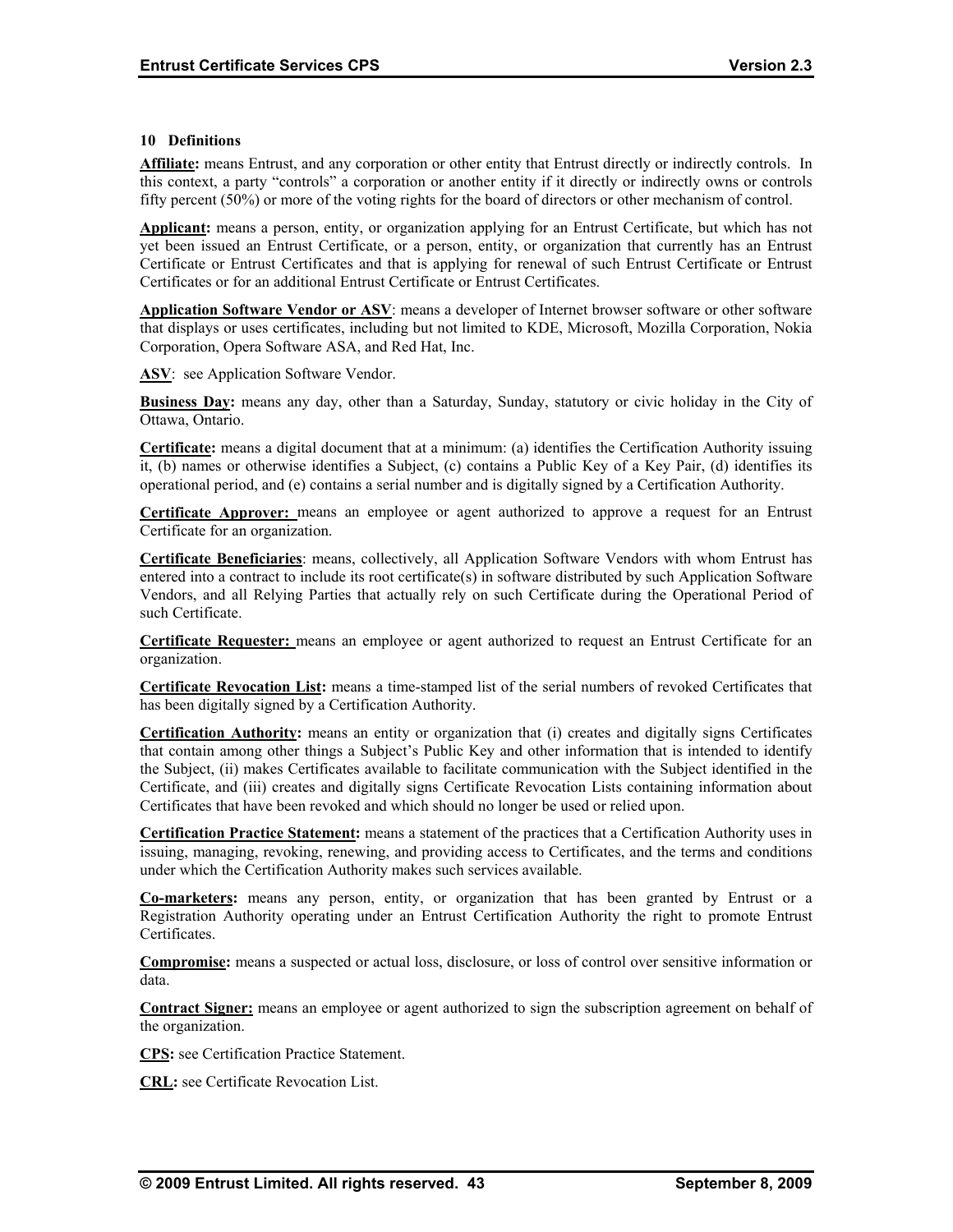**Cross Certificate(s)**: shall mean a Certificate(s) that (i) includes the Public Key of a Public-Private Key pair generated by an Entrust Certification Authority; and (ii) includes the digital signature of an Entrust Root Certification Authority.

**Entrust:** means Entrust Limited.

**Entrust.net**: means Entrust Limited.

**Entrust Operational Authority:** means those personnel who work for or on behalf of Entrust and who are responsible for the operation of the Entrust Certification Authorities.

**Entrust Policy Authority:** means those personnel who work for or on behalf of Entrust and who are responsible for determining the policies and procedures that govern the operation of the Entrust Certification Authorities.

**Entrust Repository:** means a collection of databases and web sites that contain information about Entrust Certificates and services provided by Entrust in respect to Entrust Certificates, including among other things, the types of Entrust Certificates issued by the Entrust Certification Authorities, the services provided by Entrust in respect to Entrust Certificates, the fees charged by Entrust for Entrust Certificates and for the services provided by Entrust in respect to Entrust Certificates, Certificate Revocation Lists, the Entrust Certification Practice Statement, and other information and agreements that are intended to govern the use of Entrust Certificates.

**Entrust Certificate:** A Certificate issued by an Entrust Certification Authority

**Entrust Certification Authority:** means a Certification Authority operated by or on behalf of Entrust for the purpose of issuing, managing, revoking, renewing, and providing access to Entrust Certificates.

**Entrust Certification Practice Statement:** means this document.

**Entrust CPS:** See Entrust Certification Practice Statement.

**Entrust Client Certificate:** means a Certificate issued by an Entrust Certificate Authority for use by individuals to digitally sign and encrypt electronic messages via an S/MIME compliant application.

**Entrust Code Signing Certificate:** means a Certificate issued by an Entrust Certification Authority for use by content and software developers and publishers to digitally sign executables and other content.

**Entrust SSL Certificate:** means an SSL Certificate issued by an Entrust Certification Authority for use on secure servers.

**Entrust Certificate Application:** means the form and application information requested by a Registration Authority operating under an Entrust Certification Authority and submitted by an Applicant when applying for the issuance of an Entrust Certificate.

**FIPS:** means the Federal Information Processing Standards. These are U.S. Federal standards that prescribe specific performance requirements, practices, formats, communication protocols, and other requirements for hardware, software, data, and telecommunications operation.

**IETF:** means the Internet Engineering Task Force. The Internet Engineering Task Force is an international community of network designers, operators, vendors, and researchers concerned with the evolution of the Internet architecture and the efficient operation of the Internet.

**Key Pair:** means two mathematically related cryptographic keys, having the properties that (i) one key can be used to encrypt a message that can only be decrypted using the other key, and (ii) even knowing one key, it is believed to be computationally infeasible to discover the other key.

**Object Identifier:** means a specially-formatted sequence of numbers that is registered in accordance with internationally-recognized procedures for object identifier registration.

**OID:** see Object Identifier.

**Operational Period:** means, with respect to a Certificate, the period of its validity. The Operational Period would typically begin on the date the Certificate is issued (or such later date as specified in the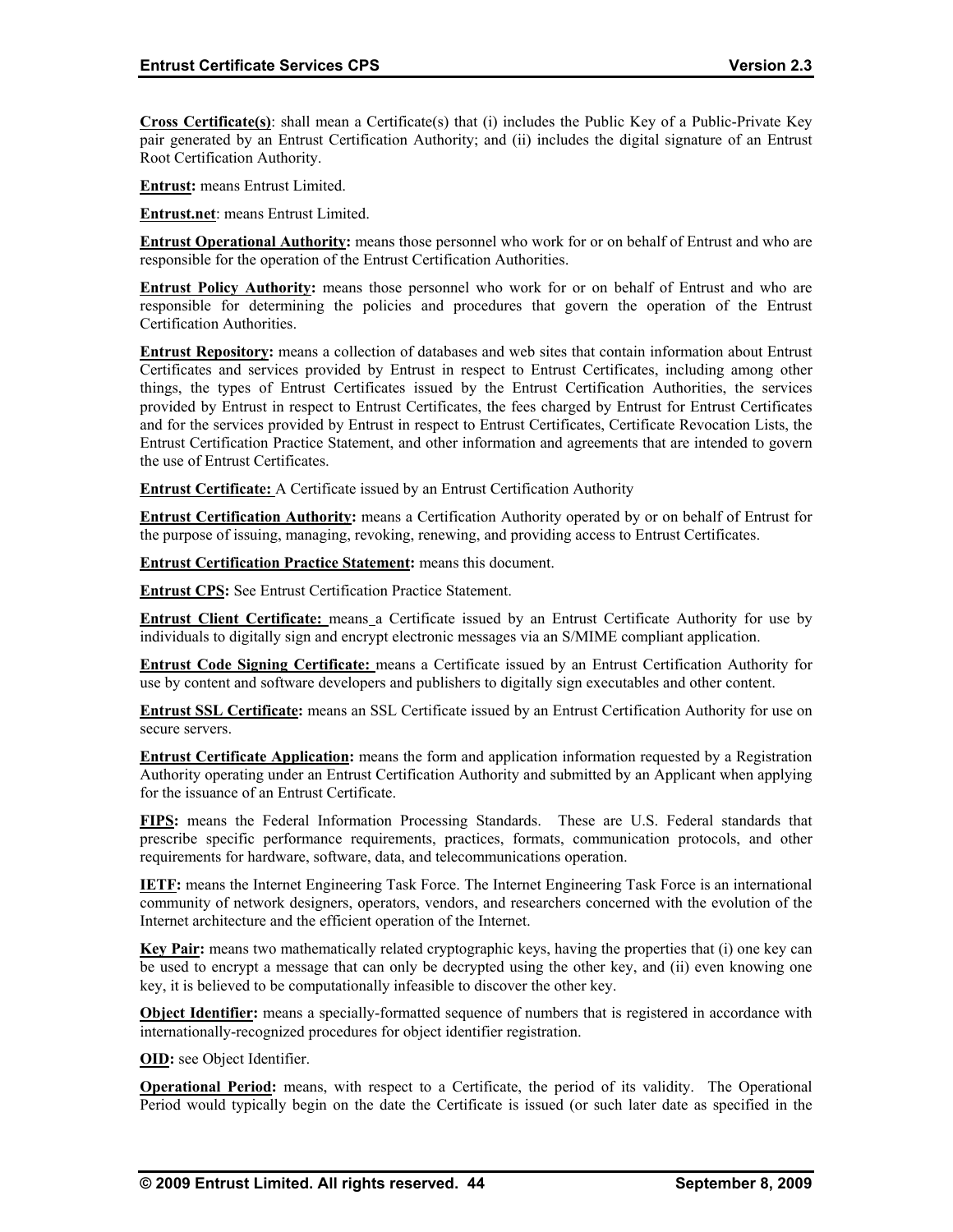Certificate), and ends on the date and time it expires as noted in the Certificate or earlier if the Certificate is Revoked.

**PKIX:** means an IETF Working Group developing technical specifications for PKI components based on X.509 Version 3 Certificates.

**Private Key:** means the key of a Key Pair used to decrypt an encrypted message. This key must be kept secret.

**Public Key:** means the key of a Key Pair used to encrypt a message. The Public Key can be made freely available to anyone who may want to send encrypted messages to the holder of the Private Key of the Key Pair. The Public Key is usually made publicly available in a Certificate issued by a Certification Authority and is often obtained by accessing a repository or database. A Public Key is used to encrypt a message that can only be decrypted by the holder of the corresponding Private Key.

**RA:** see Registration Authority.

**Registration Authority:** means an entity that performs two functions: (1) the receipt of information from a Subject to be named in an Entrust Certificate, and (2) the performance of limited verification of information provided by the Subject following the procedures prescribed by the Entrust Certification Authorities. In the event that the information provided by a Subject satisfies the criteria defined by the Entrust Certification Authorities, a Registration Authority may send a request to a Entrust Certification Authority requesting that the Entrust Certification Authority generate, digitally sign, and issue a Entrust Certificate containing the information verified by the Registration Authority.

**Relying Party:** means a person, entity, or organization that relies on or uses an Entrust Certificate and/or any other information provided in a Repository under an Entrust Certification Authority to obtain and confirm the Public Key and identity of a Subscriber. For avoidance of doubt, an ASV is not a "Relying Party" when software distributed by such ASV merely displays information regarding a certificate.

**Relying Party Agreement:** means the agreement between a Relying and Entrust or between a Relying Party and an independent third-party Registration Authority or Reseller under an Entrust Certification Authority in respect to the provision and use of certain information and services in respect to Entrust Certificates.

**Repository:** means a collection of databases and web sites that contain information about Certificates issued by a Certification Authority including among other things, the types of Certificates and services provided by the Certification Authority, fees for the Certificates and services provided by the Certification Authority, Certificate Revocation Lists, descriptions of the practices and procedures of the Certification Authority, and other information and agreements that are intended to govern the use of Certificates issued by the Certification Authority.

**Resellers:** means any person, entity, or organization that has been granted by Entrust or a Registration Authority operating under an Entrust Certification Authority the right to license the right to use Entrust Certificates.

**Revoke or Revocation:** means, with respect to a Certificate, to prematurely end the Operational Period of that Certificate from a specified time forward.

**Subject:** means a person, entity, or organization whose Public Key is contained in a Certificate.

**Subscriber:** means a person, entity, or organization that has applied for and has been issued an Entrust Certificate.

**Subscription Agreement:** means the agreement between a Subscriber and Entrust or between a Subscriber and an independent third-party Registration Authority or Reseller under an Entrust Certification Authority in respect to the issuance, management, and provision of access to an Entrust Certificate and the provision of other services in respect to such Entrust Certificate.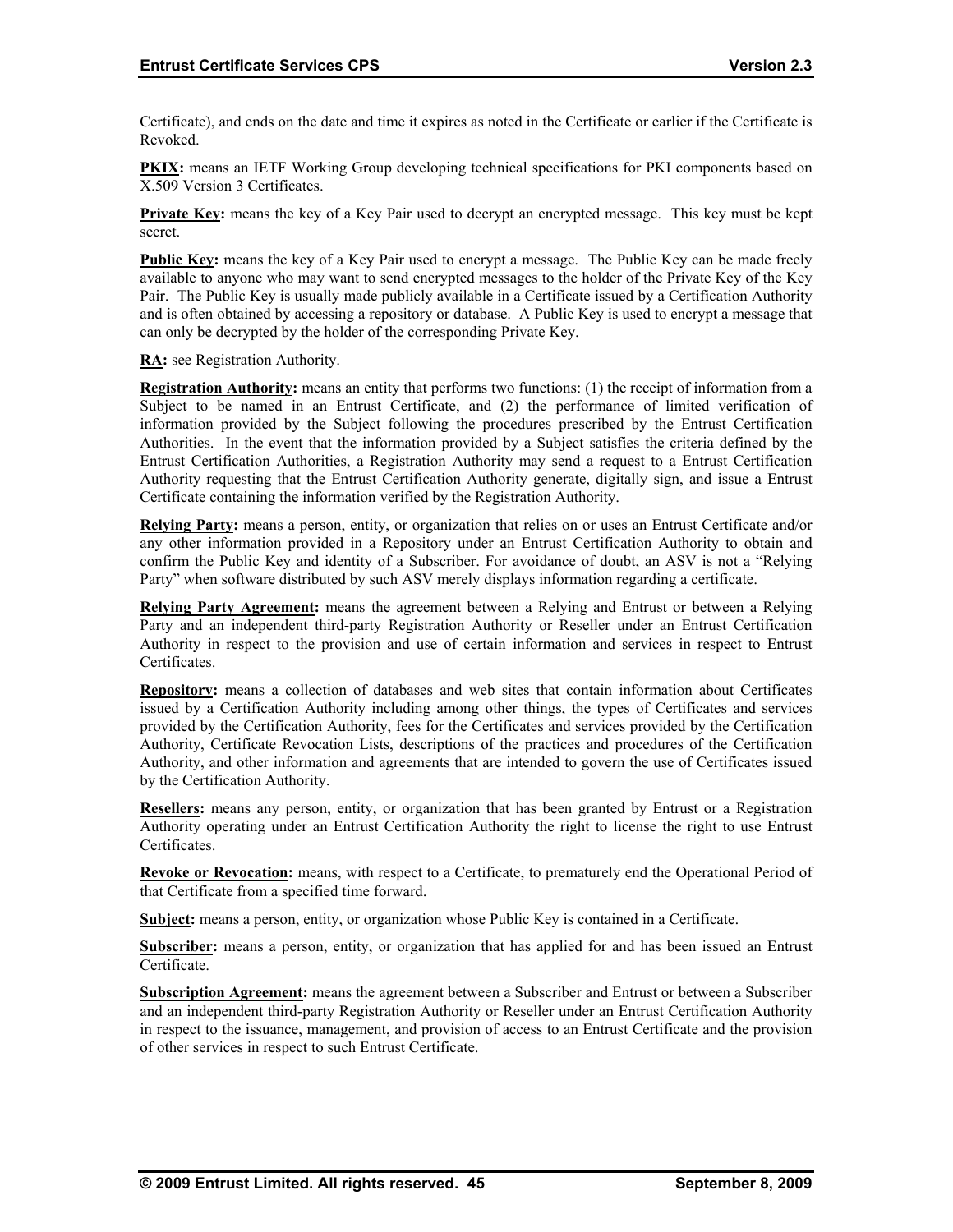## **11 Appendix A – Certificate Profiles**

## **11.1 Entrust.net Secure Server Certification Authority – Root Certificate**

| Field                              |                | Value                                                                                                                                                                                         |
|------------------------------------|----------------|-----------------------------------------------------------------------------------------------------------------------------------------------------------------------------------------------|
| <b>Attributes</b>                  |                |                                                                                                                                                                                               |
| Version                            |                | V <sub>3</sub>                                                                                                                                                                                |
| Serial Number                      |                | 37 4a d2 43                                                                                                                                                                                   |
| Signature Algorithm                |                | sha-1 WithRSAEncryption {1.2.840.113549.1.1.5}                                                                                                                                                |
| <b>Issuer DN</b>                   |                | $CN =$ Entrust.net Secure Server Certification Authority<br>$OU = (c)$ 1999 Entrust.net Limited<br>$OU = www.entrust.net/CPS incorp. by ref. (limits liab.)$<br>$O =$ Entrust.net<br>$C = US$ |
| <b>Validity Period</b>             |                | Valid from: May 25, 1999<br>Valid to: May 25, 2019                                                                                                                                            |
| Subject DN                         |                | $CN =$ Entrust.net Secure Server Certification Authority<br>$OU = (c)$ 1999 Entrust.net Limited<br>$OU = www.entrust.net/CPS incorp. by ref. (limits liab.)$<br>$O =$ Entrust.net<br>$C = US$ |
| Subject Public Key<br>Info         |                | 1024-bit RSA key modulus<br>rsaEncryption {1.2.840.113549.1.1.1}                                                                                                                              |
| <b>Extension</b>                   | Critical       |                                                                                                                                                                                               |
| <b>Authority Key</b><br>Identifier | N <sub>0</sub> | KeyID=f0 17 62 13 55 3d b3 ff 0a 00 6b fb 50 84 97 f3 ed 62<br>$d0$ 1a                                                                                                                        |
| Subject Key Identifier             | N <sub>0</sub> | f0 17 62 13 55 3d b3 ff 0a 00 6b fb 50 84 97 f3 ed 62 d0 1a                                                                                                                                   |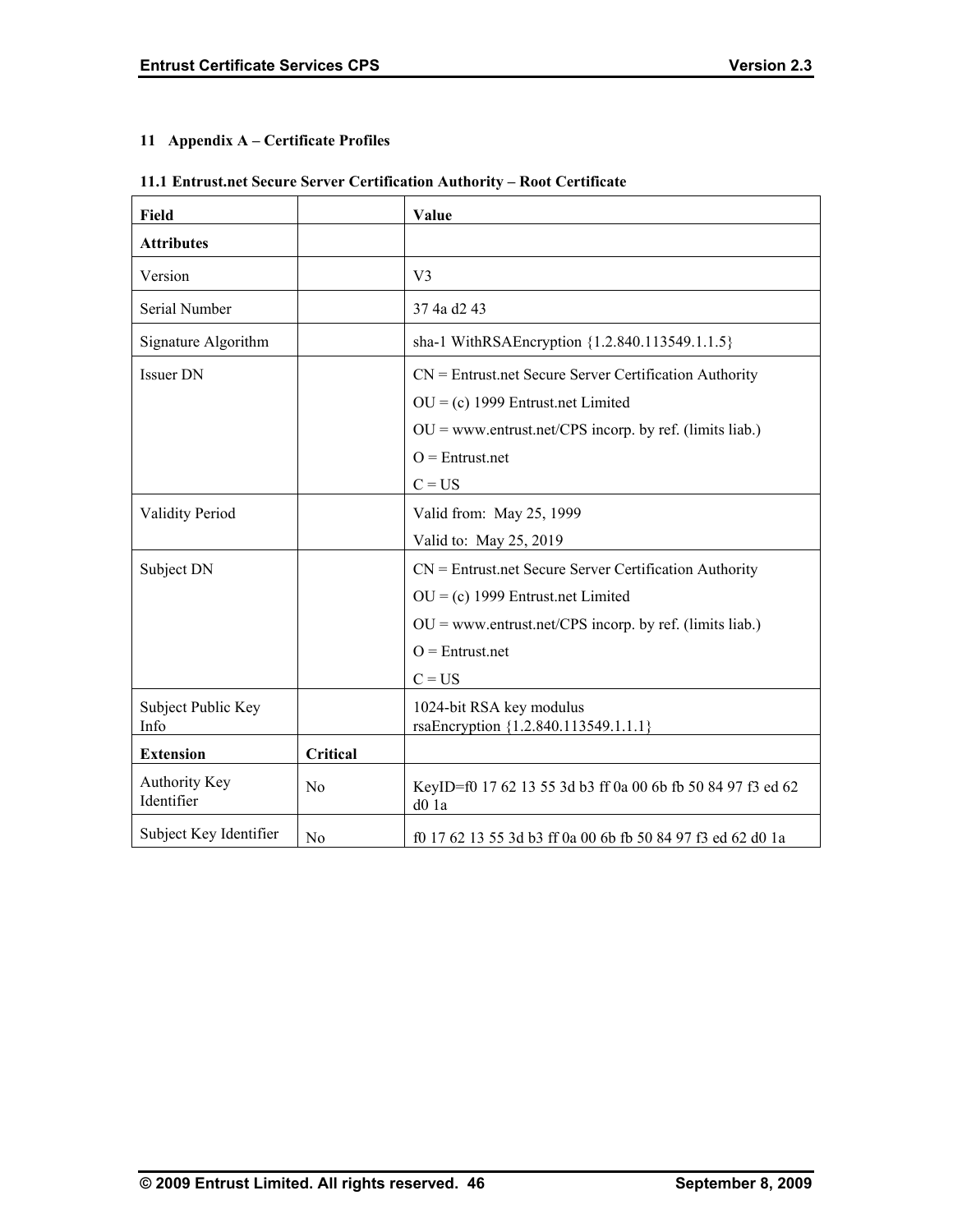| Field                       |                | Value                                                               |
|-----------------------------|----------------|---------------------------------------------------------------------|
| <b>Attributes</b>           |                |                                                                     |
| Version                     |                | V <sub>3</sub>                                                      |
| Serial Number               |                | 38 63 b9 66                                                         |
| Signature Algorithm         |                | sha-1 WithRSAEncryption {1.2.840.113549.1.1.5}                      |
| <b>Issuer DN</b>            |                | $CN =$ Entrust.net Certification Authority (2048)                   |
|                             |                | $OU = (c)$ 1999 Entrust.net Limited                                 |
|                             |                | $OU = www.entrust.net/CPS 2048 incorp. by ref. (limits liab.)$      |
|                             |                | $O =$ Entrust.net                                                   |
| <b>Validity Period</b>      |                | Valid from: December 24, 1999                                       |
|                             |                | Valid to: December 24, 2019                                         |
| Subject DN                  |                | $CN =$ Entrust.net Certification Authority (2048)                   |
|                             |                | $OU = (c)$ 1999 Entrust.net Limited                                 |
|                             |                | $OU = www.entrust.net/CPS 2048 incorp. by ref. (limits liab.)$      |
|                             |                | $O =$ Entrust.net                                                   |
| Subject Public Key<br>Info  |                | 2048-bit RSA key modulus<br>rsaEncryption {1.2.840.113549.1.1.1}    |
| <b>Extension</b>            | Critical       |                                                                     |
| Authority Key<br>Identifier | N <sub>0</sub> | KeyID=55 e4 81 d1 11 80 be d8 89 b9 08 a3 31 f9 a1 24 09 16<br>b970 |
| Subject Key Identifier      | N <sub>0</sub> | 55 e4 81 d1 11 80 be d8 89 b9 08 a3 31 f9 a1 24 09 16 b9 70         |

## **11.2 Entrust.net Certification Authority (2048) - Root Certificate**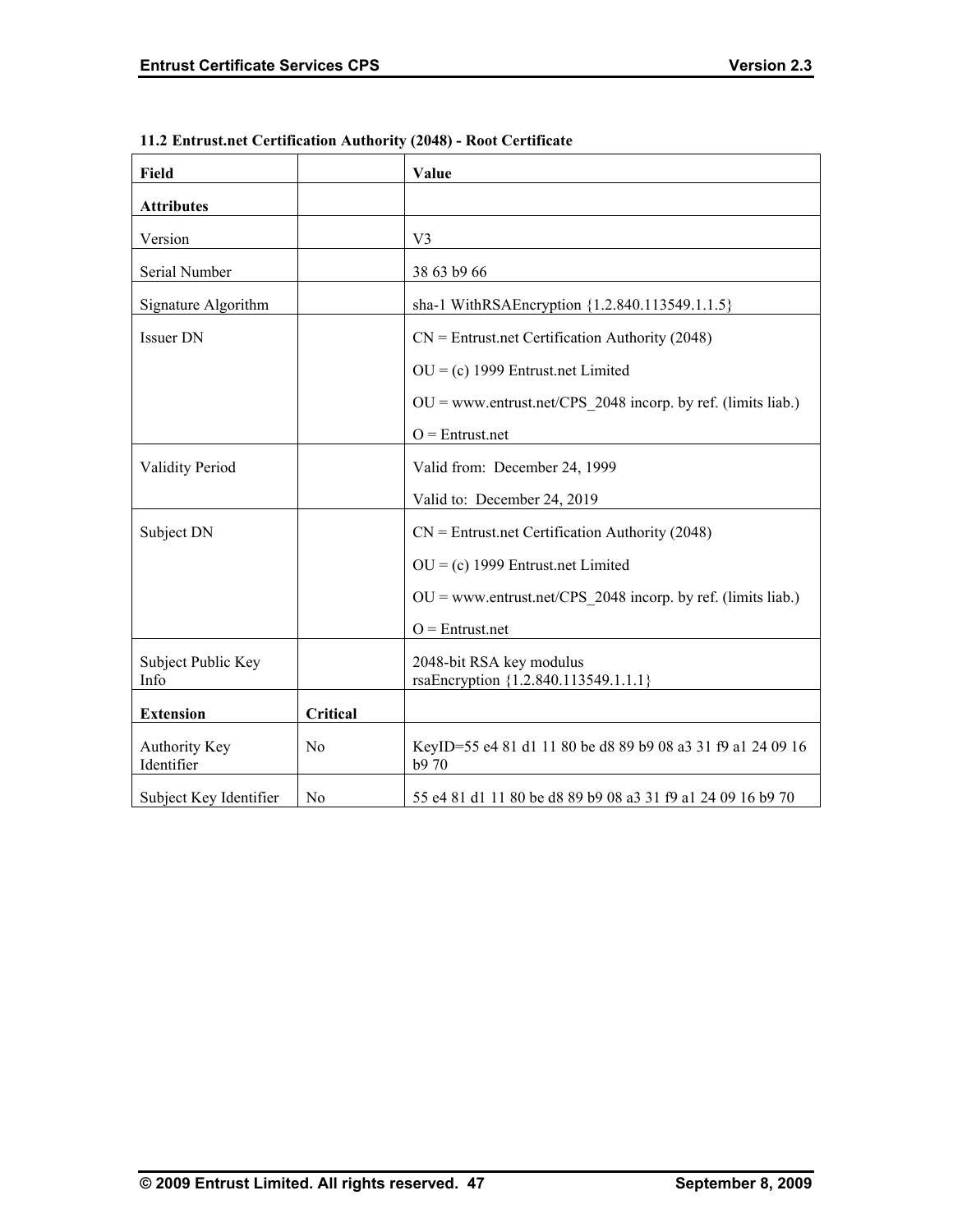| Field                                      |                | Value                                                                       |
|--------------------------------------------|----------------|-----------------------------------------------------------------------------|
| <b>Attributes</b>                          |                |                                                                             |
| Version                                    |                | V <sub>3</sub>                                                              |
| Serial Number                              |                | Unique number to PKI domain                                                 |
| Signature Algorithm                        |                | sha-1 WithRSAEncryption {1.2.840.113549.1.1.5}                              |
| Issuer DN                                  |                | Unique X.500 CA DN                                                          |
| <b>Validity Period</b>                     |                | No later than 2030                                                          |
|                                            |                | notBefore and notAfter are specified                                        |
| Subject DN                                 |                | Unique X.500 CA DN                                                          |
| Subject Public Key<br>Info                 |                | 2048-bit RSA key modulus<br>rsaEncryption {1.2.840.113549.1.1.1}            |
| <b>Extension</b>                           | Critical       |                                                                             |
| <b>Authority Key</b><br>Identifier         | N <sub>0</sub> | Contains 20 byte SHA-1 hash of the Root CA Public Key                       |
| Subject Key Identifier                     | N <sub>0</sub> | Contains 20 byte SHA-1 hash of the subjectPublicKey in this<br>certificate  |
| Key Usage                                  | Yes            | Certificate Signing, Off-line CRL Signing, CRL Signing                      |
| <b>Extended Key Usage</b>                  | N <sub>0</sub> | As applicable from the following:                                           |
|                                            |                | None present                                                                |
|                                            |                | Server Authentication (1.3.6.1.5.5.7.3.1)                                   |
|                                            |                | Client Authentication (1.3.6.1.5.5.7.3.2)                                   |
|                                            |                | Code Signing (1.3.6.1.5.5.7.3.3)                                            |
|                                            |                | Secure Email (1.3.6.1.5.5.7.3.4)                                            |
| Certificate Policies                       | N <sub>0</sub> | Policy Identifier = All Issuance Policies                                   |
| (optional)                                 |                | uri: set as applicable                                                      |
| <b>Basic Constraints</b>                   | Yes            | Subject Type = $CA$                                                         |
|                                            |                | Path Length Constraint = value set as required                              |
| Authority Information<br>Access (optional) | N <sub>0</sub> | Access Method = On-line Certificate Status Protocol<br>(1.3.6.1.5.5.7.48.1) |
|                                            |                | accessLocation=http://ocsp.entrust.net                                      |

## **11.3 Subordinate CA Certificate**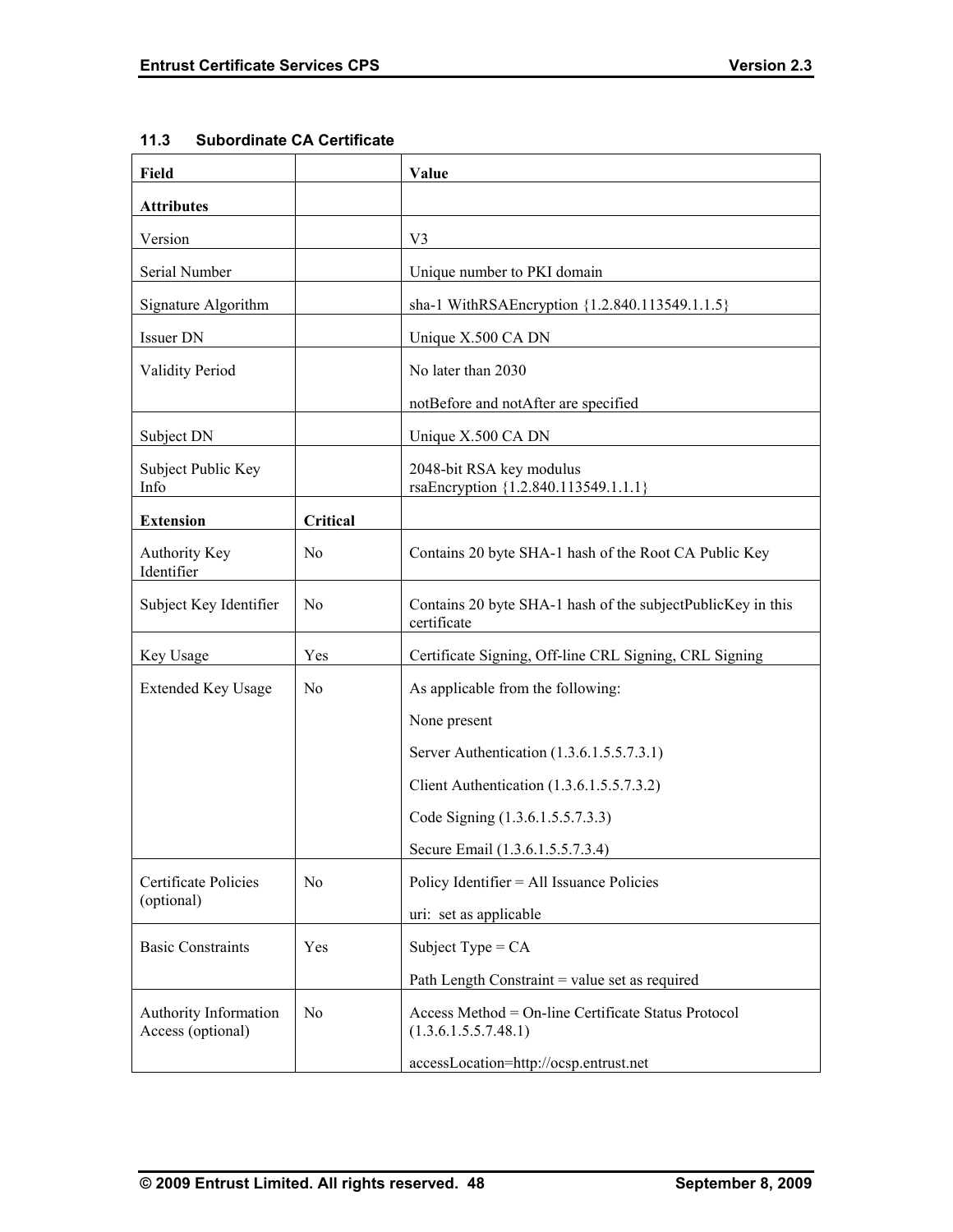| CRL Distribution | No. | http://crl.entrust.net/server1.crl or |
|------------------|-----|---------------------------------------|
| Points           |     | http://crl.entrust.net/2048ca.crl     |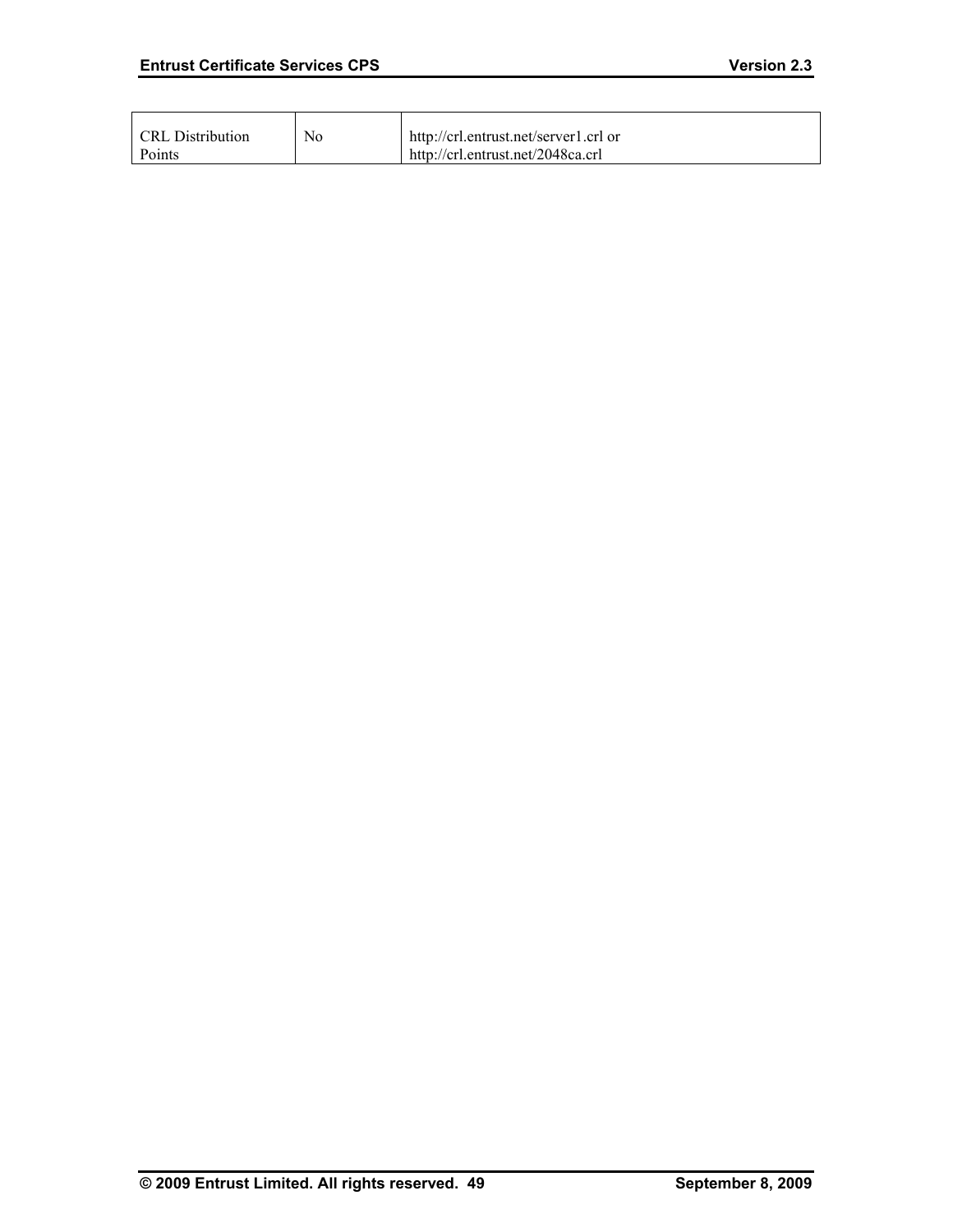| Field                                |                | Value                                                                      |
|--------------------------------------|----------------|----------------------------------------------------------------------------|
| <b>Attributes</b>                    |                |                                                                            |
| Version                              |                | V <sub>3</sub>                                                             |
| Serial Number                        |                | Unique number to PKI domain                                                |
| <b>Issuer Signature</b><br>Algorithm |                | sha-1 WithRSAEncryption {1.2.840.113549.1.1.5}                             |
| <b>Issuer DN</b>                     |                | Unique X.500 CA DN                                                         |
| <b>Validity Period</b>               |                | No greater than 5 years                                                    |
|                                      |                | notBefore and notAfter are specified                                       |
| Subject DN                           |                | $CN = <$ DNS name of secure server>                                        |
|                                      |                | $OU = organization$ unit of subscriber $>$ (optional)                      |
|                                      |                | $O = \frac{1}{2}$ legal name of subscriber                                 |
|                                      |                | $L =$ <locality of="" subscriber=""> (optional)</locality>                 |
|                                      |                | $S = \text{state}$ or province of subscriber (if applicable)               |
|                                      |                | $C =$ < country of subscriber>                                             |
| Subject Public Key<br>Info           |                | Minimum 1024-bit RSA key modulus<br>rsaEncryption {1.2.840.113549.1.1.1}   |
| <b>Extension</b>                     | Critical       |                                                                            |
| <b>Authority Key</b><br>Identifier   | No             | Contains 20 byte SHA-1 hash of the CA Public Key                           |
| Subject Key Identifier               | N <sub>0</sub> | Contains 20 byte SHA-1 hash of the subjectPublicKey in this<br>certificate |
| Subject Alternative<br>Name          | N <sub>0</sub> | DNS name(s) of secure server.                                              |
| Key Usage                            | No             | Digital Signature, Key Encipherment                                        |
| <b>Extended Key Usage</b>            | N <sub>0</sub> | Server Authentication (1.3.6.1.5.5.7.3.1)                                  |
|                                      |                | Client Authentication (1.3.6.1.5.5.7.3.2) - optional                       |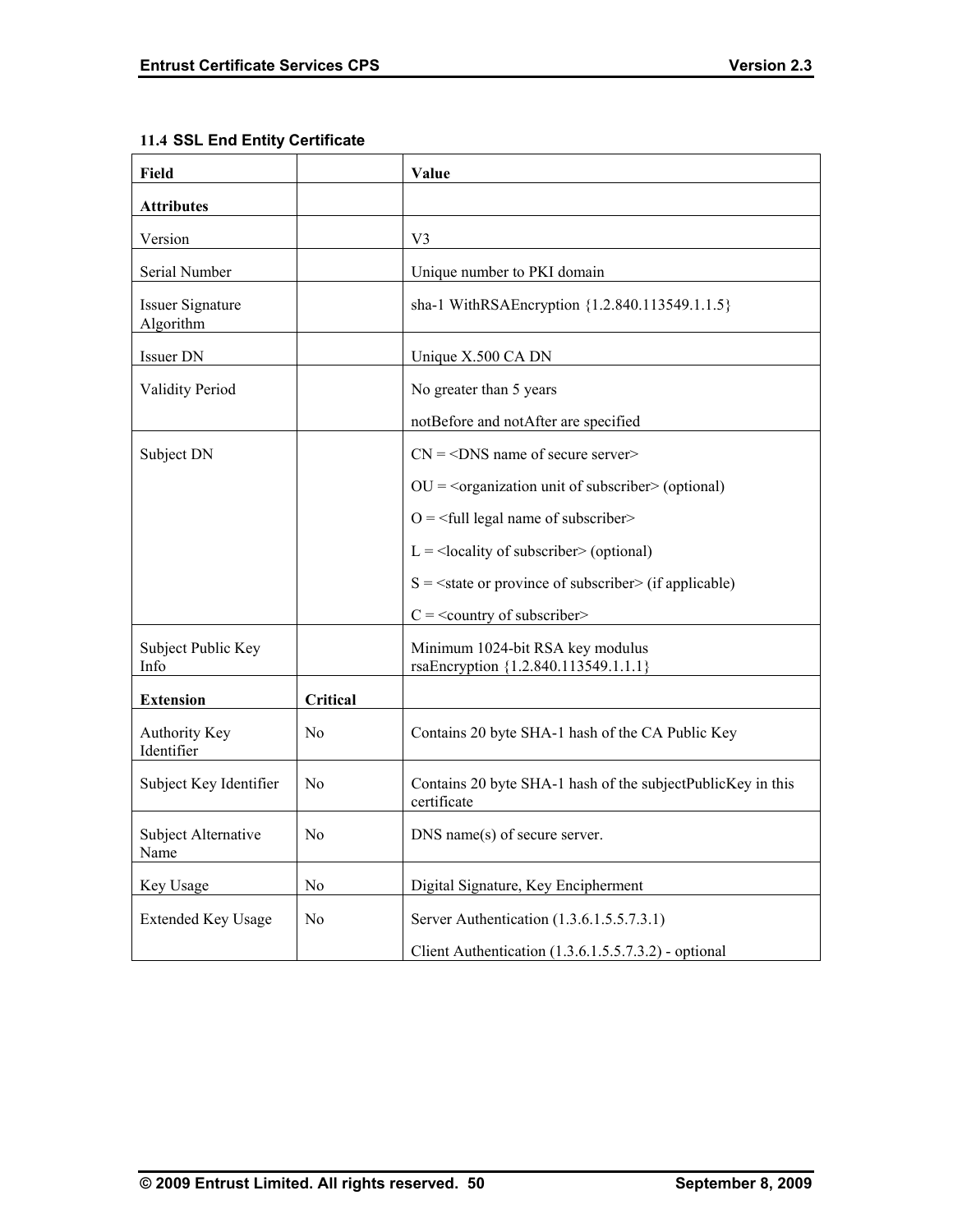| Field                                      |                | Value                                                                       |
|--------------------------------------------|----------------|-----------------------------------------------------------------------------|
| Certificate Policies                       | N <sub>0</sub> | [1] Certificate Policy:                                                     |
|                                            |                | Policy Identifier=1.2.840.113533.7.75.2                                     |
|                                            |                | [1,1] Policy Qualifier Info:                                                |
|                                            |                | Policy Qualifier Id=CPS                                                     |
|                                            |                | Qualifier:                                                                  |
|                                            |                | http://www.entrust.net/rpa                                                  |
| <b>Basic Constraints</b>                   | N <sub>0</sub> | Subject Type $=$ End Entity                                                 |
|                                            |                | Path Length Constraint = None                                               |
| Authority Information<br>Access (optional) | N <sub>0</sub> | Access Method = On-line Certificate Status Protocol<br>(1.3.6.1.5.5.7.48.1) |
|                                            |                | accessLocation: http://ocsp.entrust.net                                     |
|                                            |                | Access Method = Certification Authority Issuer<br>(1.3.6.1.5.5.7.48.2)      |
|                                            |                | accessLocation: http://aia.entrust.net/2048-11b.cer                         |
| <b>CRL</b> Distribution<br>Points          | No             | http://crl.entrust.net/server1.crl or<br>http://crl.entrust.net/level1b.crl |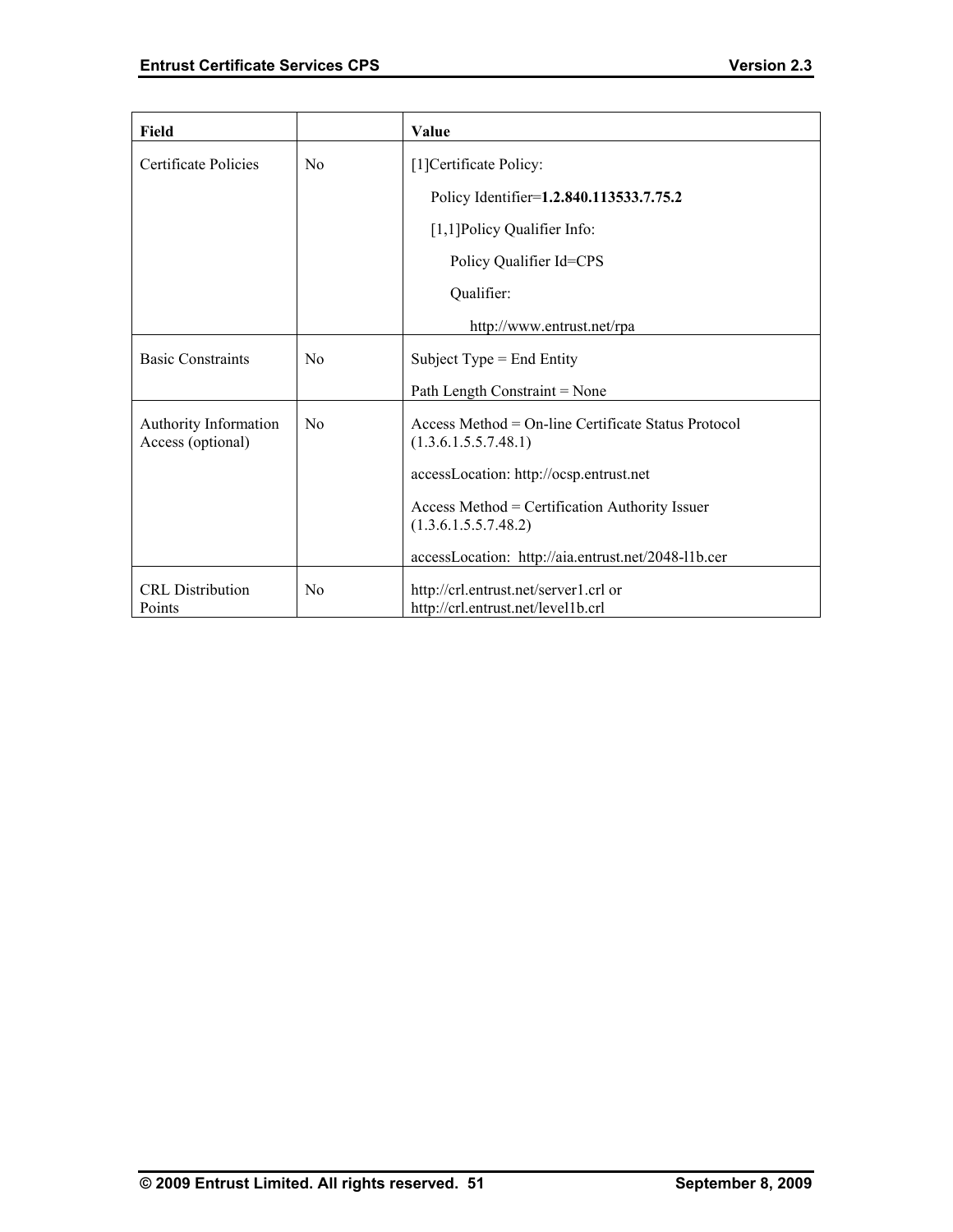| Field                                |                | Value                                                                      |
|--------------------------------------|----------------|----------------------------------------------------------------------------|
| <b>Attributes</b>                    |                |                                                                            |
| Version                              |                | V <sub>3</sub>                                                             |
| Serial Number                        |                | Unique number to PKI domain                                                |
| <b>Issuer Signature</b><br>Algorithm |                | sha-1 WithRSAEncryption {1.2.840.113549.1.1.5}                             |
| Issuer DN                            |                | Unique X.500 CA DN                                                         |
| <b>Validity Period</b>               |                | No greater than 5 years                                                    |
|                                      |                | notBefore and notAfter are specified                                       |
| Subject DN                           |                | $CN =$ < full legal name of subscriber >                                   |
|                                      |                | $OU = organization$ unit of subscriber $>$ (optional)                      |
|                                      |                | $O = \frac{1}{2}$ legal name of subscriber                                 |
|                                      |                | $L =$ <locality of="" subscriber=""> (optional)</locality>                 |
|                                      |                | $S = \text{state}$ or province of subscriber> (if applicable)              |
|                                      |                | $C =$ < country of subscriber>                                             |
| Subject Public Key<br>Info           |                | Minimum 2048-bit RSA key modulus<br>rsaEncryption {1.2.840.113549.1.1.1}   |
| <b>Extension</b>                     | Critical       |                                                                            |
| <b>Authority Key</b><br>Identifier   | N <sub>0</sub> | Contains 20 byte SHA-1 hash of the CA Public Key                           |
| Subject Key Identifier               | N <sub>0</sub> | Contains 20 byte SHA-1 hash of the subjectPublicKey in this<br>certificate |
| Key Usage                            | Yes            | Digital Signature                                                          |
| <b>Extended Key Usage</b>            | No             | Code Signing (1.3.6.1.5.5.7.3.3)                                           |
| Certificate Policies                 | N <sub>0</sub> | [1] Certificate Policy:                                                    |
|                                      |                | Policy Identifier= 2.16.840.1.114028.10.1.3                                |
|                                      |                | [1,1] Policy Qualifier Info:                                               |
|                                      |                | Policy Qualifier Id=CPS                                                    |
|                                      |                | Qualifier:                                                                 |
|                                      |                | http://www.entrust.net/rpa                                                 |

## **11.5 Code Signing End Entity Certificate**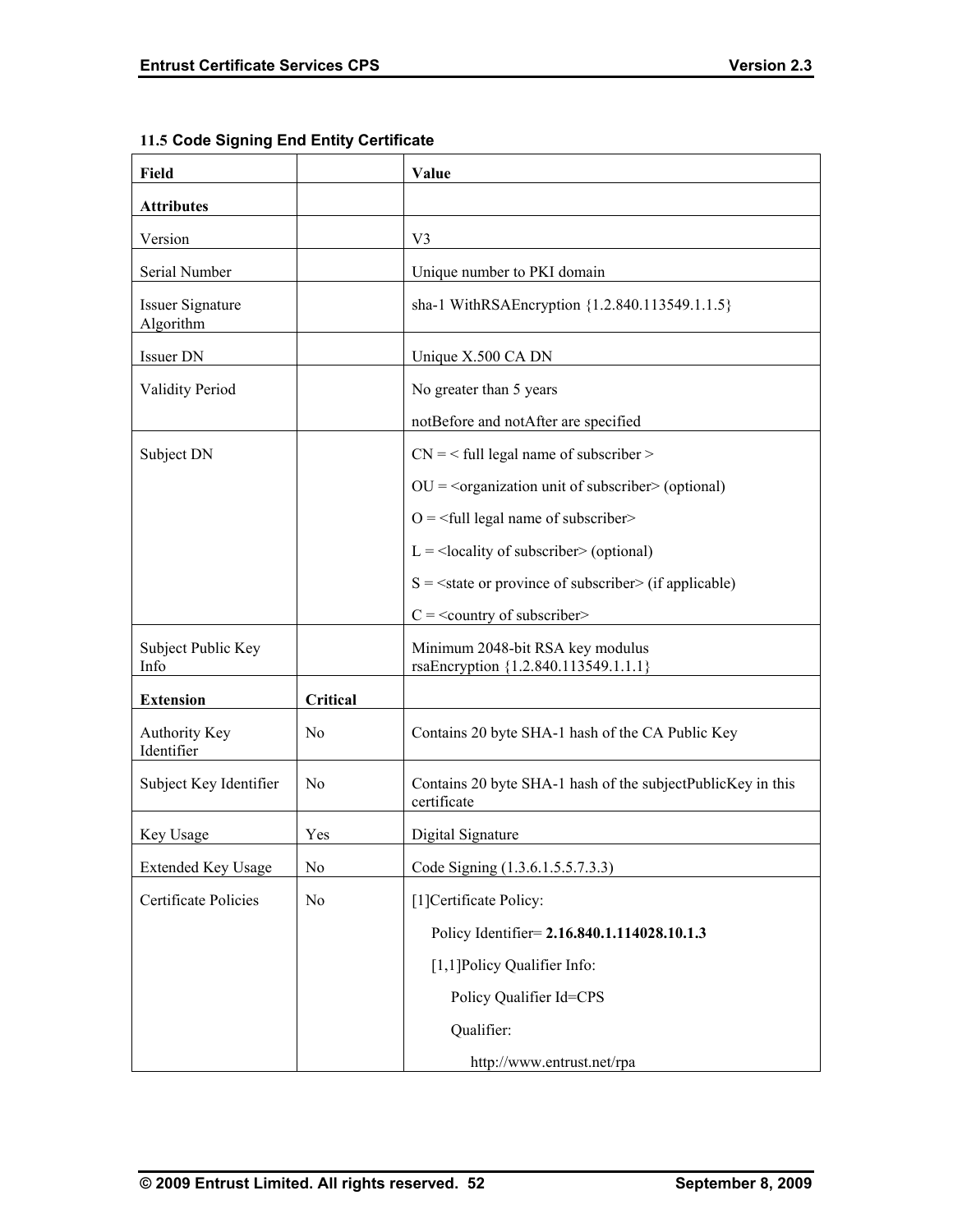| <b>Basic Constraints</b>                          | No. | Subject Type $=$ End Entity                                                  |
|---------------------------------------------------|-----|------------------------------------------------------------------------------|
|                                                   |     | Path Length Constraint = None                                                |
| <b>Authority Information</b><br>Access (optional) |     | $Access Method = On-line Centlicate Status Protocol$<br>(1.3.6.1.5.5.7.48.1) |
|                                                   |     | accessLocation: http://ocsp.entrust.net                                      |
|                                                   |     | Access Method = Certification Authority Issuer<br>(1.3.6.1.5.5.7.48.2)       |
|                                                   |     | accessLocation: http://aia.entrust.net/2048-11d.cer                          |
| <b>CRL</b> Distribution<br>Points                 | No. | http://crl.entrust.net/level1d.crl                                           |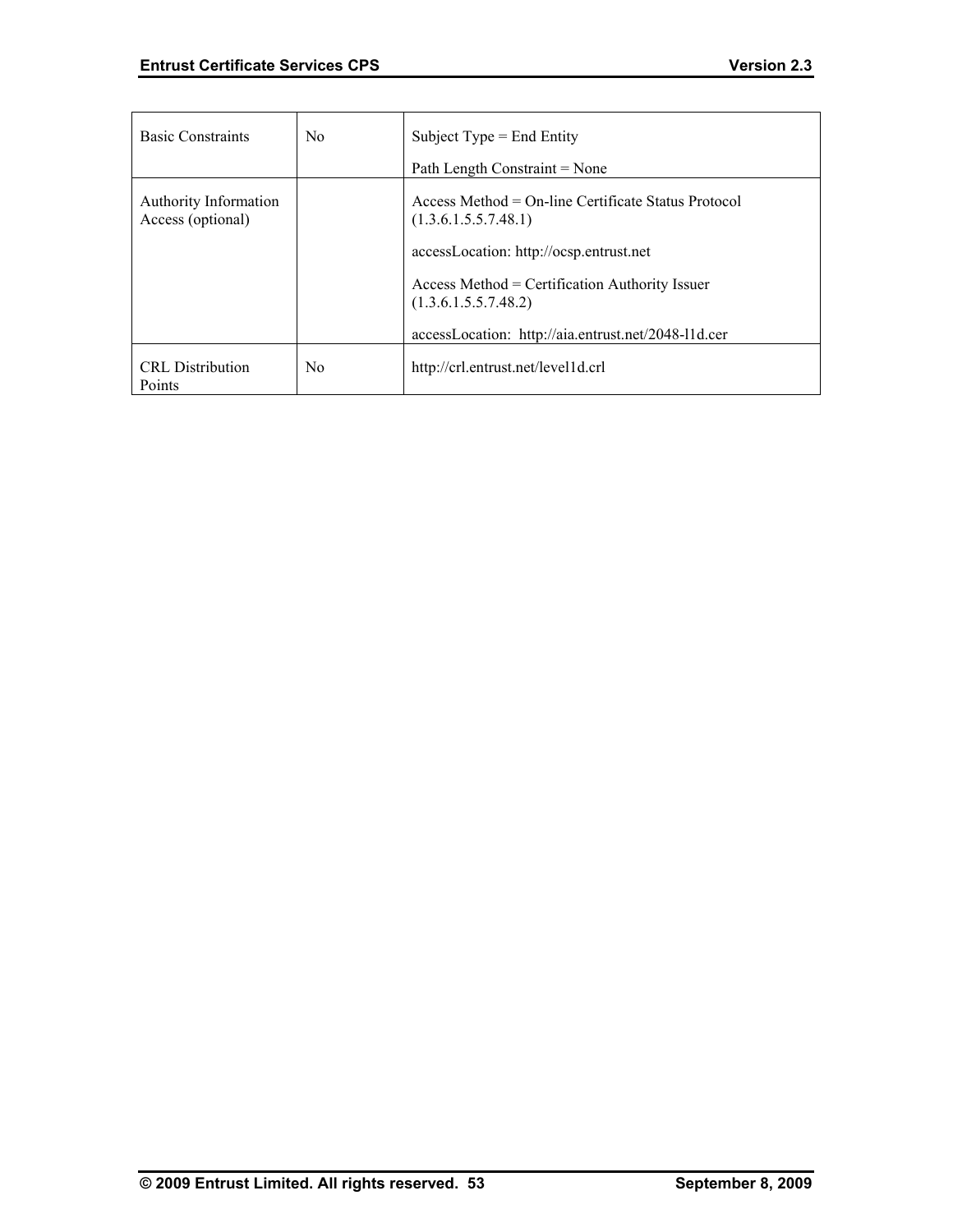| Field                                |                | Value                                                                      |
|--------------------------------------|----------------|----------------------------------------------------------------------------|
| <b>Attributes</b>                    |                |                                                                            |
| Version                              |                | V <sub>3</sub>                                                             |
| Serial Number                        |                | Unique number to PKI domain                                                |
| <b>Issuer Signature</b><br>Algorithm |                | sha-1 WithRSAEncryption {1.2.840.113549.1.1.5}                             |
| Issuer DN                            |                | Unique X.500 CA DN                                                         |
| <b>Validity Period</b>               |                | Not greater than 5 years                                                   |
|                                      |                | notBefore and notAfter are specified                                       |
| Subject DN                           |                | $E =  email address>$                                                      |
|                                      |                | $CN =$ < full legal name of subscriber >                                   |
|                                      |                | $OU = organization$ unit of subscriber $>$ (optional)                      |
|                                      |                | $O = \frac{1}{2}$ legal name of subscriber organization>                   |
|                                      |                | $L =$ <locality of="" subscriber=""> (optional)</locality>                 |
|                                      |                | $S = \text{state}$ or province of subscriber (if applicable)               |
|                                      |                | $C =$ < country of subscriber>                                             |
| Subject Public Key<br>Info           |                | Minimum 2048-bit RSA key modulus<br>rsaEncryption {1.2.840.113549.1.1.1}   |
| <b>Extension</b>                     | Critical       |                                                                            |
| Authority Key<br>Identifier          | No             | Contains 20 byte SHA-1 hash of the CA Public Key                           |
| Subject Key Identifier               | No             | Contains 20 byte SHA-1 hash of the subjectPublicKey in this<br>certificate |
| Subject Alternative<br>Name          |                | <rfc822 address="" email=""></rfc822>                                      |
| Key Usage                            | Yes            | Digital Signature, Key Encipherment                                        |
| <b>Extended Key Usage</b>            | N <sub>0</sub> | Client Authentication (1.3.6.1.5.5.7.3.2)                                  |
|                                      |                | Secure Email (1.3.6.1.5.5.7.3.4)                                           |

## **11.6 Client End Entity Certificate**